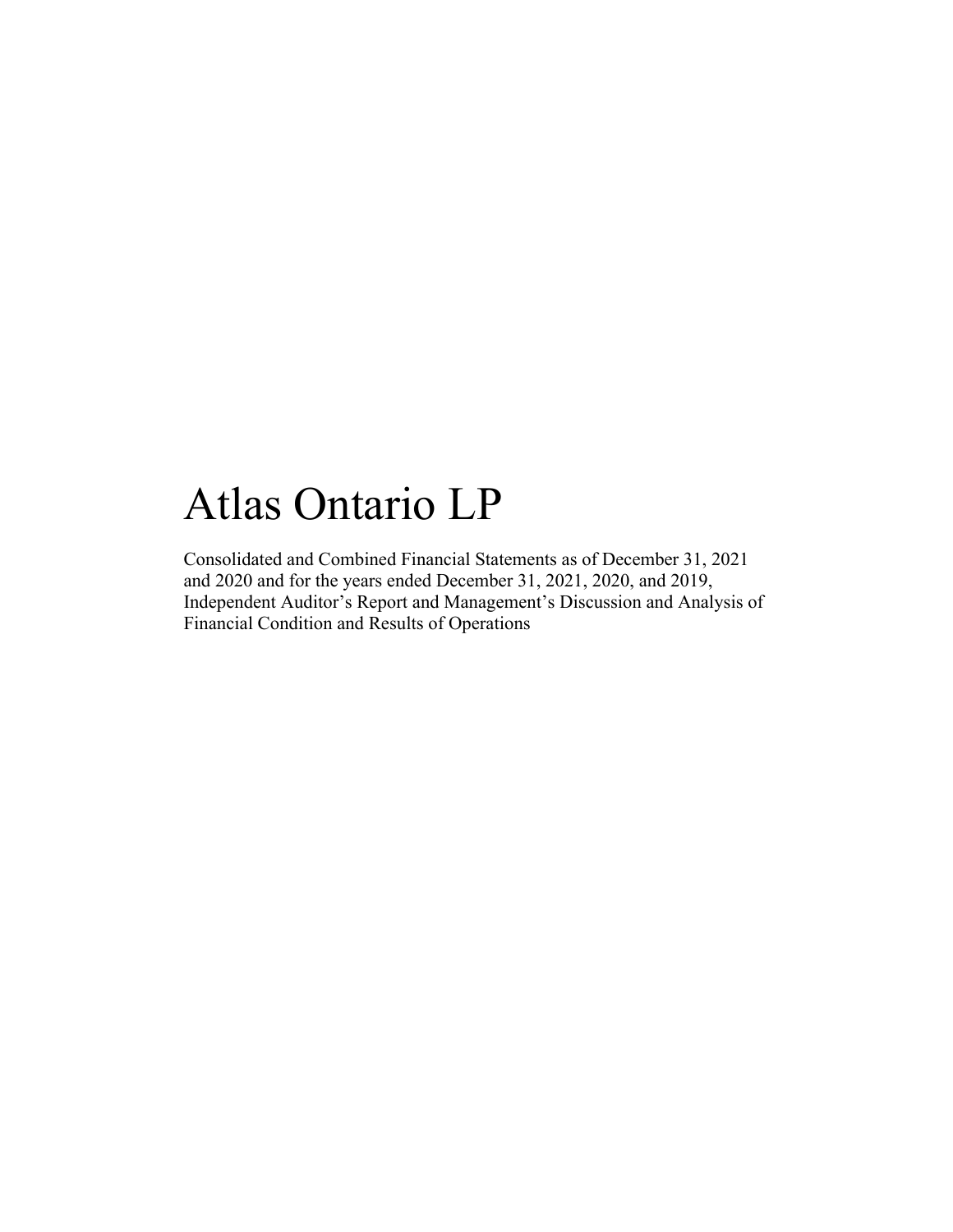# **TABLE OF CONTENTS**

| <b>INDEPENDENT AUDITOR'S REPORT</b>                                                                                                          | $F-1$    |
|----------------------------------------------------------------------------------------------------------------------------------------------|----------|
| ITEM 1. FINANCIAL STATEMENTS:                                                                                                                |          |
| CONSOLIDATED AND COMBINED FINANCIAL STATEMENTS AS OF DECEMBER 31, 2021<br>AND 2020 AND FOR THE YEARS ENDED DECEMBER 31, 2021, 2020 AND 2019: |          |
| <b>Balance Sheets</b>                                                                                                                        | $F-3$    |
| <b>Statements of Operations</b>                                                                                                              | $F-4$    |
| Statements of Comprehensive Loss                                                                                                             | $F-5$    |
| Statements of Members' Capital                                                                                                               | $F-6$    |
| <b>Statements of Cash Flows</b>                                                                                                              | $F-7$    |
| Notes to Consolidated and Combined Financial Statements                                                                                      | $F-8$    |
| ITEM 2. MANAGEMENT'S DISCUSSION AND ANALYSIS OF FINANCIAL<br>CONDITION AND RESULTS OF OPERATIONS (UNAUDITED)                                 | $1 - 24$ |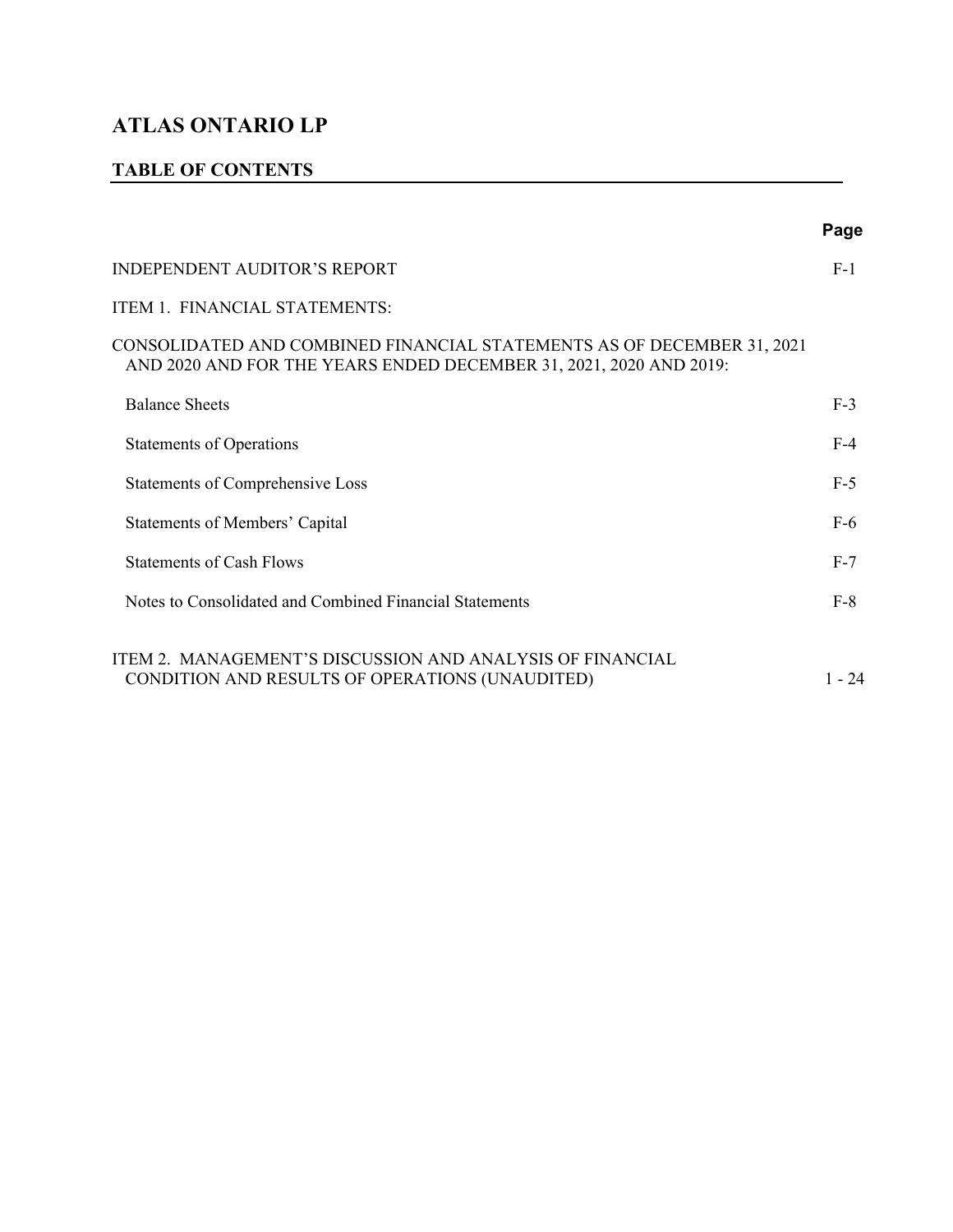<span id="page-2-0"></span>

**Deloitte & Touche LLP**  695 Town Center Drive Suite 1000 Costa Mesa, CA 92626 USA

Tel: +1 714 436 7100 Fax: +1 714 436 7200 www.deloitte.com

### **INDEPENDENT AUDITOR'S REPORT**

To the Board of Managers of Atlas Ontario LP:

### **Opinion**

We have audited the consolidated and combined financial statements of Atlas Ontario LP and subsidiaries (the "Company"), which comprise the consolidated and combined balance sheets as of December 31, 2021 and 2020, and the related consolidated and combined statements of operations, comprehensive loss, members' capital, and cash flows for each of the three years then ended, and the related notes to the consolidated and combined financial statements (collectively referred to as the "financial statements").

In our opinion, the accompanying financial statements present fairly, in all material respects, the financial position of the Company as of December 31, 2021 and 2020, and the results of its operations and its cash flows for each of the three years then ended, in accordance with accounting principles generally accepted in the United States of America.

### **Basis for Opinion**

We conducted our audits in accordance with auditing standards generally accepted in the United States of America (GAAS). Our responsibilities under those standards are further described in the Auditor's Responsibilities for the Audit of the Financial Statements section of our report. We are required to be independent of the Company and to meet our other ethical responsibilities, in accordance with the relevant ethical requirements relating to our audits. We believe that the audit evidence we have obtained is sufficient and appropriate to provide a basis for our audit opinion.

### **Responsibilities of Management for the Financial Statements**

Management is responsible for the preparation and fair presentation of the financial statements in accordance with accounting principles generally accepted in the United States of America, and for the design, implementation, and maintenance of internal control relevant to the preparation and fair presentation of financial statements that are free from material misstatement, whether due to fraud or error.

In preparing the financial statements, management is required to evaluate whether there are conditions or events, considered in the aggregate, that raise substantial doubt about the Company's ability to continue as a going concern for one year after the date that the financial statements are available to be issued.

### **Auditor's Responsibilities for the Audit of the Financial Statements**

Our objectives are to obtain reasonable assurance about whether the financial statements as a whole are free from material misstatement, whether due to fraud or error, and to issue an auditor's report that includes our opinion. Reasonable assurance is a high level of assurance but is not absolute assurance and therefore is not a guarantee that an audit conducted in accordance with GAAS will always detect a material misstatement when it exists. The risk of not detecting a material misstatement resulting from fraud is higher than for one resulting from error, as fraud may involve collusion, forgery, intentional omissions, misrepresentations, or the override of internal control. Misstatements are considered material if there is a substantial likelihood that, individually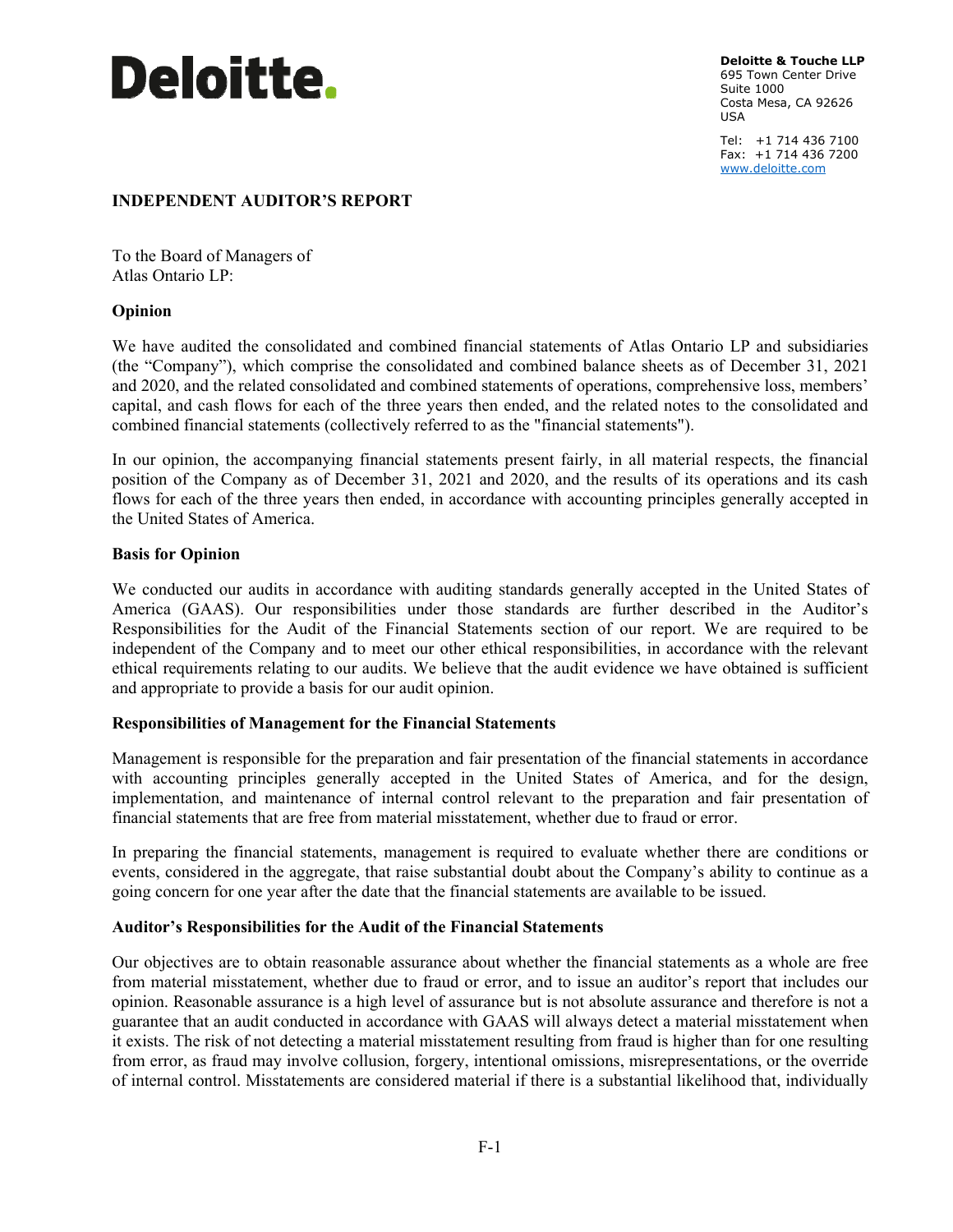or in the aggregate, they would influence the judgment made by a reasonable user based on the financial statements.

In performing an audit in accordance with GAAS, we:

- Exercise professional judgment and maintain professional skepticism throughout the audit.
- Identify and assess the risks of material misstatement of the financial statements, whether due to fraud or error, and design and perform audit procedures responsive to those risks. Such procedures include examining, on a test basis, evidence regarding the amounts and disclosures in the financial statements.
- Obtain an understanding of internal control relevant to the audit in order to design audit procedures that are appropriate in the circumstances, but not for the purpose of expressing an opinion on the effectiveness of the Company's internal control. Accordingly, no such opinion is expressed.
- Evaluate the appropriateness of accounting policies used and the reasonableness of significant accounting estimates made by management, as well as evaluate the overall presentation of the financial statements.
- Conclude whether, in our judgment, there are conditions or events, considered in the aggregate, that raise substantial doubt about the Company's ability to continue as a going concern for a reasonable period of time.

We are required to communicate with those charged with governance regarding, among other matters, the planned scope and timing of the audit, significant audit findings, and certain internal control-related matters that we identified during the audit.

### **Other Information Accompanying the Consolidated and Combined Financial Statements**

Management is responsible for the other information accompanying the consolidated and combined financial statements. The other information comprises the information accompanying the consolidated and combined financial statements but does not include the consolidated and combined financial statements and our auditor's report thereon. Our opinion on the consolidated and combined financial statements does not cover the other information, and we do not express an opinion or any form of assurance thereon.

In connection with our audits of the consolidated and combined financial statements, our responsibility is to read the other information and consider whether a material inconsistency exists between the other information and the consolidated and combined financial statements, or the other information otherwise appears to be materially misstated. If, based on the work performed, we conclude that an uncorrected material misstatement of the other information exists, we are required to describe it in our report.

Deloitte + Jours LLP

March 23, 2022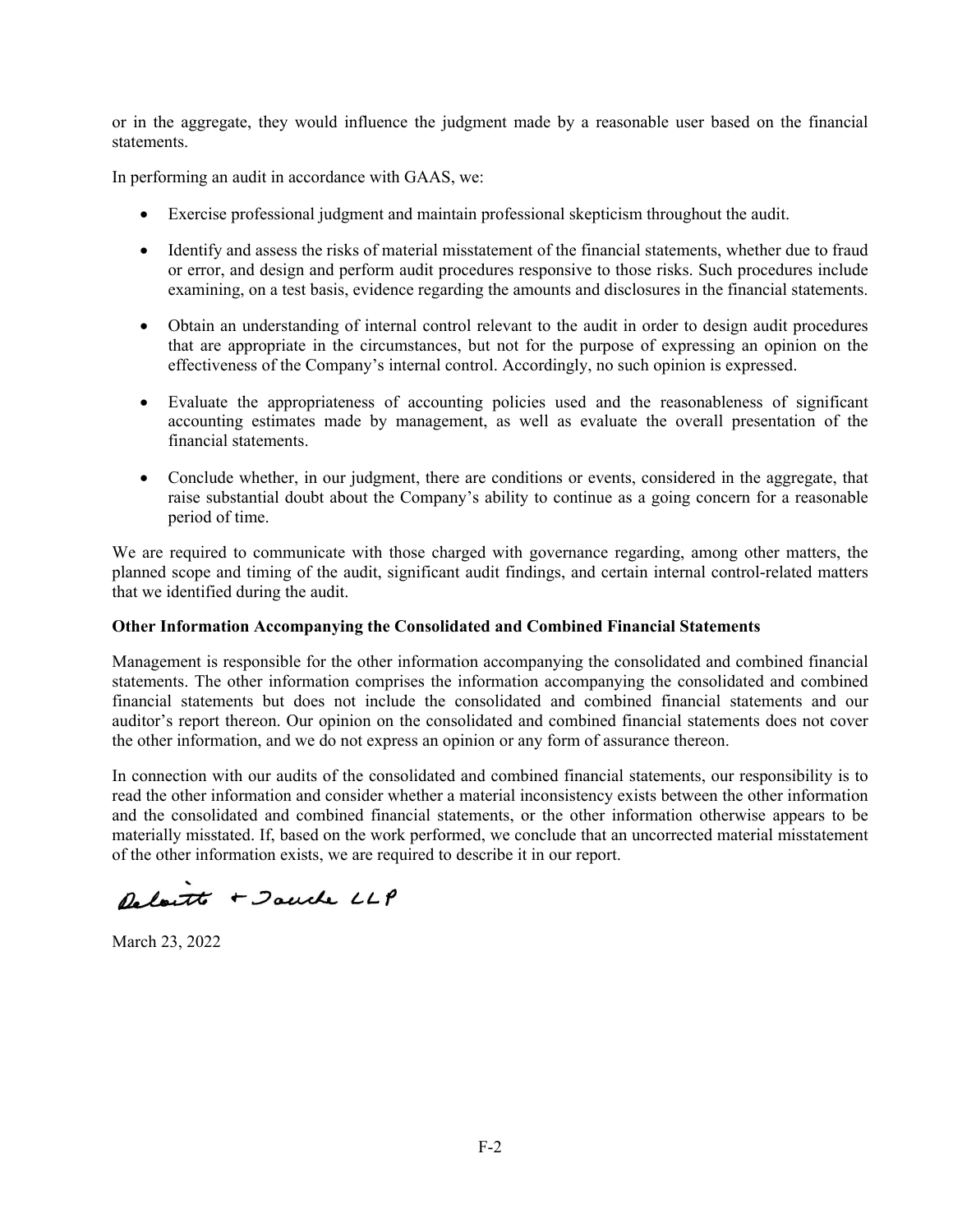# **ITEM 1. FINANCIAL STATEMENTS**

# **CONSOLIDATED AND COMBINED BALANCE SHEETS**

**(Dollars and units in millions)** 

|                                                                       | December 31, |          |    |                |
|-----------------------------------------------------------------------|--------------|----------|----|----------------|
|                                                                       |              | 2021     |    | 2020           |
| <b>ASSETS</b>                                                         |              |          |    |                |
| <b>CURRENT ASSETS:</b>                                                |              |          |    |                |
| Cash and cash equivalents                                             | \$           | 1,149    | \$ | 972            |
| Restricted cash                                                       |              | 157      |    | 41             |
| Accounts receivable, net of allowance for doubtful accounts of \$56   |              |          |    |                |
| and \$35 as of December 31, 2021 and 2020, respectively               |              | 3,160    |    | 1,505          |
| Inventories                                                           |              | 107      |    | 4              |
| Prepaid and other current assets                                      |              | 434      |    | 67             |
| Total current assets                                                  |              | 5,007    |    | 2,589          |
| Property, equipment and software, net                                 |              | 630      |    | 183            |
| Operating lease right of use assets                                   |              | 302      |    | 65             |
| Goodwill                                                              |              | 8,784    |    | 3,183          |
| Intangible assets, net                                                |              | 3,249    |    | 1,218          |
| Other assets                                                          |              | 888      |    | 82             |
| <b>TOTAL ASSETS</b>                                                   | \$           | 18,860   | \$ | 7,320          |
| <b>LIABILITIES AND MEMBERS' CAPITAL</b>                               |              |          |    |                |
| <b>CURRENT LIABILITIES:</b>                                           |              |          |    |                |
| Accounts payable                                                      | \$           | 316      | \$ | 53             |
| Accrued payroll and related payroll taxes                             |              | 1,110    |    | 418            |
| Accrued expenses and other current liabilities                        |              | 1,223    |    | 298            |
| Accrued claims reserves, current portion                              |              | 249      |    | 129            |
| Lease liabilities, current portion                                    |              | 164      |    | 69             |
| Long-term debt, current portion                                       |              | 419      |    | 22             |
| Total current liabilities                                             |              | 3,481    |    | 989            |
| Long-term debt, net of current portion                                |              | 12,142   |    | 5,129          |
| Accrued claims reserves, net of current portion                       |              | 506      |    | 255            |
| Deferred tax liability                                                |              | 832      |    | 224            |
| Lease liabilities, net of current portion                             |              | 328      |    | 100            |
| Other liabilities                                                     |              | 364      |    | 204            |
| Total liabilities                                                     |              | 17,653   |    | 6,901          |
| COMMITMENTS AND CONTINGENCIES (Note 8)                                |              |          |    |                |
| <b>MEMBERS' CAPITAL:</b>                                              |              |          |    |                |
| Class A units, no par value, 5,145 and 4,063 Class A units issued and |              |          |    |                |
| outstanding as of December 31, 2021 and 2020, respectively            |              | 2,452    |    | 1,339          |
| Accumulated other comprehensive income                                |              | 184      |    |                |
| Accumulated deficit                                                   |              | (1, 589) |    | (924)          |
| Total members' capital excluding noncontrolling interests             |              | 1,047    |    | 415            |
| Noncontrolling interests                                              |              | 160      |    | $\overline{4}$ |
| Total members' capital                                                |              | 1,207    |    | 419            |
| TOTAL LIABILITIES AND MEMBERS' CAPITAL                                | \$           | 18,860   | \$ | 7,320          |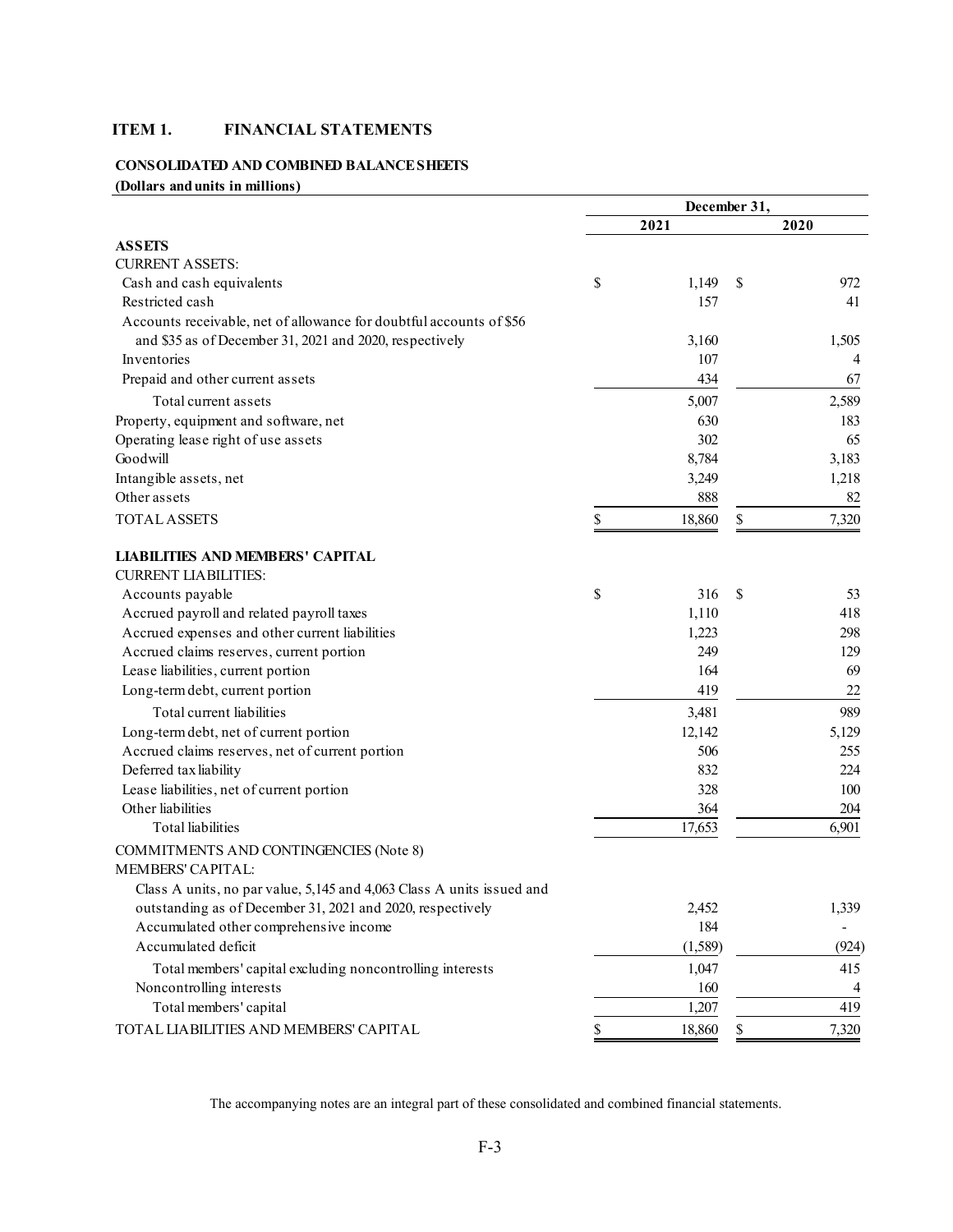# <span id="page-5-0"></span> **(Dollars and units in millions, except per unit amounts) ATLAS ONTARIO LP CONSOLIDATED AND COMBINED STATEMENTS OF OPERATIONS**

|                                                               | Year Ended December 31, |        |    |              |      |        |
|---------------------------------------------------------------|-------------------------|--------|----|--------------|------|--------|
|                                                               | 2021                    |        |    | 2020         | 2019 |        |
| <b>REVENUES</b>                                               | \$                      | 16,449 | \$ | 8,501        | \$   | 7,461  |
| <b>COSTS AND EXPENSES</b>                                     |                         |        |    |              |      |        |
| Cost of revenues (exclusive of depreciation and amortization) |                         | 13,612 |    | 6,913        |      | 6,201  |
| Selling, general and administrative                           |                         | 1,850  |    | 936          |      | 783    |
| Depreciation and amortization                                 |                         | 664    |    | 356          |      | 340    |
| Acquisition and related costs                                 |                         | 152    |    | 26           |      | 105    |
| Total costs and expenses                                      |                         | 16,278 |    | 8,231        |      | 7,429  |
| <b>INCOME FROM OPERATIONS</b>                                 |                         | 171    |    | 270          |      | 32     |
| OTHER EXPENSE (INCOME):                                       |                         |        |    |              |      |        |
| Interest expense, net                                         |                         | 597    |    | 346          |      | 335    |
| Loss on extinguishment of debt                                |                         | 277    |    |              |      | 88     |
| Other income                                                  |                         | (100)  |    | (15)         |      | (6)    |
| Total other expense, net                                      |                         | 774    |    | 331          |      | 417    |
| LOSS BEFORE INCOME TAXES                                      |                         | (603)  |    | (61)         |      | (385)  |
| INCOME TAX PROVISION (BENEFIT)                                |                         | 66     |    | 20           |      | (4)    |
| <b>NET LOSS</b>                                               |                         | (669)  |    | (81)         |      | (381)  |
| (LOSS) INCOME ATTRIBUTABLE TO NONCONTROLLING                  |                         |        |    |              |      |        |
| <b>INTERESTS</b>                                              |                         | (4)    |    | $\mathbf{1}$ |      | 1      |
| NET LOSS ATTRIBUTABLE TO ATLAS ONTARIO LP                     | \$                      | (665)  | \$ | (82)         | \$   | (382)  |
| Earnings per unit:                                            |                         |        |    |              |      |        |
| Basic                                                         | \$                      | (0.14) | \$ | (0.02)       | \$   | (0.11) |
| Diluted                                                       | \$                      | (0.14) | \$ | (0.02)       | \$   | (0.11) |
| Weighted-average units outstanding:                           |                         |        |    |              |      |        |
| Basic                                                         |                         | 4,862  |    | 4,063        |      | 3,517  |
| Diluted                                                       |                         | 4,862  |    | 4,063        |      | 3,517  |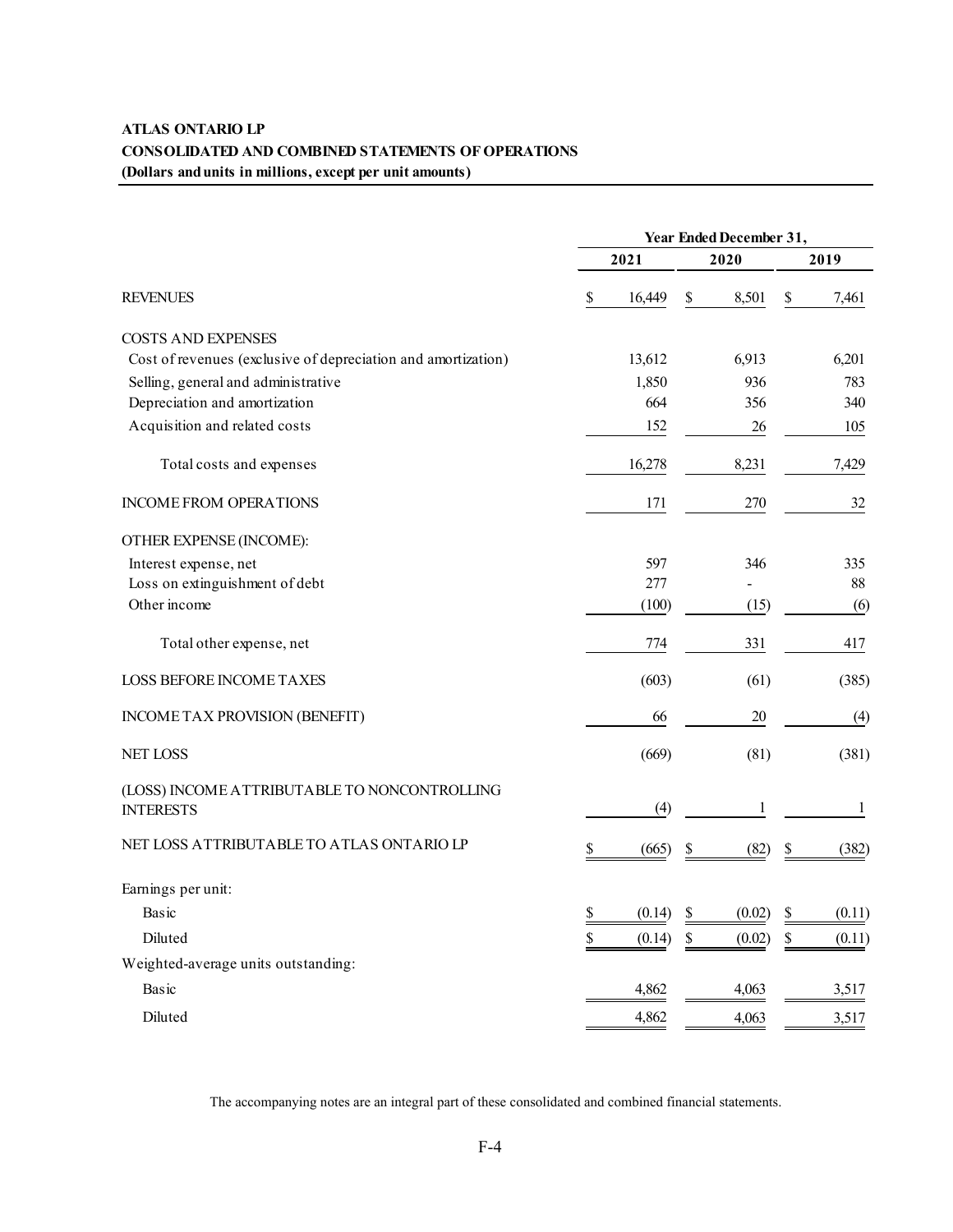### <span id="page-6-0"></span>**ATLAS ONTARIO LP CONSOLIDATED AND COMBINED STATEMENTS OF COMPREHENSIVELOSS (in millions)**

|                                                                     |      | Year Ended December 31, |      |                |   |       |
|---------------------------------------------------------------------|------|-------------------------|------|----------------|---|-------|
|                                                                     | 2021 |                         | 2020 |                |   | 2019  |
| <b>NET LOSS</b>                                                     | \$   | (669)                   | S    | (81)           | S | (381) |
| Other comprehensive income:                                         |      |                         |      |                |   |       |
| Foreign currency translation adjustment, net of tax of \$0          |      | 25                      |      | $\mathfrak{D}$ |   |       |
| Actuarial movements on defined benefit plan, net of tax of \$53     |      | 161                     |      |                |   |       |
| Other comprehensive income                                          |      | 186                     |      | 2              |   |       |
| <b>COMPREHENSIVE LOSS</b>                                           |      | (483)                   |      | (79)           |   | (381) |
| COMPREHENSIVE (LOSS) INCOME ATTRIBUTABLE                            |      |                         |      |                |   |       |
| TO NONCONTROLLING INTERESTS                                         |      |                         |      |                |   |       |
| Net (loss) income attributable to noncontrolling interests          |      | (4)                     |      |                |   | 1     |
| Other comprehensive income attributable to noncontrolling interests |      |                         |      |                |   |       |
| Actuarial movements on defined benefit plan, net of tax             |      |                         |      |                |   |       |
| TOTAL COMPREHENSIVE (LOSS) INCOME ATTRIBUTABLE                      |      |                         |      |                |   |       |
| TO NONCONTROLLING INTERESTS                                         |      | (2)                     |      |                |   |       |
| COMPREHENSIVE LOSS ATTRIBUTABLE                                     |      |                         |      |                |   |       |
| <b>TO ATLAS ONTARIO LP</b>                                          |      | (481)                   |      | (80)           |   | (382) |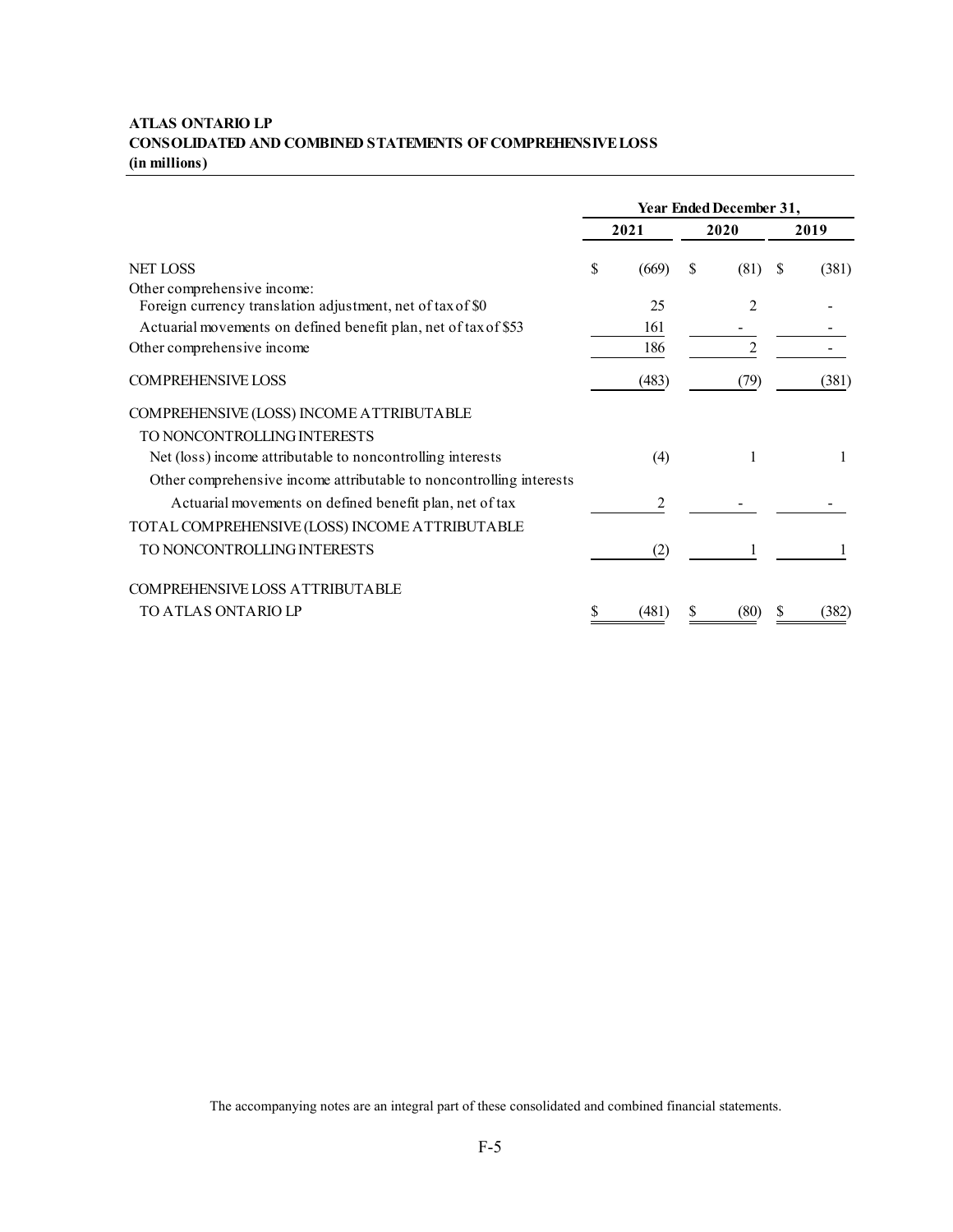### **ATLAS ONTARIO LP CONSOLIDATED AND COMBINED STATEMENTS OF MEMBERS' CAPITAL (Dollars and units in millions)**

|                                                                 | <b>Class A Units</b> |              |                |   | Accumulated<br>Other<br>Comprehensive | Accumulated |    | <b>Total Members'</b><br><b>Capital Excluding</b><br>Noncontrolling |             | Noncontrolling   |   | <b>Total</b><br>Members' |
|-----------------------------------------------------------------|----------------------|--------------|----------------|---|---------------------------------------|-------------|----|---------------------------------------------------------------------|-------------|------------------|---|--------------------------|
|                                                                 | <b>Issued</b>        |              | Amount         |   | Income (Loss)                         | Deficit     |    | <b>Interests</b>                                                    |             | <b>Interests</b> |   | Capital                  |
| Balance as of December 31, 2018                                 | 3,476                | <sup>S</sup> | 1,104          | S | (2)                                   | \$<br>(455) | S  | 647                                                                 | $\mathbf S$ | 2                | S | 649                      |
| Cumulative effect of adoption of ASC 842 (Note 2)               |                      |              |                |   |                                       | (5)         |    | (5)                                                                 |             |                  |   | (5)                      |
| Equity contributions                                            | 577                  |              | 208            |   |                                       |             |    | 208                                                                 |             |                  |   | 208                      |
| Equity-based compensation                                       |                      |              | 6              |   |                                       |             |    | 6                                                                   |             |                  |   | 6                        |
| Distributions                                                   |                      |              | (4)            |   |                                       |             |    | (4)                                                                 |             |                  |   | (4)                      |
| Net (loss) income                                               |                      |              |                |   |                                       | (382)       |    | (382)                                                               |             | 1                |   | (381)                    |
| Balance as of December 31, 2019                                 | 4,053                |              | 1,314          |   | (2)                                   | (842)       |    | 470                                                                 |             | 3                |   | 473                      |
| Equity contributions                                            | 10                   |              | 9              |   |                                       |             |    | 9                                                                   |             |                  |   | 9                        |
| Equity-based compensation                                       |                      |              | 28             |   |                                       |             |    | 28                                                                  |             |                  |   | 28                       |
| Distributions                                                   |                      |              | (12)           |   |                                       |             |    | (12)                                                                |             |                  |   | (12)                     |
| Translation adjustment, net of tax                              |                      |              |                |   | $\overline{c}$                        |             |    | $\overline{c}$                                                      |             |                  |   | $\overline{c}$           |
| Net (loss) income                                               |                      |              |                |   |                                       | (82)        |    | (82)                                                                |             |                  |   | (81)                     |
| Balance as of December 31, 2020                                 | 4,063                | S            | 1,339          |   |                                       | (924)       | \$ | 415                                                                 |             | 4                |   | 419                      |
| Fair value of acquired noncontrolling interests (Note 12)       |                      |              |                |   |                                       |             |    |                                                                     |             | 169              |   | 169                      |
| Equity contributions                                            | 1,082                |              | 1,082          |   |                                       |             |    | 1,082                                                               |             |                  |   | 1,082                    |
| Equity-based compensation                                       |                      |              | 50             |   |                                       |             |    | 50                                                                  |             |                  |   | 50                       |
| <b>Distributions</b>                                            |                      |              | (21)           |   |                                       |             |    | (21)                                                                |             | (9)              |   | (30)                     |
| Translation adjustment, net of tax of \$0                       |                      |              |                |   | 25                                    |             |    | 25                                                                  |             |                  |   | 25                       |
| Purchase of noncontrolling interest in subsidiary               |                      |              | $\overline{c}$ |   |                                       |             |    | $\overline{c}$                                                      |             | (2)              |   |                          |
| Actuarial movements on defined benefit plan, net of tax of \$53 |                      |              |                |   | 159                                   |             |    | 159                                                                 |             | $\boldsymbol{2}$ |   | 161                      |
| Net loss                                                        |                      |              |                |   |                                       | (665)       |    | (665)                                                               |             | (4)              |   | (669)                    |
| Balance as of December 31, 2021                                 | 5,145                |              | 2,452          |   | <u>184</u>                            | (1, 589)    |    | 1,047                                                               |             | 160              |   | 1,207                    |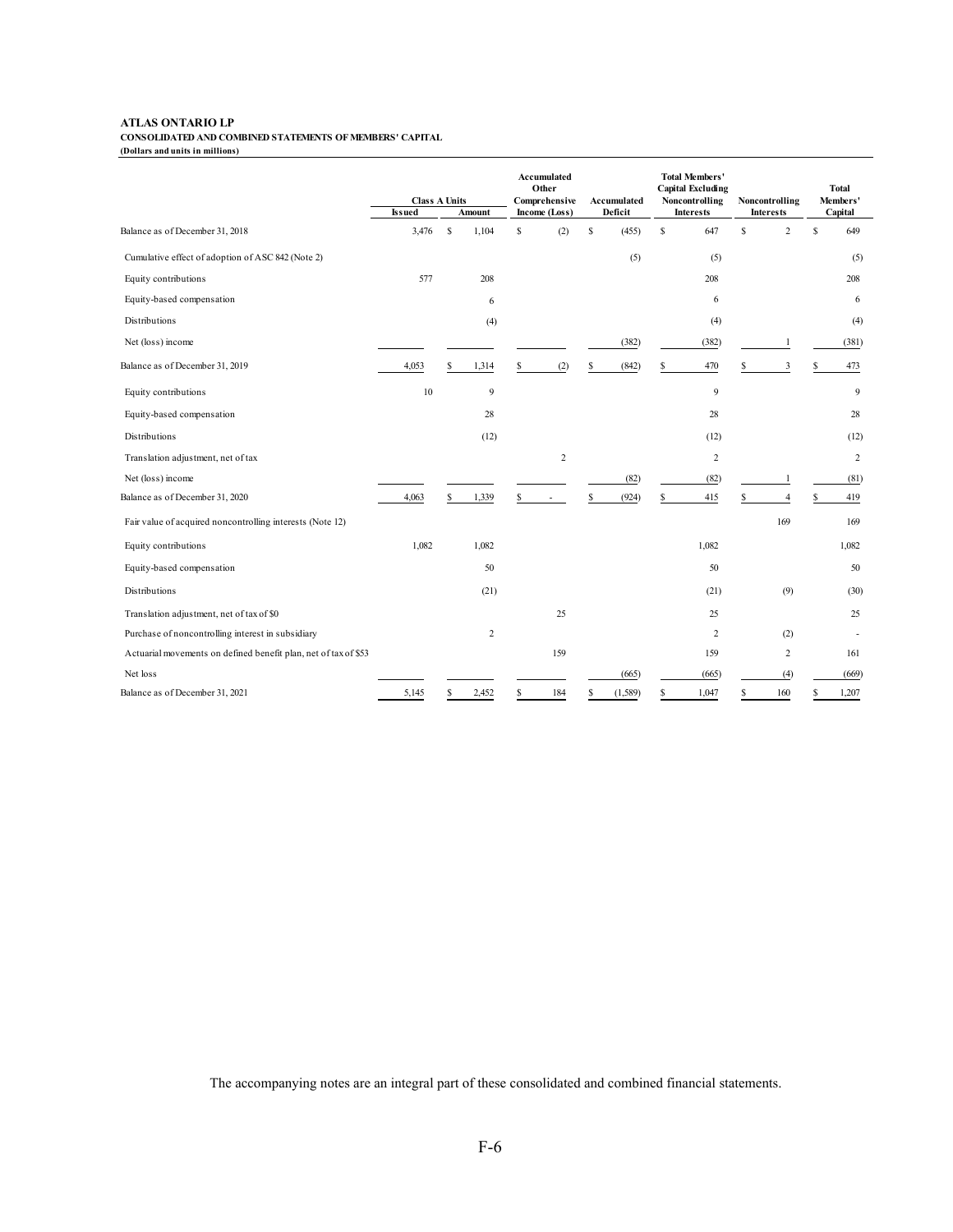### **ATLAS ONTARIO LP CONSOLIDATED AND COMBINED STATEMENTS OF CASH FLOWS (in millions)**

|                                                                                           |                | YEAR ENDED     |              |                          |
|-------------------------------------------------------------------------------------------|----------------|----------------|--------------|--------------------------|
|                                                                                           |                | DECEMBER 31,   |              |                          |
|                                                                                           | 2021           | 2020           |              | 2019                     |
| <b>CASH FLOWS FROM OPERATING ACTIVITIES:</b><br>Net loss                                  | \$<br>(669)    | \$<br>(81)     | S            | (381)                    |
| Adjustments to reconcile net loss to net cash (used in) provided by operating activities: |                |                |              |                          |
| Gain on changes in fair value of contingent purchase consideration                        | (18)           | (2)            |              |                          |
| Depreciation and amortization                                                             | 664            | 356            |              | 340                      |
|                                                                                           | 77             | 25             |              | 25                       |
| Non-cash operating lease costs<br>Loss on extinguishment of debt                          | 277            |                |              | 88                       |
|                                                                                           | 29             |                |              |                          |
| Provision for losses on accounts receivable                                               |                | 8              |              | 12                       |
| Equity-based compensation expenses                                                        | 50             | 28             |              | 6                        |
| Deferred income taxes                                                                     | (31)           | (39)           |              | (18)                     |
| Amortization of deferred financing costs                                                  | 17             | 10             |              | 20                       |
| Gain on settlement of derivative contracts                                                | (30)           | (8)            |              |                          |
| Net periodic pension costs                                                                | (26)           |                |              |                          |
| Other                                                                                     | (5)            | (2)            |              | 3                        |
| Changes in operating assets and liabilities, net of effects of acquisitions:              |                |                |              |                          |
| Accounts receivable                                                                       | (58)           | (81)           |              | (143)                    |
| Prepaid and other assets                                                                  | (45)           | (28)           |              | (17)                     |
| Accounts payable                                                                          | (20)           | 26             |              | (9)                      |
| Accrued payroll and related payroll taxes                                                 | 8              | 142            |              | (5)                      |
| Accrued expenses, operating lease liabilities and other liabilities                       | (359)          | 235            |              | 60                       |
| Employer pension contributions                                                            | (90)           |                |              |                          |
| Net cash (used in) provided by operating activities                                       | (229)          | 589            |              | (19)                     |
| <b>CASH FLOWS FROM INVESTING ACTIVITIES:</b>                                              |                |                |              |                          |
| Purchase of property, equipment and software                                              | (141)          | (47)           |              | (39)                     |
| Purchase of marketable securities                                                         | (14)           | (9)            |              | (2)                      |
| Acquisitions, net of cash and restricted cash acquired                                    | (4, 485)       | (95)           |              | (751)                    |
| Other                                                                                     | 4              | 3              |              | 2                        |
| Net cash used in investing activities                                                     | (4,636)        | (148)          |              | (790)                    |
| <b>CASH FLOWS FROM FINANCING ACTIVITIES:</b>                                              |                |                |              |                          |
| Proceeds from credit facilities                                                           | 11,591         | 940            |              | 4,270                    |
| Repayments of credit facilities                                                           | (7, 531)       | (22)           |              | (3,952)                  |
| Borrowings on revolving credit loans                                                      | 1,777          | 764            |              | 3,200                    |
| Repayments of revolving credit loans                                                      | (1, 415)       | (1, 169)       |              | (2,824)                  |
| Original issue premium - senior secured notes                                             | $\overline{a}$ | 38             |              |                          |
| Financing fees paid                                                                       | (148)          | (2)            |              | (91)                     |
| Market premium and inducement offer on debt repayment                                     | (140)          |                |              |                          |
| Finance lease and other financing payments                                                | (81)           | (53)           |              | (50)                     |
| Payments of contingent purchase price consideration                                       | (4)            | (27)           |              | (1)                      |
| Equity contributions                                                                      | 1,068          |                |              | 208                      |
| Distributions                                                                             | (30)           | (12)           |              | (4)                      |
| Net proceeds from bank overdrafts                                                         | 58             |                |              | ۰.                       |
|                                                                                           | 5,145          |                |              |                          |
| Net cash provided by financing activities                                                 |                | 457            |              | 756                      |
| Effect of exchange rate changes on cash, cash equivalents, and restricted cash            | 13             | $\overline{a}$ |              | $\overline{\phantom{a}}$ |
| NET INCREASE (DECREASE) IN CASH, CASH EQUIVALENTS, AND RESTRICTED CASH                    | 293            | 898            |              | (53)                     |
| CASH, CASH EQUIVALENTS, AND RESTRICTED CASH, Beginning of period                          | 1,013          | 115            |              | 168                      |
| CASH, CASH EQUIVALENTS, AND RESTRICTED CASH, End of period                                | \$<br>1,306    | \$<br>1,013    | $\mathbb{S}$ | 115                      |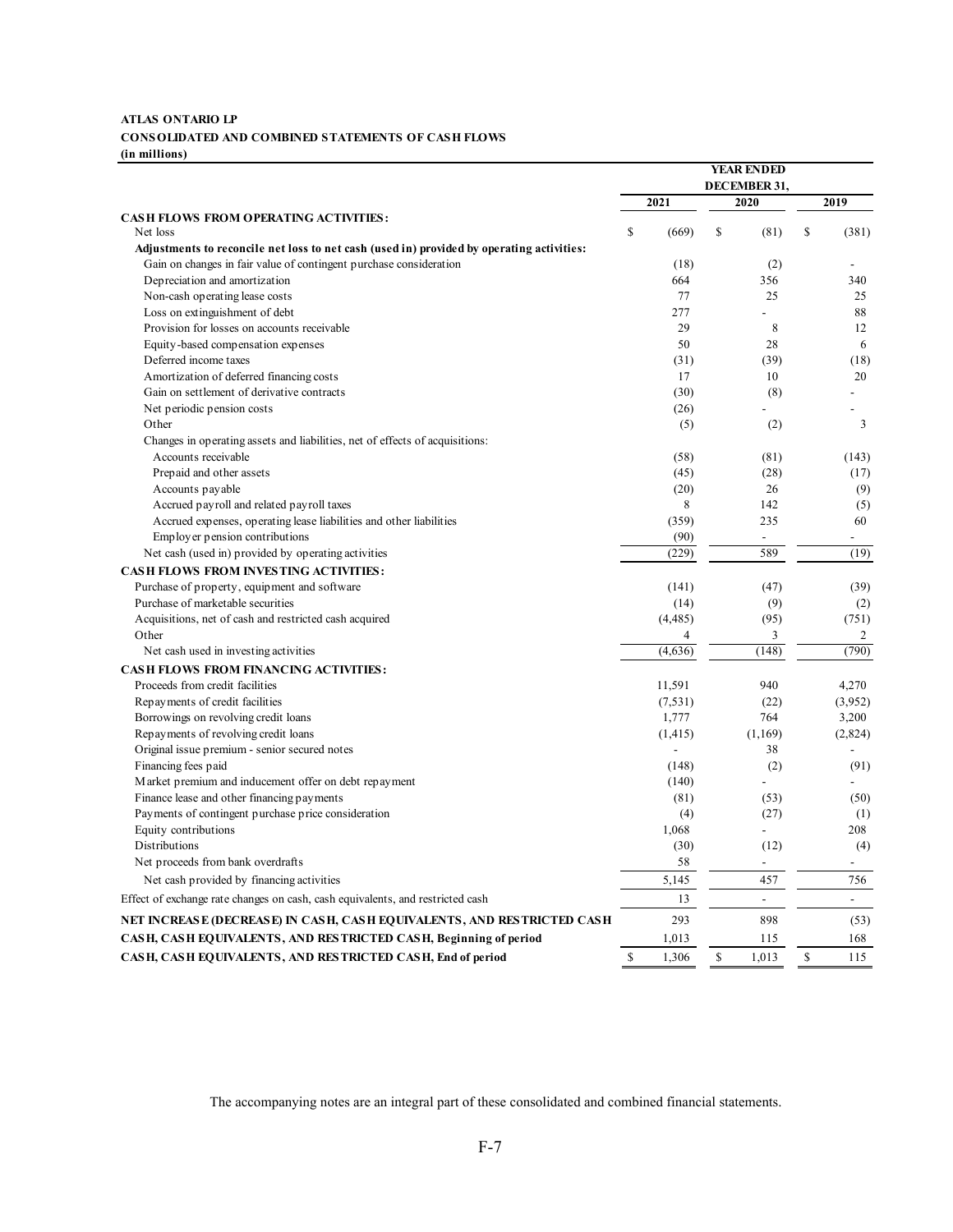### NOTES TO CONSOLIDATED AND COMBINED FINANCIAL STATEMENTS

### <span id="page-9-0"></span>**1. BUSINESS AND ORGANIZATION OF THE COMPANY**

Atlas Ontario LP ("Atlas Ontario" or the "Company") is a limited partnership formed on November 24, 2020 under the laws of the Province of Ontario, Canada. The Company is a leading provider of integrated security solutions operating in approximately 90 countries and is organized into two segments: North America and International. Through a combination of integrated security solutions, technology solutions, and other services, the Company delivers high-quality and cost-effective security and other services to its customers. The Company, which was founded in 1965 as a predecessor company, is headquartered in Santa Ana, CA.

On April 6, 2021, pursuant to a reorganization resulting in a change to the Company's capital structure and in connection with the acquisition of the issued and outstanding stock of G4S plc ("G4S"), the owners of Allied Universal Topco LLC ("Topco"), the direct parent and the sole member of Allied Universal Holdco LLC ("Holdco"), contributed their membership interests and, in some cases, the legal entities holding such interests, to Atlas Ontario in exchange for proportionate membership interests in Atlas Ontario (such transactions collectively referred to as the "G4S Transaction"). Each Topco unit holder received approximately 1.25 Class A units in Atlas Ontario for every fully vested Topco unit, resulting in 4,063 million Class A units outstanding in Atlas Ontario as of April 6, 2021. Atlas Ontario's capital structure has been retrospectively presented throughout the consolidated and combined financial statements.

Based on (i) the voting rights of Allied Universal Manager LLC, the general partner of Atlas Ontario and managing member of Topco upon reorganization, and (ii) the ownership interests held by Warburg Pincus LLC in each of Atlas Ontario and of Topco, both as of December 31, 2020 and prior to the April 6, 2021 reorganization, the Company determined that Atlas Ontario and Topco are and were under common control. As a result, the accompanying consolidated and combined financial statements present Atlas Ontario, Topco, and the investor holding entities on a combined basis at their historical carrying amounts for all periods prior to the April 6, 2021 reorganization. Periods presented subsequent to this reorganization are presented on a consolidated basis.

### **2. BASIS OF PRESENTATION AND SUMMARY OF SIGNIFICANT ACCOUNTING POLICIES**

### *Basis of Presentation and Principles of Consolidation*

The Company has prepared the accompanying consolidated and combined financial statements in accordance with U.S. Generally Accepted Accounting Principles ("GAAP").

The consolidated and combined financial statements include the accounts of all majority-owned subsidiaries and variable interest entities in which the Company is the primary beneficiary. The Company considers itself to control an entity if it is the majority owner of or has voting control over such entity. The Company also assesses control through means other than voting rights (a "variable interest entity" or "VIE") and determines which business entity is the primary beneficiary of the VIE. The Company records the impact of its minority members' interests in its subsidiaries as non-controlling interests. Non-controlling interests are presented in the consolidated and combined statements of operations and the consolidated and combined statements of comprehensive loss as an increase or reduction to net income or loss to arrive at net income or loss attributable to Atlas Ontario. The noncontrolling interest is also shown as a separate line item in members' capital in the consolidated and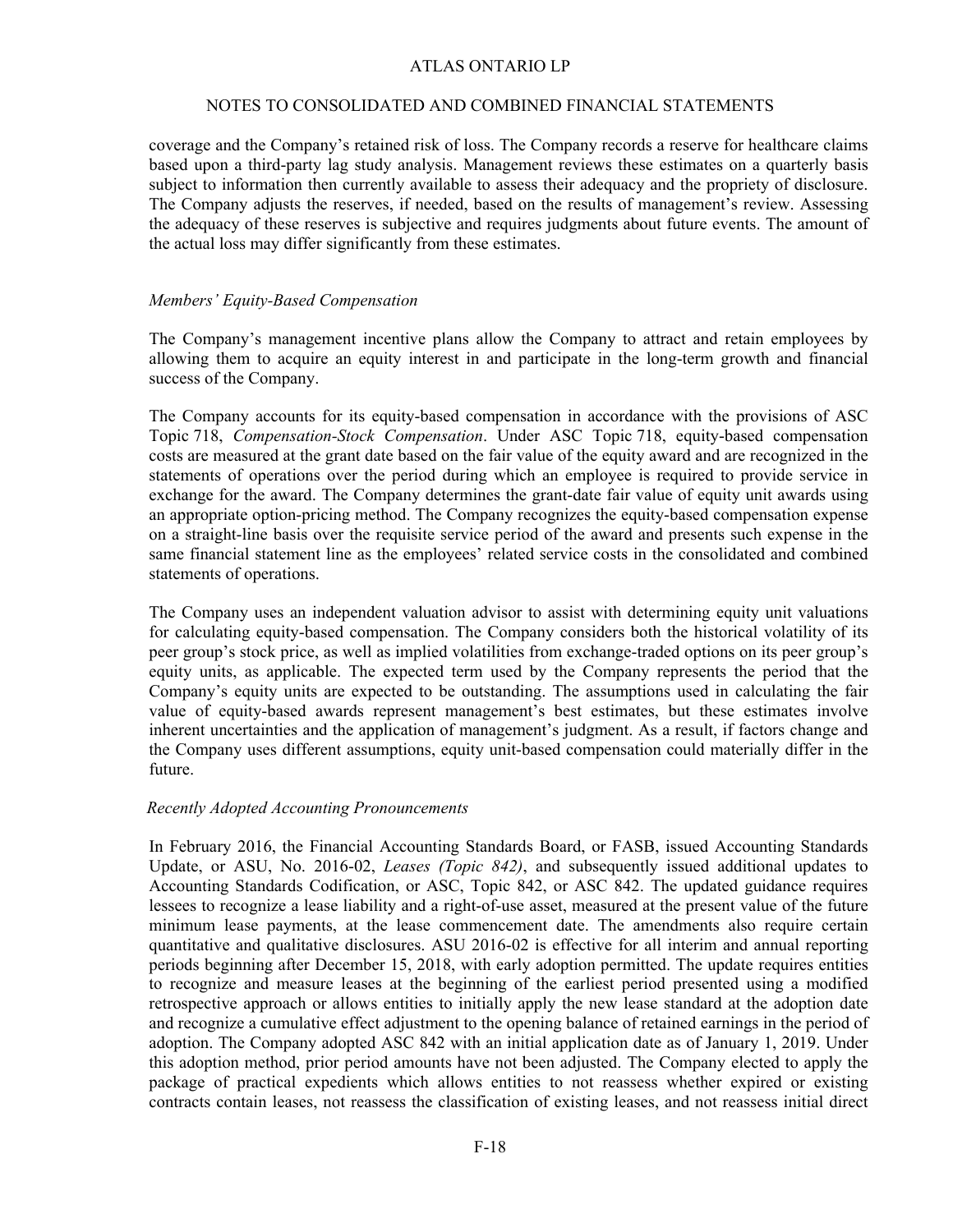Deloitte & Touche LLP 695 Town Center Drive **Suite 1000** Costa Mesa, CA 92626 **USA** 

Tel: +1 714 436 7100 Fax: +1 714 436 7200 www.deloitte.com

### **INDEPENDENT AUDITOR'S REPORT**

To the Board of Managers of Atlas Ontario LP:

### Opinion

We have audited the consolidated and combined financial statements of Atlas Ontario LP and subsidiaries (the "Company"), which comprise the consolidated and combined balance sheets as of December 31, 2021 and 2020, and the related consolidated and combined statements of operations, comprehensive loss, members' capital, and cash flows for each of the three years then ended, and the related notes to the consolidated and combined financial statements (collectively referred to as the "financial statements").

In our opinion, the accompanying financial statements present fairly, in all material respects, the financial position of the Company as of December 31, 2021 and 2020, and the results of its operations and its cash flows for each of the three years then ended, in accordance with accounting principles generally accepted in the United States of America.

### **Basis for Opinion**

We conducted our audits in accordance with auditing standards generally accepted in the United States of America (GAAS). Our responsibilities under those standards are further described in the Auditor's Responsibilities for the Audit of the Financial Statements section of our report. We are required to be independent of the Company and to meet our other ethical responsibilities, in accordance with the relevant ethical requirements relating to our audits. We believe that the audit evidence we have obtained is sufficient and appropriate to provide a basis for our audit opinion.

### Responsibilities of Management for the Financial Statements

Management is responsible for the preparation and fair presentation of the financial statements in accordance with accounting principles generally accepted in the United States of America, and for the design, implementation, and maintenance of internal control relevant to the preparation and fair presentation of financial statements that are free from material misstatement, whether due to fraud or error.

In preparing the financial statements, management is required to evaluate whether there are conditions or events, considered in the aggregate, that raise substantial doubt about the Company's ability to continue as a going concern for one year after the date that the financial statements are available to be issued.

### Auditor's Responsibilities for the Audit of the Financial Statements

Our objectives are to obtain reasonable assurance about whether the financial statements as a whole are free from material misstatement, whether due to fraud or error, and to issue an auditor's report that includes our opinion. Reasonable assurance is a high level of assurance but is not absolute assurance and therefore is not a guarantee that an audit conducted in accordance with GAAS will always detect a material misstatement when it exists. The risk of not detecting a material misstatement resulting from fraud is higher than for one resulting from error, as fraud may involve collusion, forgery, intentional omissions, misrepresentations, or the override of internal control. Misstatements are considered material if there is a substantial likelihood that, individually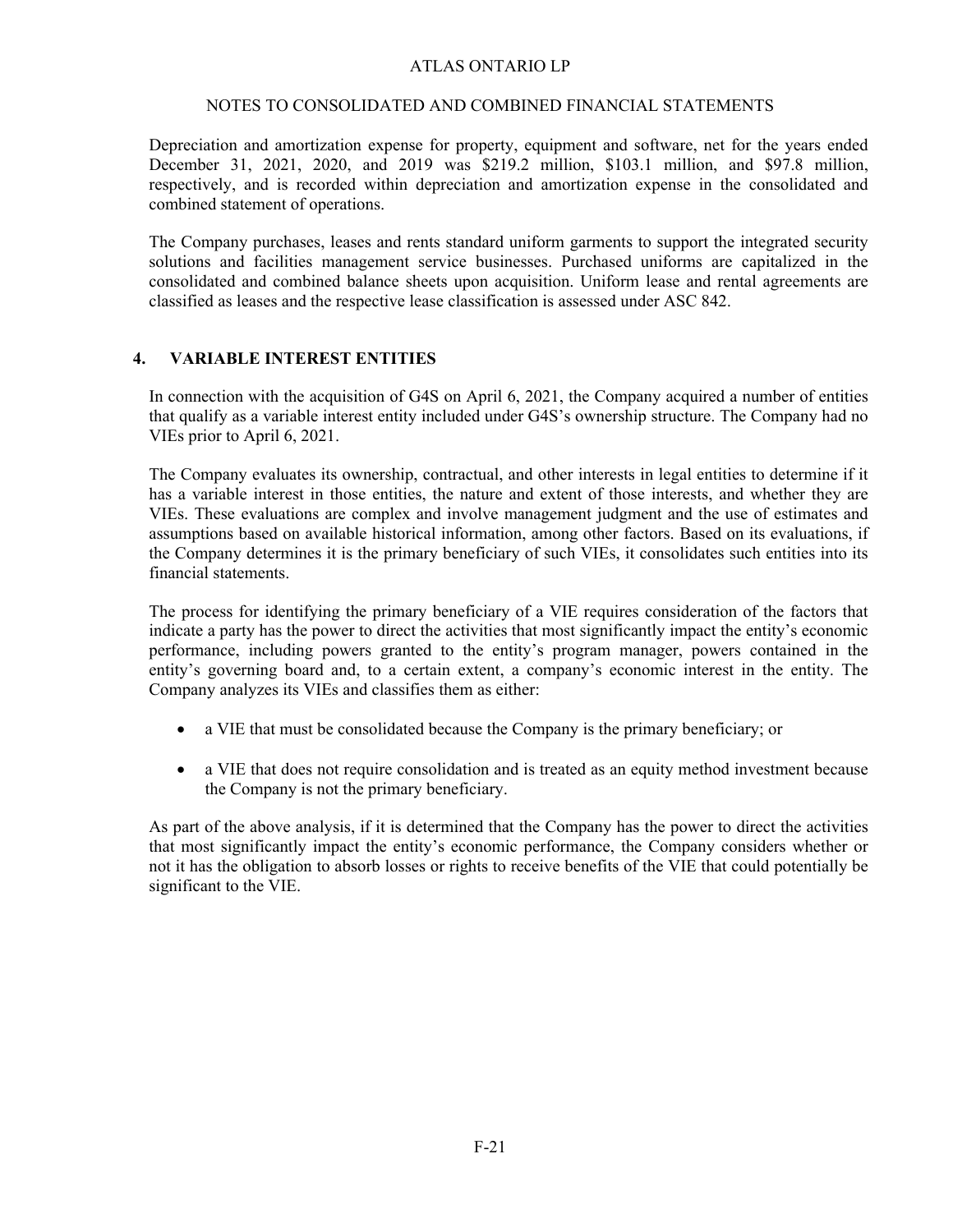# **TABLE OF CONTENTS**

|                                                                                                                                              | Page     |
|----------------------------------------------------------------------------------------------------------------------------------------------|----------|
| <b>INDEPENDENT AUDITOR'S REPORT</b>                                                                                                          | $F-1$    |
| ITEM 1. FINANCIAL STATEMENTS:                                                                                                                |          |
| CONSOLIDATED AND COMBINED FINANCIAL STATEMENTS AS OF DECEMBER 31, 2021<br>AND 2020 AND FOR THE YEARS ENDED DECEMBER 31, 2021, 2020 AND 2019: |          |
| <b>Balance Sheets</b>                                                                                                                        | $F-3$    |
| <b>Statements of Operations</b>                                                                                                              | $F-4$    |
| Statements of Comprehensive Loss                                                                                                             | $F-5$    |
| Statements of Members' Capital                                                                                                               | $F-6$    |
| <b>Statements of Cash Flows</b>                                                                                                              | $F-7$    |
| Notes to Consolidated and Combined Financial Statements                                                                                      | $F-8$    |
| ITEM 2. MANAGEMENT'S DISCUSSION AND ANALYSIS OF FINANCIAL<br>CONDITION AND RESULTS OF OPERATIONS (UNAUDITED)                                 | $1 - 24$ |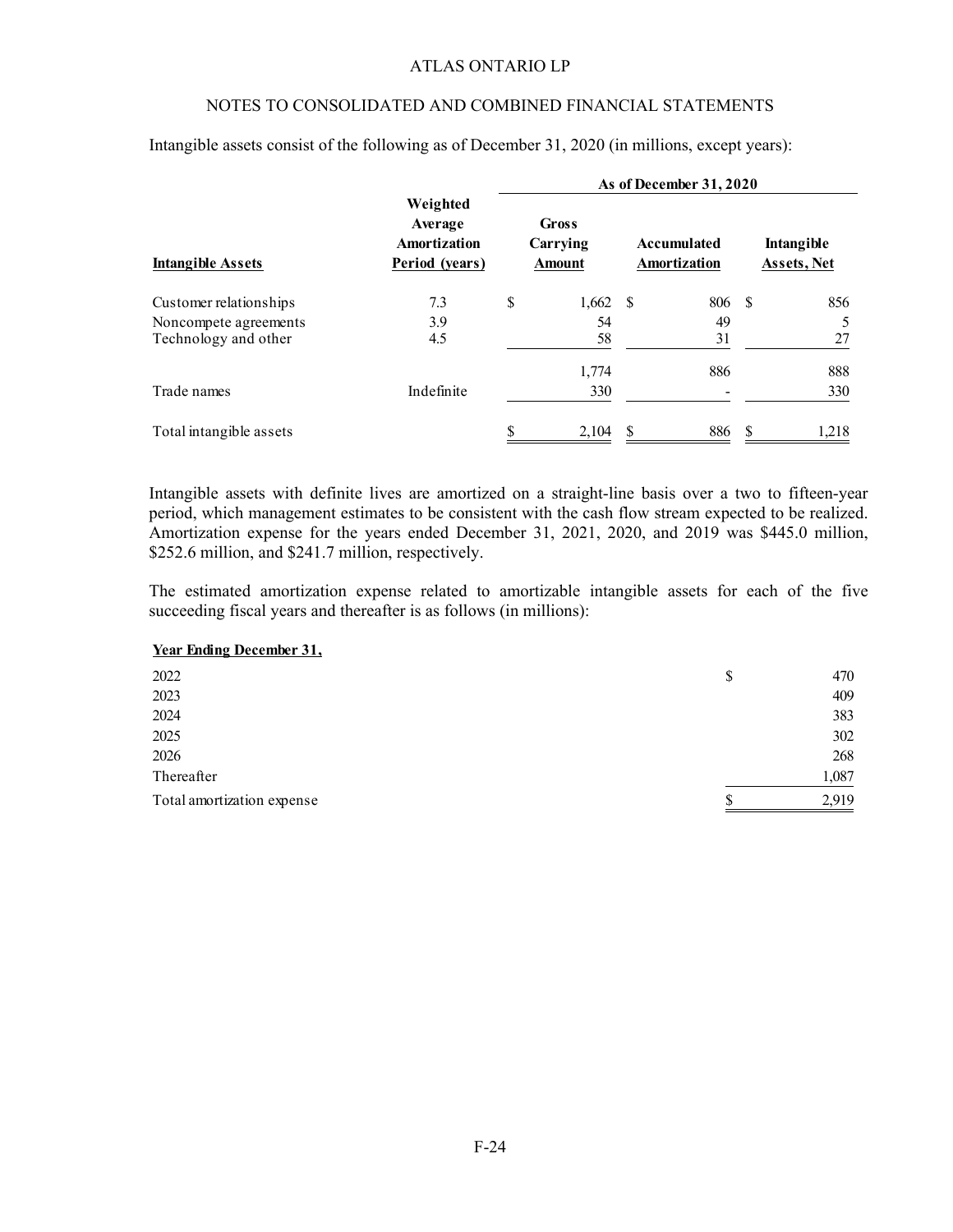### NOTES TO CONSOLIDATED AND COMBINED FINANCIAL STATEMENTS

#### 6. **6. DEBT**

The carrying value of the Company's outstanding debt as of December 31, 2021 consists of (in millions):

|                                                          |                   |       |                | <b>Senior Notes</b> |    |                  |    | <b>Total</b>   |
|----------------------------------------------------------|-------------------|-------|----------------|---------------------|----|------------------|----|----------------|
|                                                          | <b>First Lien</b> |       | <b>Secured</b> |                     |    | <b>Unsecured</b> |    | <b>Debt</b>    |
| First Lien<br><b>Senior Notes</b>                        | \$                | 4,944 | \$             | 5,363               | \$ | 2,010            | \$ | 4,944<br>7,373 |
| Other financing arrangements                             |                   |       |                |                     |    | 13               |    | 13             |
|                                                          |                   | 4,944 |                | 5,363               |    | 2,023            |    | 12,330         |
| Less unamortized discount and<br>deferred financing fees |                   | 77    |                | 21                  |    | 33               |    | 131            |
| Total first lien and senior notes, net                   |                   | 4,867 |                | 5,342               |    | 1,990            |    | 12,199         |
| ABL and other revolving credit facilities                |                   | 362   |                |                     |    |                  |    | 362            |
|                                                          |                   | 5,229 |                | 5,342               |    | 1,990            |    | 12,561         |
| Less current portion                                     |                   | 411   |                |                     |    | 8                |    | 419            |
| Long-term debt, net                                      |                   | 4,818 |                | 5,342               | S  | 1,982            | S. | 12,142         |

The carrying value of the Company's outstanding debt as of December 31, 2020 consists of (in millions):

|                                                                    |    |                   |                | <b>Senior Notes</b> |                  |       |   | <b>Total</b> |  |
|--------------------------------------------------------------------|----|-------------------|----------------|---------------------|------------------|-------|---|--------------|--|
|                                                                    |    | <b>First Lien</b> | <b>Secured</b> |                     | <b>Unsecured</b> |       |   | <b>Debt</b>  |  |
| First Lien                                                         | \$ | 2,198             | <sup>\$</sup>  | -                   | S                |       | S | 2,198        |  |
| Senior Notes                                                       |    |                   |                | 1,940               |                  | 1,050 |   | 2,990        |  |
|                                                                    |    | 2,198             |                | 1,940               |                  | 1,050 |   | 5,188        |  |
| Less unamortized discount (premium)<br>and deferred financing fees |    | 32                |                | (22)                |                  | 27    |   | 37           |  |
| Total first lien and senior notes, net                             |    | 2,166             |                | 1,962               |                  | 1,023 |   | 5,151        |  |
| Less current portion                                               |    | 22                |                |                     |                  |       |   | 22           |  |
| Long-term debt, net                                                |    | 2,144             |                | 1,962               |                  | 1,023 |   | 5,129        |  |

On July 12, 2019, the Company refinanced its debt (the "2019 Refinancing") and entered into new senior secured credit facilities (the "July 2026 Senior Secured Credit Facilities"), which consisted of (i) a \$2,020.0 million seven year senior secured term loan facility (the "July 2026 First Lien Term Loan Facility") and a delayed draw term loan facility providing borrowings of up to \$200.0 million (the "July 2026 Delayed Draw Term Loan Facility" and, together with the July 2026 First Lien Term Loan Facility, the "July 2026 Term Loan Facility"), (ii) a \$300.0 million five year senior secured revolving credit facility (the "July 2024 Revolving Credit Facility") and (iii) a \$750.0 million asset based lending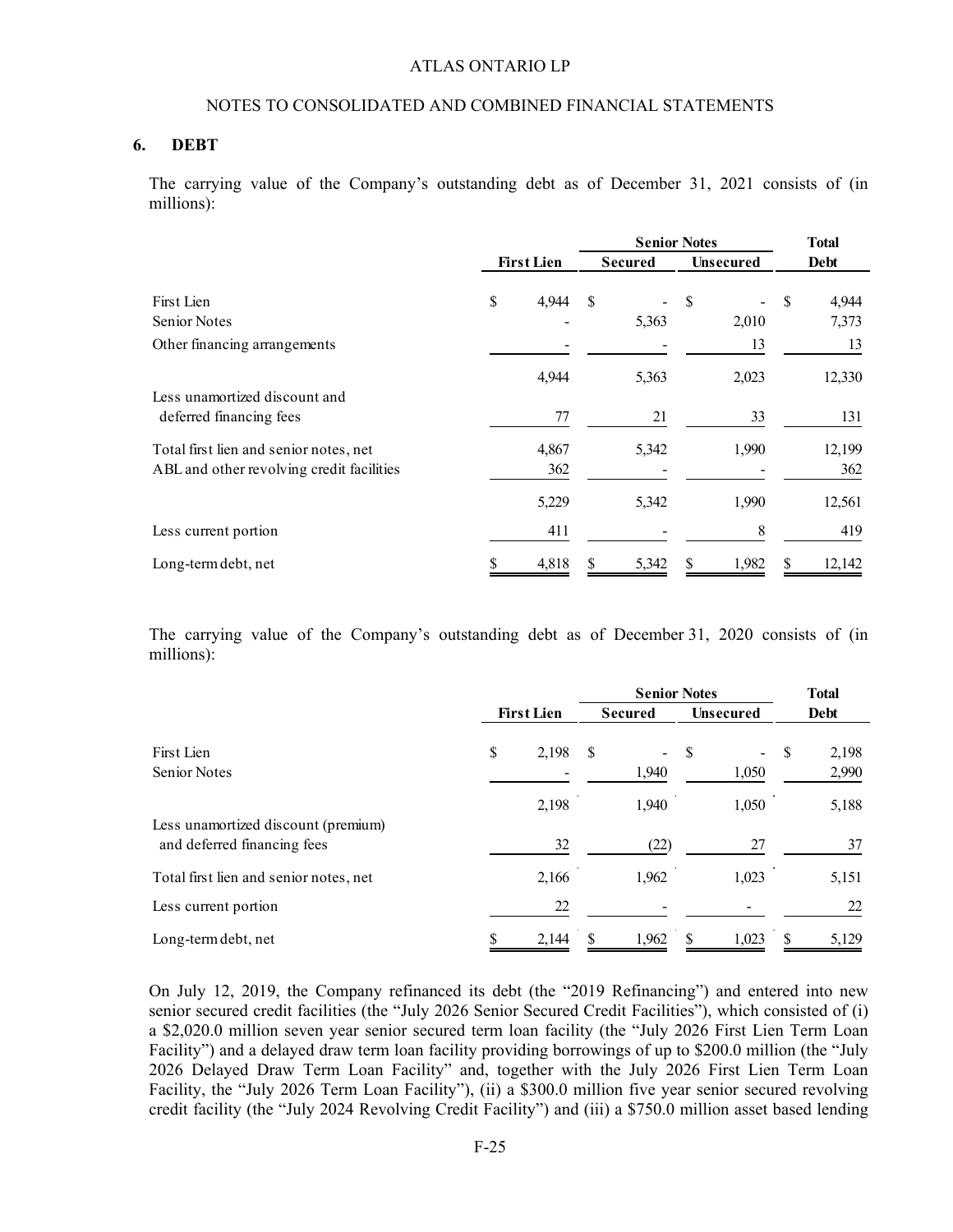### NOTES TO CONSOLIDATED AND COMBINED FINANCIAL STATEMENTS

 fully drawn on July 12, 2019. Contemporaneously with the entry into the July 2026 Senior Secured credit facility (the "May 2026 ABL Credit Facility"). The July 2026 First Lien Term Loan Facility was Credit Facilities, the Company issued (i) \$1,000.0 million aggregate principal amount of 6.625% senior secured notes due 2026 (the "July 2026 Secured Notes") under an indenture dated July 12, 2019 (the "Secured Indenture") and (ii) \$1,050.0 million aggregate principal amount of 9.750% senior notes due 2027 (the "July 2027 Unsecured Notes") under an indenture dated July 12, 2019 (the "Unsecured Indenture"). The Secured Notes and Unsecured Notes were issued in a private transaction that was not subject to the registration requirements of the Securities Act of 1933, as amended (the "Securities Act"). Holders of the Secured Notes and Unsecured Notes are not entitled to any registration rights and the Secured Indenture and Unsecured Indenture are not qualified under the Trust Indenture Act.

The proceeds from the July 2026 Senior Secured Credit Facilities and the July 2026 Secured Notes and July 2026 Unsecured Notes were used to (i) repay in full all outstanding borrowings under the then existing facility, (ii) redeem in full all borrowings under the then existing second lien note purchase agreement, (iii) pay related fees, costs, premiums and expenses in connection with these transactions, (iv) cash collateralize, replace or provide credit support for certain existing letters of credit ("LoCs") outstanding and (v) provide working capital and funds for other general corporate purposes (and certain fees and expenses related thereto) of the Company. The July 2026 Delayed Draw Term Loan Facility was fully drawn on December 30, 2019 in connection with the acquisition of SOS.

On February 3, 2020, the Company issued an additional \$540.0 million aggregate principal amount of Secured Notes under the Secured Indenture. The additional Secured Notes were issued in a private transaction that was not subject to the registration requirements of the Securities Act. Holders of the additional Secured Notes are not entitled to any registration rights. In connection with the issuance, the Company capitalized \$25.7 million of original issue premium. The proceeds from the additional Secured Notes were used to repay the outstanding borrowings under the May 2026 ABL Credit Facility and provide working capital and funds for other general corporate purposes of the Company.

On July 15, 2020, the Company issued an additional \$400.0 million aggregate principal amount of Secured Notes under the Secured Indenture. The additional Secured Notes were issued in a private transaction that was not subject to the registration requirements of the Securities Act. Holders of the additional Secured Notes are not entitled to any registration rights. In connection with the issuance, the Company capitalized \$12.0 million of original issue premium. The proceeds from the additional Secured Notes were used to provide working capital and funds for other general corporate purposes of the Company.

In connection with the G4S Transaction, during April 2021, the Company, along with its subsidiary, Atlas LuxCo 4 S.à r.l., a private limited liability company incorporated in Luxembourg, entered into new senior secured credit facilities (the "May 2028 Senior Secured Credit Facilities"), which consist of (i) a \$950.0 million seven year senior secured U.S. dollar term loan facility bearing interest of 4.25% plus an applicable margin per annum (the "May 2028 First Lien USD Term Loan Facility") and a  $\epsilon$ 715.5 million seven year senior secured euro term loan facility bearing interest of 4.25% plus an applicable margin per annum (the "May 2028 First Lien Euro Term Loan Facility" and, together with the May 2028 First Lien USD Term Loan Facility, the "May 2028 First Lien Term Loan Facilities") and (ii) a  $\epsilon$ 300.0 million five year senior secured euro revolving credit facility bearing interest of a variable rate based on the Company's leverage ratio plus an applicable margin per annum (the "April 2026 Euro Revolving Credit Facility"). During April 2021, the May 2028 First Lien USD Term Loan Facility was fully drawn and €96.8 million of the May 2028 First Lien Euro Term Loan Facility was drawn. In addition, we entered into (i) a new senior secured bridge loan credit facility, pursuant to which secured bridge loans in the amounts of \$900.0 million bearing interest of 5.00% plus an applicable margin per annum, \$775.0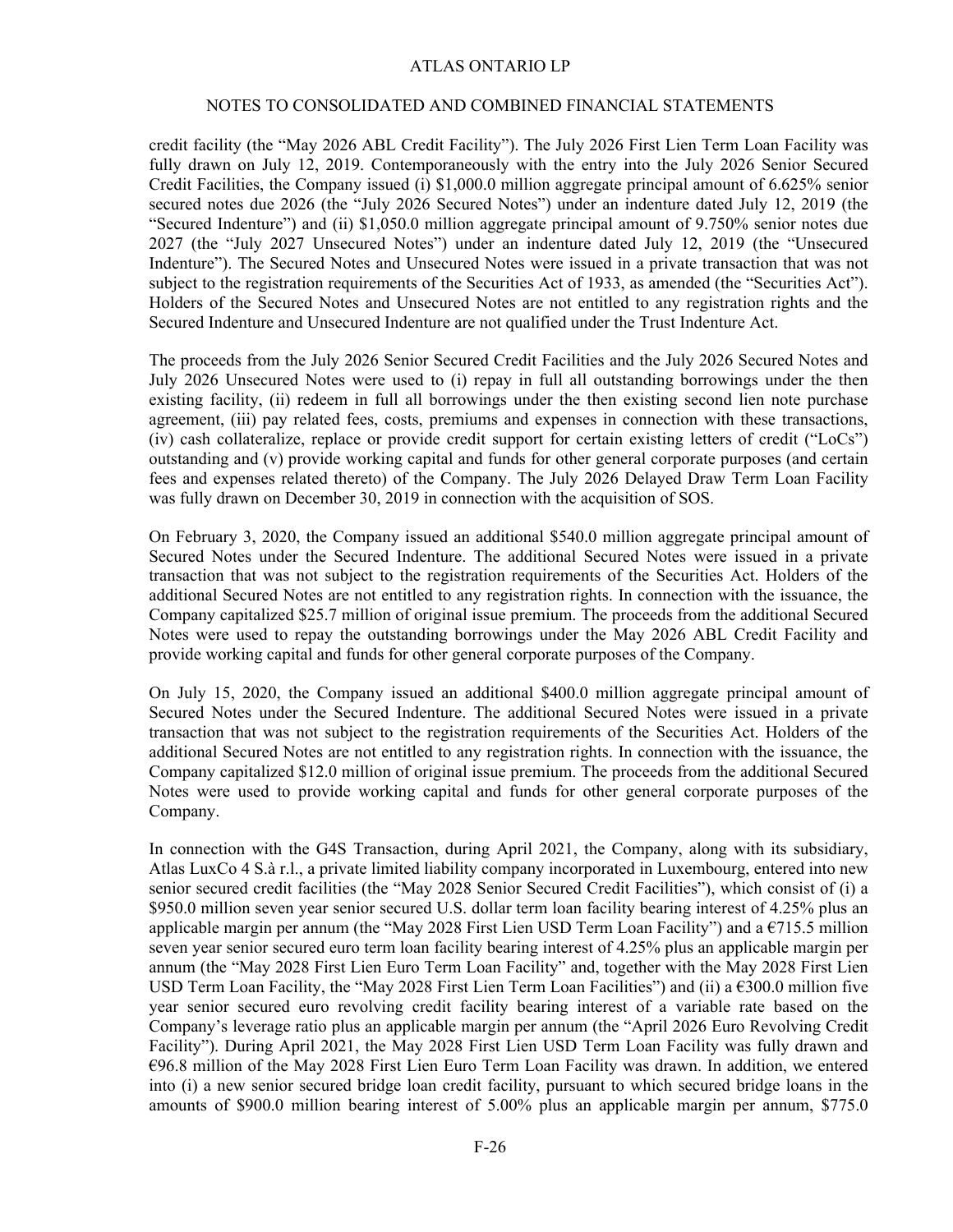### NOTES TO CONSOLIDATED AND COMBINED FINANCIAL STATEMENTS

"Bridge Credit Facilities"). million bearing interest of 5.00% plus an applicable margin per annum, €813.0 million bearing interest of 4.25% plus an applicable margin per annum, and £367.6 million bearing interest of 5.75% plus an applicable margin per annum were made available to us for borrowing (the "Secured Bridge Loan Credit Facility") and (ii) a new senior unsecured bridge loan credit facility, pursuant to which unsecured bridge loans in the amount of \$1,285.0 million bearing interest of 7.25% plus an applicable margin per annum were made available to us for borrowing (together with the Secured Bridge Loan Credit Facility, the

The amounts borrowed under the May 2028 Senior Secured Credit Facilities and the Bridge Credit Facilities, together with cash on hand and certain equity contributions, were used to (i) pay the acquisition consideration in connection with the G4S Transaction and (ii) pay related fees, costs, premiums and expenses in connection therewith. Such net proceeds were additionally used to repay the voluntary redemption by us in full of certain existing third-party indebtedness of G4S.

During April 2021, we also increased the total availability under the May 2026 ABL Credit Facility from \$750.0 million to \$1,000.0 million with other terms remaining unchanged, and on May 25, 2021, we further increased the total availability under the ABL Credit Facility to \$1,500.0 million subject to certain limitations, extended the maturity date to May 25, 2026 and made certain other modifications thereto.

On May 14, 2021, we issued (i) \$1,225.0 million aggregate principal amount of 4.625% senior secured notes due 2028 (the "June 2028 USD I Secured Notes"), (ii) \$775.0 million aggregate principal amount of 4.625% senior secured notes due 2028 (the "June 2028 USD II Secured Notes"), (iii) €813.0 million aggregate principal amount of 3.625% senior secured notes due 2028 (the "June 2028 Euro Notes") and (iv) £367.7 million aggregate principal amount of 4.875% senior secured notes due 2028 (the "June 2028 GBP Notes") (collectively, the "June 2028 Secured Notes") under an indenture dated May 14, 2021 (the "June 2028 Secured Indenture") and (v) \$960.0 million aggregate principal amount of 6.000% senior notes due 2029 (the "June 2029 Unsecured Notes") under an indenture dated May 14, 2021 (the "June 2029 Unsecured Indenture"). The June 2028 Secured Notes and June 2029 Unsecured Notes were issued in a private transaction that was not subject to the registration requirements of the Securities Act. Holders of the June 2028 Secured Notes and June 2029 Unsecured Notes are not entitled to any registration rights and the June 2028 Secured Indenture and June 2029 Unsecured Indenture are not qualified under the Trust Indenture Act.

The proceeds from the June 2028 Secured Notes and June 2029 Unsecured Notes were used to (i) repay in full borrowings outstanding under the Bridge Credit Facilities and terminate all available borrowings thereunder, (ii) pay related fees, costs, premiums and expenses, and (iii) to repay assumed debt from the acquisition of G4S.

On May 14, 2021, we also entered into amended and restated new senior secured credit facilities (the "Amended and Restated May 2028 Senior Secured Credit Facilities"), which consist of (i) a \$3,142.3 million seven year senior secured U.S. dollar term loan facility (the "Amended May 2028 First Lien USD Term Loan Facility"), (ii) the May 2028 First Lien Euro Term Loan Facility and (iii) the April 2026 Euro Revolving Credit Facility. The Amended and Restated May 2028 Senior Secured Credit Facilities modified the May 2028 First Lien USD Term Loan Facility, the May 2028 First Lien Euro Term Loan Facility and the April 2026 Euro Revolving Credit Facility. The Amended and Restated May 2028 Senior Secured Credit Facilities extinguished the July 2026 First Lien Term Loan Facility. The July 2024 Revolving Credit Facility was not modified and remains pursuant to the terms of the July 2026 Senior Secured Credit Facilities associated with the 2019 Refinancing.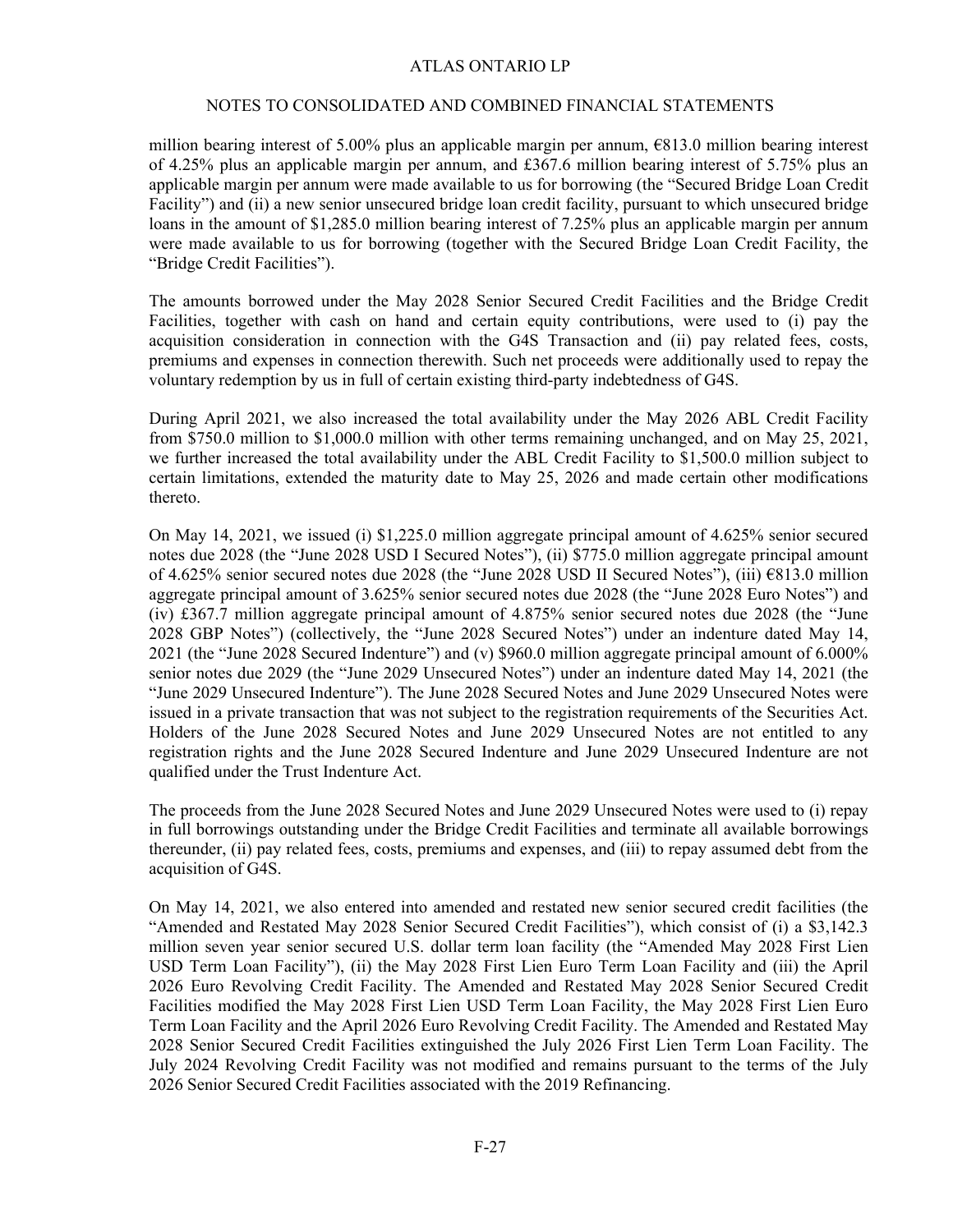### NOTES TO CONSOLIDATED AND COMBINED FINANCIAL STATEMENTS

In connection with the modification of the May 2028 First Lien Term Loan Facilities, on May 14, 2021, an additional €618.7 million was drawn under the May 2028 First Lien Euro Term Loan Facility.

On November 23, 2021, the Company amended its Amended May 2028 First Lien USD Term Loan Facility to increase the total amount outstanding by \$1,000.0 million. There were no changes in the terms of the Amended May 2028 First Lien USD Term Loan Facility as a result of the amendment. The other proceeds from the additional borrowings under the Amended May 2028 First Lien USD Term Loan Facility were used to repay the outstanding borrowings under the May 2026 ABL Credit Facility, repay the outstanding borrowings under the July 2024 Revolving Credit Facility, and for other corporate purposes.

Outstanding balances under the Amended May 2028 First Lien USD Term Loan Facility and the May 2028 First Lien Euro Term Loan Facility accrue interest equal to, at the Company's option: (a) LIBOR plus 3.75% or (b) an alternative base rate plus 2.75%, in each case, subject to certain pricing step-downs as set forth therein. Outstanding balances under the April 2026 Euro Revolving Credit Facility accrue interest equal to, at the Company's option: (a) LIBOR plus 3.75% or (b) an alternative base rate plus 2.75%, in each case, subject to certain pricing step-downs as set forth therein. Amounts drawn on the July 2024 Revolving Credit Facility accrue interest equal to, at the Company's option: (a) LIBOR plus 4.25% or (b) an alternative base rate plus 3.25%, in each case, subject to certain pricing step-downs as set forth therein. Amounts drawn on the May 2026 ABL Credit Facility accrue interest equal to, at the Company's option: (a) LIBOR plus between 1.25% and 1.75% or (b) an alternative base rate plus between 0.25% and 0.75%.

Outstanding balances under the July 2026 Secured Notes and the July 2027 Unsecured Notes accrue interest at an annual rate of 6.625% and 9.750%, respectively. Outstanding balances under the June 2028 USD I Secured Notes, the June 2028 USD II Secured Notes, the June 2028 Euro Notes, the June 2028 GBP Notes and the May 2029 Unsecured Notes accrue interest at an annual rate of 4.625%, 4.625%, 3.625%, 4.875% and 6.000%, respectively. Accrued interest as of December 31, 2021 and 2020 was \$130.1 million and \$107.5 million, respectively.

Principal on the Amended May 2028 First Lien USD Term Loan Facility and the June 2028 First Lien Euro Term Loan Facility are payable in equal quarterly installments of 0.25% of the original aggregate principal amounts of such facilities, beginning in December 2021, with the remaining unpaid balances due on May 14, 2028, the maturity date. All unpaid balances of the July 2024 Revolving Credit Facility, the April 2026 Euro Revolving Credit Facility and May 2026 ABL Credit Facility are due and payable on July 12, 2024, April 8, 2026 and May 25, 2026, respectively, the maturity dates. The July 2026 Secured Notes are due and payable on July 15, 2026, the maturity date. The July 2027 Unsecured Notes are due and payable on July 15, 2027, the maturity date. The June 2028 Secured Notes are due and payable on June 1, 2028, the maturity date. The June 2029 Unsecured Notes are due and payable on June 1, 2029, the maturity date.

The May 2028 Senior Secured Credit Facilities contain provisions for potential additional principal payments based on excess cash flow for years commencing with the year ending December 31, 2022. Based on the provisions of the May 2028 Senior Secured Credit Facilities agreement, a potential additional principal payment based on excess cash flow is not applicable for the year ended December 31, 2021. The Company determined that an additional principal payment based on excess cash flow was not required for the year ended December 31, 2020. Voluntary prepayments of amounts outstanding under the May 2028 Term Loan Facility, and optional redemptions of all or a portion of the July 2026 Secured Notes, the July 2027 Unsecured Notes, the May 2028 Secured Notes and the May 2029 Unsecured Notes are permitted under certain circumstances.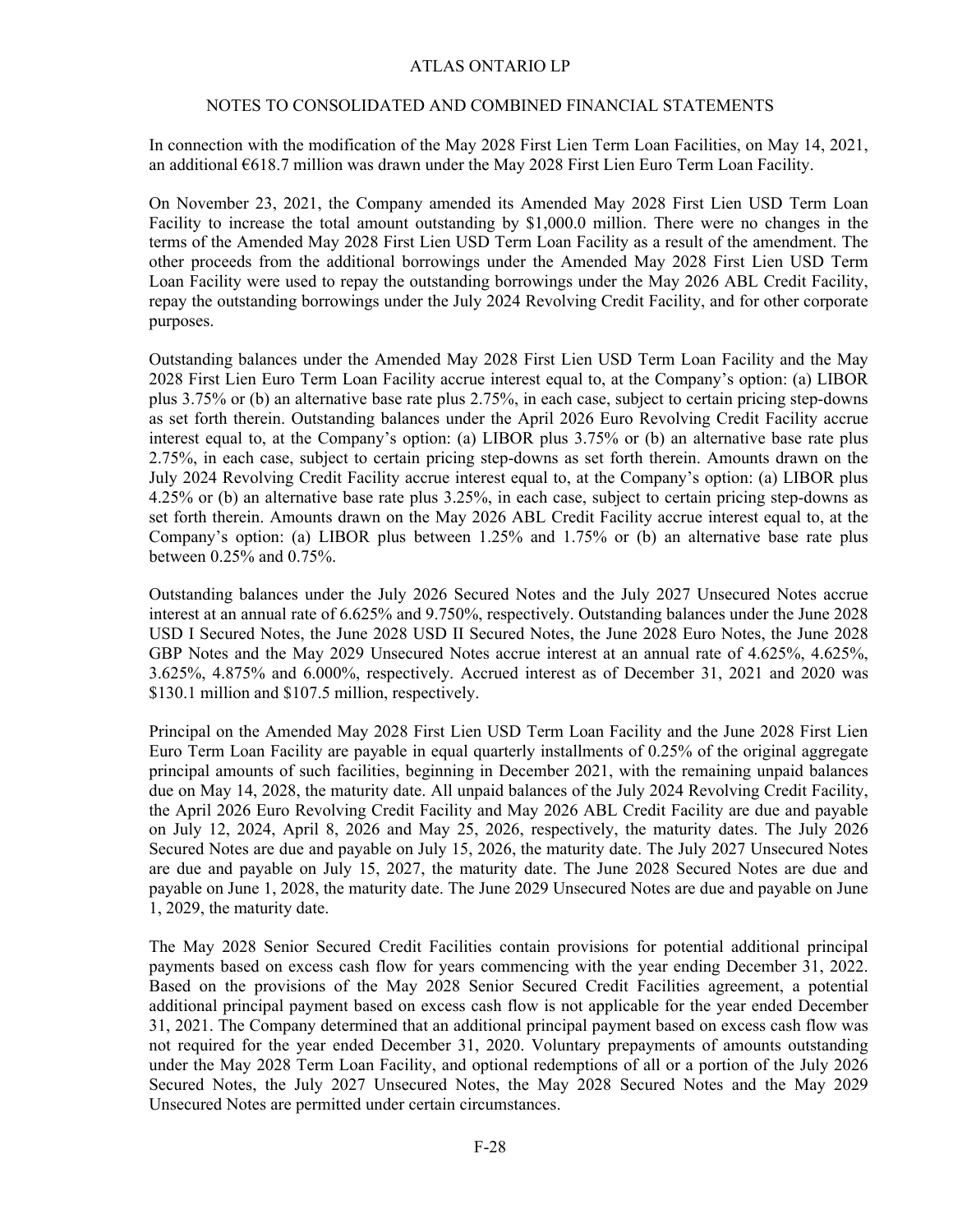### NOTES TO CONSOLIDATED AND COMBINED FINANCIAL STATEMENTS

Borrowings under the July 2024 Revolving Credit Facility, the May 2026 ABL Credit Facility, the Amended and Restated May 2028 Senior Secured Credit Facilities, the July 2026 Secured Notes and the June 2028 Secured Indenture are secured by substantially all of the assets of the Company and certain of its subsidiaries (subject to certain exceptions and limitations for each such facility) and the foregoing facilities each include certain restrictive covenants (subject to certain exceptions and limitations for each such facility). As of December 31, 2021, the Company was in compliance with all financial debt covenants.

The Company may issue up to \$100.0 million in LoCs against the July 2024 Revolving Credit Facility,  $\epsilon$ 100.0 million in LoCs against the April 2026 Euro Revolving Credit Facility and another \$750.0 million against the May 2026 ABL Credit Facility. Availability under each of the foregoing facilities is reduced by pledged LoCs under such facility, which serve primarily as collateral for the Company's workers' compensation and general liability insurance policies and as collateral for the defined benefit plan assumed from the G4S Transaction. Furthermore, availability under the May 2026 ABL Credit Facility is subject to limitation based on the amount of the borrowing base, as defined pursuant to the terms of the May 2026 ABL Credit Facility agreement. As of December 31, 2021, the total amount of LoCs pledged against the July 2024 Revolving Credit Facility, the April 2026 Euro Revolving Credit Facility, and May 2026 ABL Credit Facility was \$0, \$0, and \$294.4 million, respectively. As of December 31, 2020, the total amount of LoCs pledged against the July 2024 Revolving Credit Facility and May 2026 ABL Credit Facility was \$0 and \$142.9 million, respectively.

The amount available for borrowing under the July 2024 Revolving Credit Facility, the April 2026 Euro Revolving Credit Facility, and May 2026 ABL Credit Facility as of December 31, 2021 was \$300.0 million, \$288.3 million and \$905.6 million, respectively. The amount available for borrowing under the July 2024 Revolving Credit Facility and May 2026 ABL Credit Facility as of December 31, 2020 was \$300.0 million and \$607.1 million, respectively. As of December 31, 2021, the weighted average interest rate on our outstanding revolving credit facility borrowings was 3.1%. There were no borrowings on our outstanding revolving credit facilities as of December 31, 2020.

The Company recognized a loss on extinguishment of debt of \$277.3 million during the year ended December 31, 2021, which included: (i) the write-off of \$126.3 million of deferred financing fees, issue discounts, and third party costs incurred associated with the extinguishment of the Bridge Loan Credit Facilities and the July 2026 First Lien Term Loan Facility; (ii) \$60.3 million of market premiums paid and \$10.7 million in other charges related to the redemption of G4S's Euro Market Term Loans; and (iii) \$80.0 million incurred for the prepayment of G4S's USD Private Placement Notes in July 2021.

As of December 31, 2021 and 2020, \$13.6 million and \$8.0 million, respectively, of unamortized deferred financing fees related to revolving credit facilities were included in other assets on the accompany consolidated and combined balance sheets.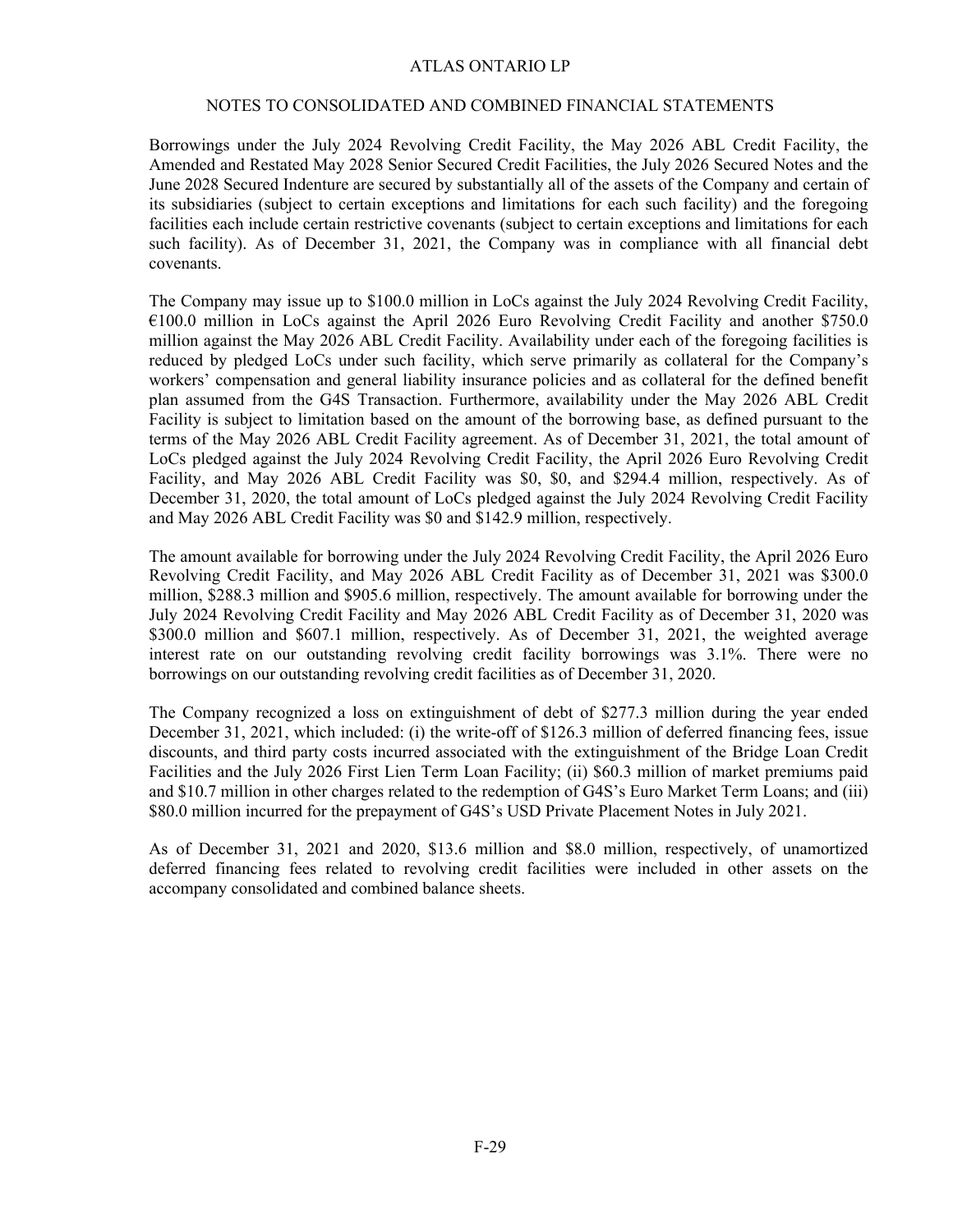### NOTES TO CONSOLIDATED AND COMBINED FINANCIAL STATEMENTS

As of December 31, 2021, annual scheduled principal payments of term debt are as follows (in millions):

### Year Ending December 31,

| 2022       | \$ | 57     |
|------------|----|--------|
| 2023       |    | 54     |
| 2024       |    | 50     |
| 2025       |    | 50     |
| 2026       |    | 1,989  |
| Thereafter |    | 10,130 |
| Total      | S  | 12,330 |

### **7. LEASES**

### *Lessor*

The Company acts as a lessor in a limited number of arrangements. These mainly relate to the lease of smart safes, cash recycling equipment, and right-of-use assets related to those assets leased to our customers. We consider various inputs and assumptions including, but not necessarily limited to, lease terms, renewal options, discount rates, and other rights and provisions in the purchase and sale agreement, lease and other documentation to determine whether control has been transferred to the customer. A lease will be classified as direct-financing if risks and rewards are conveyed without the transfer of control and will be classified as a sales-type lease if control of the underlying asset is transferred to the customer. Otherwise, the lease is treated as an operating lease. These criteria also include estimates and assumptions regarding the fair value of the asset, minimum lease payments, the economic useful life of the asset, the existence of a purchase option and certain other terms in the lease agreements. As of December 31, 2021, the net investment receivable from these lease arrangements was \$32.7 million, of which, \$13.6 million is recorded in prepaid and other current assets and \$19.1 million is recorded in other assets on the consolidated balance sheet. The Company did not have any receivables from lease arrangements as of December 31, 2020.

The maturities of lease receivables were as follows (in millions):

| Less than one year                            | 16  |
|-----------------------------------------------|-----|
| Between one and two years                     | 10  |
| Between two and three years                   | 6   |
| Between three and four years                  |     |
| Between four and five years                   |     |
| Total undiscounted cash flows                 | 36  |
| Less: Imputed interest                        | (3) |
| Net investment receivable from finance leases |     |

The Company expects to receive operating lease income of \$3.8 million, \$2.2 million, \$1.1 million and \$0.5 million in less than one year, between one and two years, between two and three years and between three and four years, respectively, related to lessor arrangements. We do not have operating lessor agreements that are in excess of four years.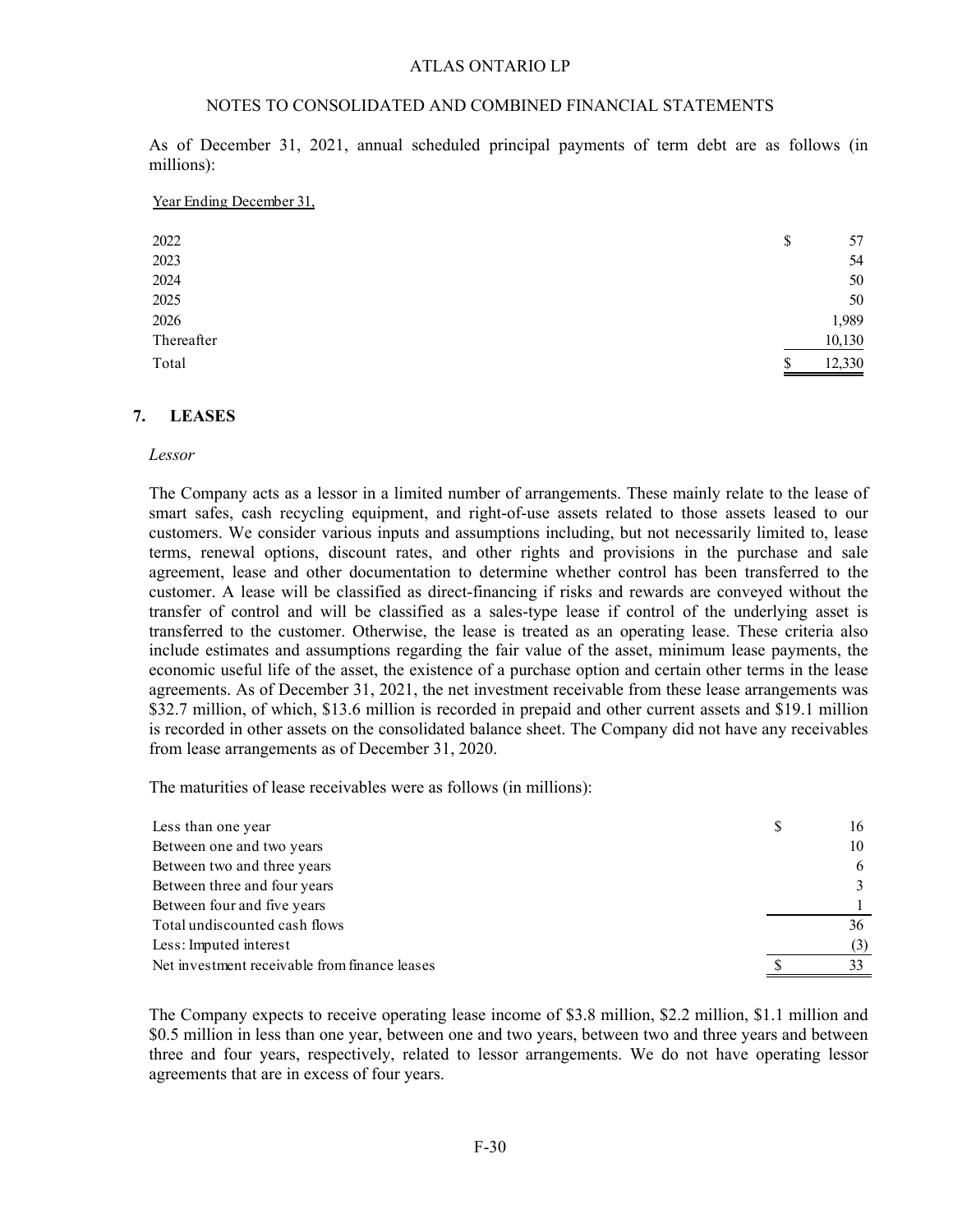### NOTES TO CONSOLIDATED AND COMBINED FINANCIAL STATEMENTS

### *Lessee*

The Company has various non-cancelable leases for our offices, vehicles, uniforms, and equipment. Certain lease agreements contain renewal options, rent abatement, and escalation clauses that are factored into the determination of lease payments when appropriate. Right-of-use assets and liabilities are recognized at the lease commencement date based on the estimated present value of lease payments over the lease term. If an implicit rate is not readily determinable, management estimates our incremental borrowing rate to discount the lease payments based on information available at lease commencement. We determine our incremental borrowing rate based on the lease term and the economic environment of the applicable country. Operating leases are comprised primarily of offices and equipment leases, and finance leases are comprised primarily of vehicle and uniform leases.

The assets and liabilities related to operating and finance leases were as follows (in millions):

|                                                                                       |   | As of December 31, |   |      |
|---------------------------------------------------------------------------------------|---|--------------------|---|------|
|                                                                                       |   | 2021               |   | 2020 |
| Operating lease assets, included within lease right-of-use assets                     | D | 302                | S | 65   |
| Finance lease assets, included within property, equipment and software, net           |   | 184                |   | 94   |
| Total lease assets                                                                    |   | 486                |   | 159  |
| Operating lease liabilities included within lease liabilities, current portion        | S | 92                 | S | 24   |
| Finance lease liabilities, included within lease liabilities, current portion         |   | 72                 |   | 45   |
| Operating lease liabilities included within lease liabilities, net of current portion |   | 220                |   | 48   |
| Finance lease liabilities, included within lease liabilities, net of current portion  |   | 108                |   | 52   |
| Total lease liabilities                                                               |   | 492                |   | 169  |
|                                                                                       |   |                    |   |      |

The components of lease costs for the years ended December 31, 2021, 2020, and 2019 were as follows (in millions):

|                                                           | Year Ended December 31, |              |      |     |      |     |  |
|-----------------------------------------------------------|-------------------------|--------------|------|-----|------|-----|--|
|                                                           | 2021                    |              | 2020 |     | 2019 |     |  |
| Operating lease costs                                     | S                       | 78           | S    | 31  | S    | 31  |  |
| Finance lease costs - amortization of right-of-use assets |                         | 72           |      | 45  |      | 42  |  |
| Finance lease costs - interest on lease liabilities       |                         | <sub>b</sub> |      |     |      |     |  |
| Short-term lease costs                                    |                         | 25           |      |     |      |     |  |
| Variable lease costs                                      |                         | 20           |      | 27  |      | 23  |  |
| Subtotal of lease costs, before sublease income           |                         | 201          |      | 110 |      | 102 |  |
| Less: Sublease income                                     |                         | (6)          |      |     |      |     |  |
| Total lease costs                                         |                         | 195          |      | 110 |      | 102 |  |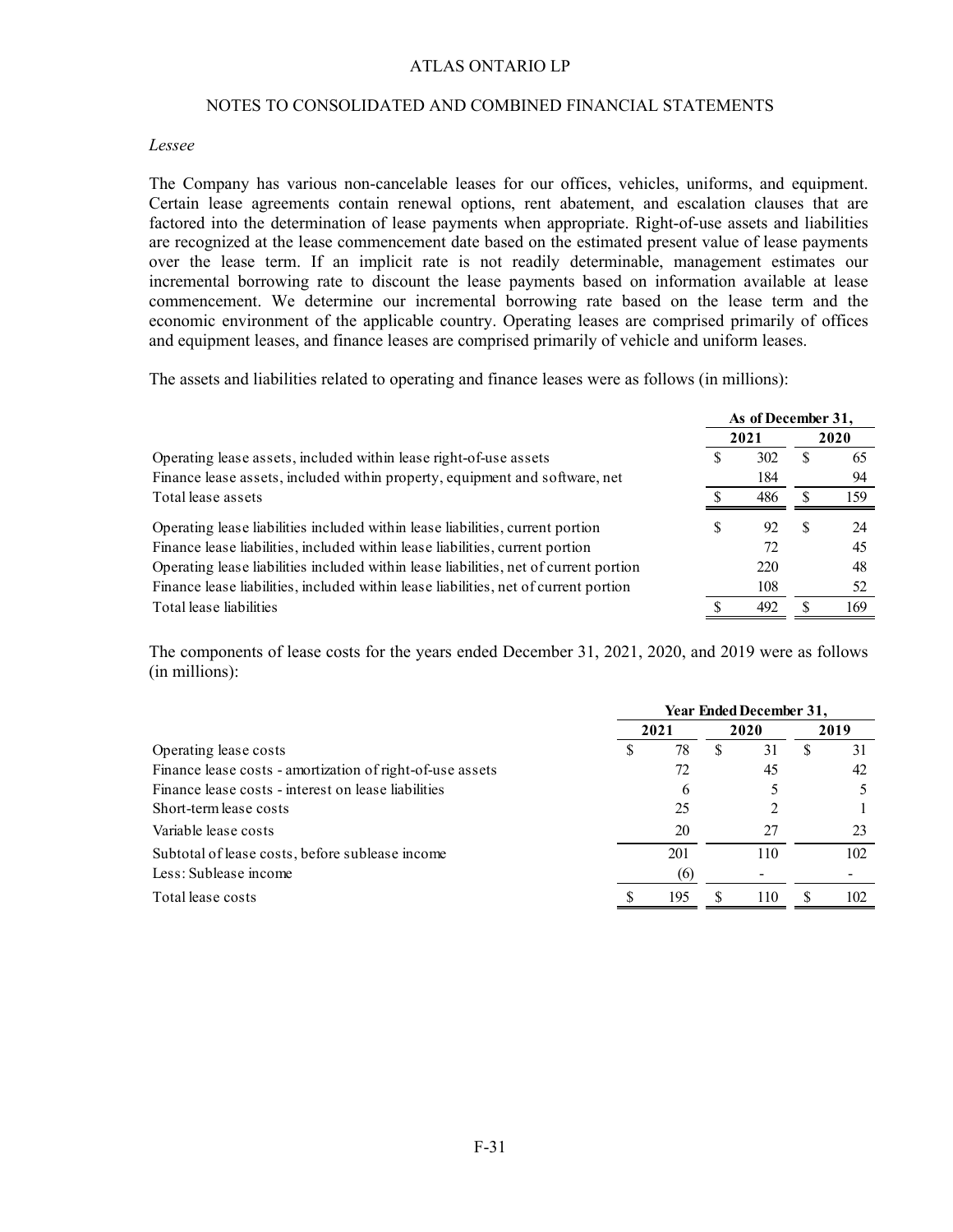### NOTES TO CONSOLIDATED AND COMBINED FINANCIAL STATEMENTS

Supplemental lease information for the years ended December 31, 2021, 2020, and 2019 is as follows (in millions):

|                                                                         | Year Ended December 31, |      |      |      |    |      |  |
|-------------------------------------------------------------------------|-------------------------|------|------|------|----|------|--|
|                                                                         |                         | 2021 |      | 2020 |    | 2019 |  |
| Cash paid for amounts included in the measurement of lease liabilities: |                         |      |      |      |    |      |  |
| Operating cash flows for operating leases                               |                         | 101  |      | 33   |    | 33   |  |
| Financing cash flows for finance leases                                 |                         | 72   | -S   | 46   |    |      |  |
| Right-of-use assets obtained in exchange for lease liabilities:         |                         |      |      |      |    |      |  |
| Operating leases                                                        |                         | 353  | - \$ | 15   | -8 |      |  |
| Finance leases                                                          |                         | 250  |      | 113  |    | 110  |  |

 was 5.1 years and 7.0 years, respectively, and the weighted average discount rate was 4.5% and 3.2%, As of December 31, 2021, the weighted average remaining lease term of operating and financing leases respectively. As of December 31, 2020, the weighted average remaining lease term of operating and financing leases was 4.0 years and 2.6 years, respectively, and the weighted average discount rate was 6.2% and 3.7%, respectively.

The undiscounted cash flows for each of the first five years and total of the remaining years to the finance and operating lease liabilities recorded on the consolidated balance sheet as of December 31, 2021 were as follows (in millions):

| Year ending December 31,                       |    |       |
|------------------------------------------------|----|-------|
| 2022                                           | \$ | 180   |
| 2023                                           |    | 133   |
| 2024                                           |    | 91    |
| 2025                                           |    | 48    |
| 2026                                           |    | 30    |
| Thereafter                                     |    | 66    |
| Total minimum lease payments                   |    | 548   |
| Less imputed interest                          |    | (56)  |
| Present value of future minimum lease payments |    | 492   |
| Less current portion of lease obligations      |    | (164) |
| Long-term lease obligations                    | S  | 328   |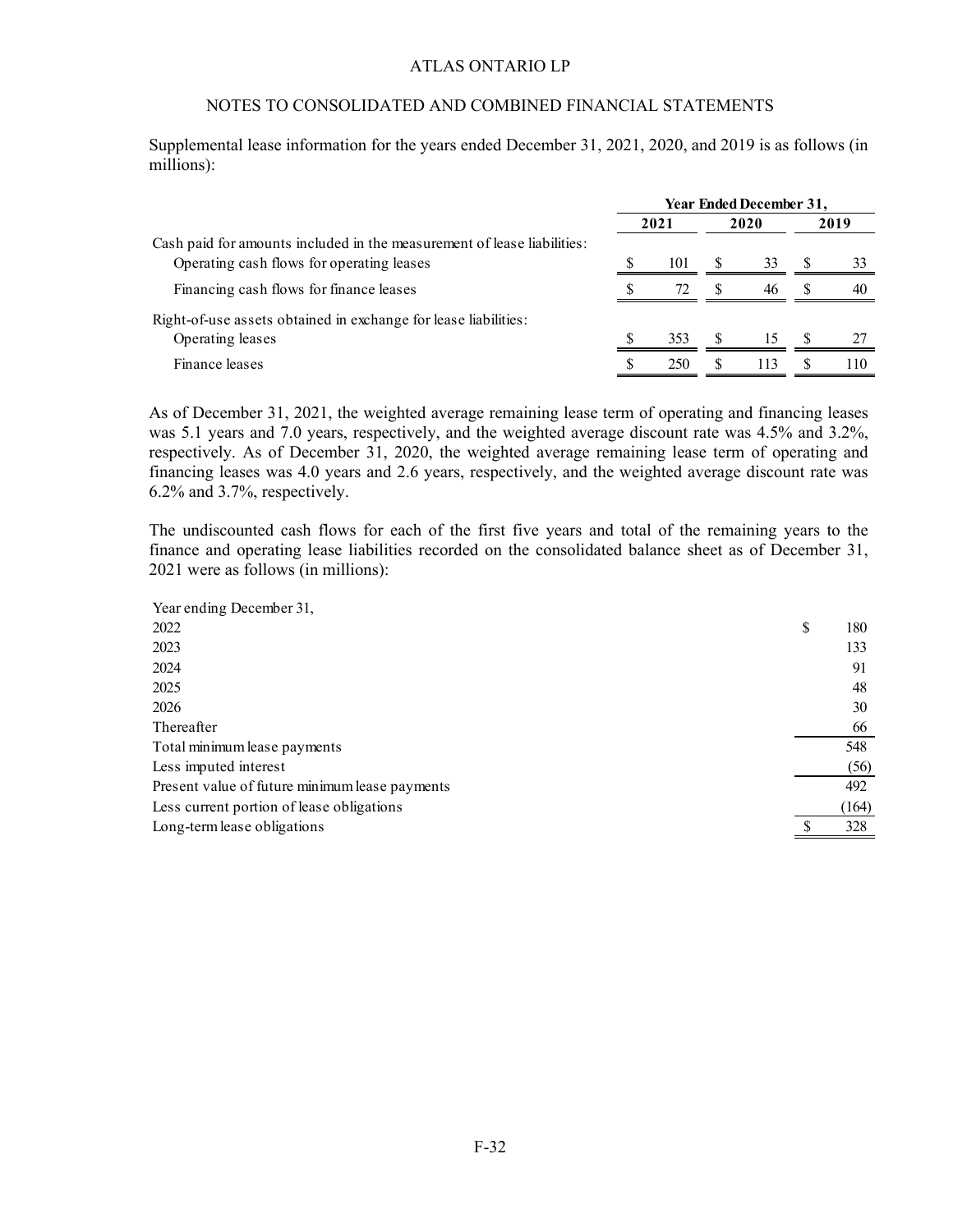### NOTES TO CONSOLIDATED AND COMBINED FINANCIAL STATEMENTS

### **8. COMMITMENTS AND CONTINGENCIES**

The Company is from time to time subject to legal claims and litigation in the ordinary course of business. The Company regularly reviews all pending litigation matters in which it is involved and establishes reserves deemed appropriate by management for these litigation matters when a loss is deemed to be probable and reasonably estimable.

While the Company believes it judgments relating to reserves are reasonable, litigation outcomes are not readily predictable and may materially differ from management estimates. Although the Company may reserve amounts for certain matters based on the Company's judgment as to the likely outcome, if developments in a particular matter dictate a change to the Company's reserve, the Company may have to record additional expense.

*Business Insurance Risks (Workers' Compensation, General Liability, Employment Practices Liability, Automobile Liability and certain Healthcare Claims)* 

The Company maintains insurance coverage, subject to certain self-insured retentions, for claims and liabilities incurred by the Company in the ordinary course of its business, including claims relating to workers' compensation, general liability, employment practices liability, automobile liability and certain healthcare claim expenses incurred under Company benefit plans. The Company has established reserves for these claims based on insurance coverage, the risk of loss retained by the Company, independent actuarial analyses, and management's judgment. The Company reserves for all known claims as well as those claims that management believes have been incurred but not reported as of the balance sheet date based on an independent actuary's estimate of the ultimate cost of the claims. Management does not expect the ultimate outcome of any one claim to have a material effect on the Company's consolidated and combined financial position, results of operations, or cash flows.

As of December 31, 2021 and 2020, expected payments for estimated self-insured claims was \$543.9 million and \$351.7 million, respectively, of which \$143.3 million and \$96.9 million, respectively, is included in accrued claims reserves, current portion and \$400.6 million and \$254.8 million, respectively, is included in accrued claims reserves, net of current portion in the accompanying consolidated and combined balance sheets. As of December 31, 2021 and 2020, the accrued reserve for estimated other claims and contingencies was \$211.1 million and \$32.5 million, respectively, of which \$106.0 million and \$32.5 million, respectively, is included in accrued claims reserves, current portion and \$105.1 million and \$0, respectively, is included in accrued claims reserves, net of current portion in the accompanying consolidated and combined balance sheets.

### *Other Claims and Contingencies*

The Company is involved in disputes, claims and litigation in respect of its business activities and operations. These include disputes, claims and litigation relating to labor laws, commercial agreements with customers and subcontractors, and regulatory requirements. In management's judgment, these cases will either be resolved in a manner that is not expected to be material to the Company or, it is not possible to estimate the potential exposure as of the balance sheet date.

In addition, the interpretation of laws and regulations in a number of jurisdictions where the Company operates, including those relating to tax and labor regulation, is complex and there is inherent judgment involved in applying those laws and regulations. As such, there is risk that further disputes and claims could arise in the future. Where there is a dispute or claim or risk of a dispute or claims and where, based on legal counsel advice, the Company determines that it is probable that the dispute will result in an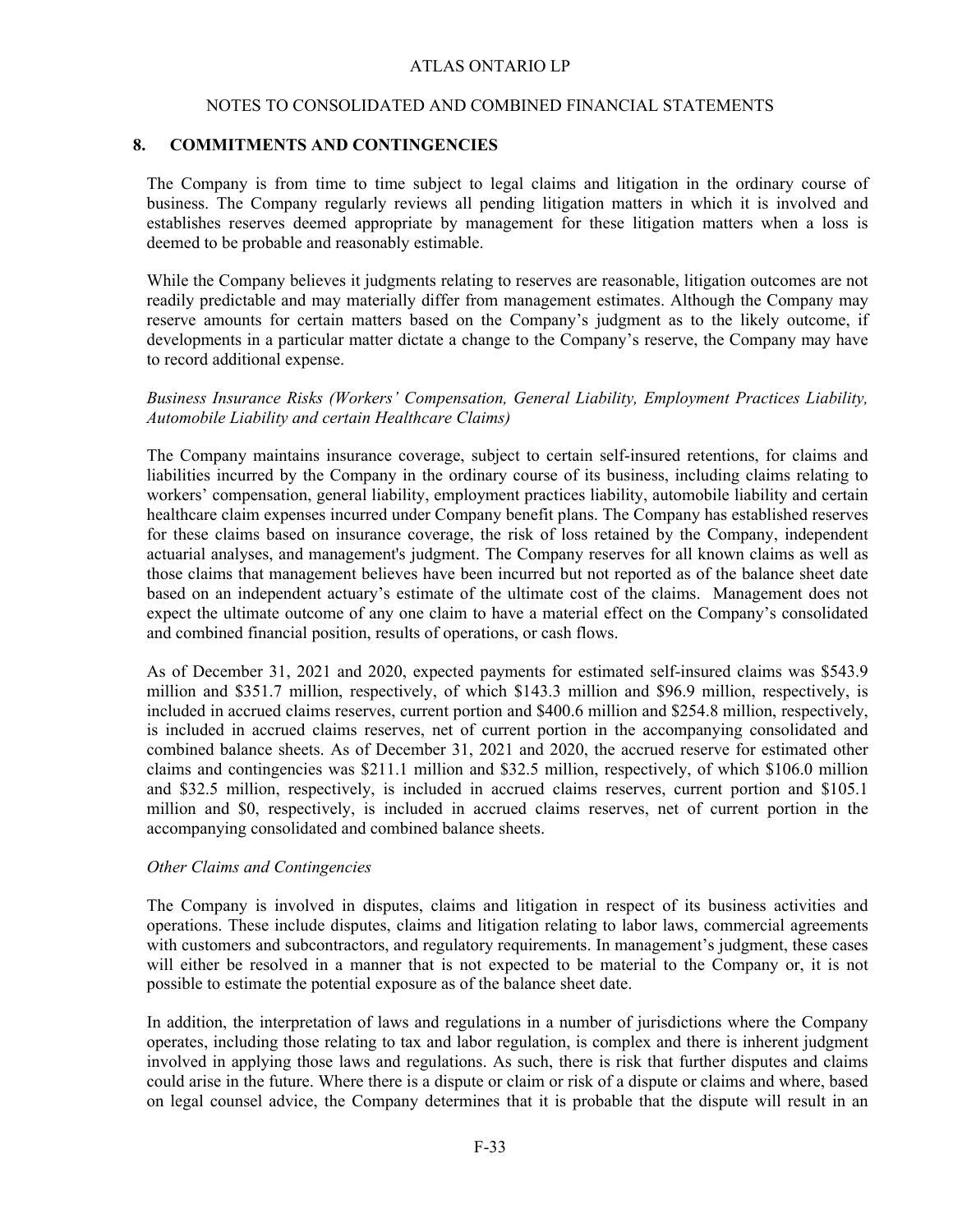### NOTES TO CONSOLIDATED AND COMBINED FINANCIAL STATEMENTS

estimable loss, an accrual is made based on the Company's estimate of the financial outcome. Legal costs in connection with claims and lawsuits in the ordinary course of business are expensed as incurred. Where a reliable estimate cannot be made, or where the Company determines that it is not probable that there will be a loss incurred, no reserve is accrued. Additionally, with respect to certain business combinations, the Company assumes contingent losses from the seller, which are recorded as liabilities using management's best estimate of fair value as of the date of acquisition. Based on the inherent subjectivity of these estimates, actual results can materially deviate from these estimates.

In 2019, G4S received a claim seeking damages for alleged losses following the reduction in the G4S share price in 2013. At this point, the Company is unable to make a reliable estimate of the merit, outcome or impact of any litigation relating to this claim, and therefore no provision has been made in respect of it.

 investigation commenced in 2013. The DPA spans a period of three years, ending in July 2023, and During 2020, G4S Care and Justice Services (UK) Limited, a wholly-owned subsidiary of the Company, concluded a Deferred Prosecution Agreement ("DPA") with the Serious Fraud Office ("SFO") in the United Kingdom ("UK"), in respect of the UK Care & Justice electronic monitoring contract requires G4S to take a number of actions focused on strengthening the internal control environment. In the event that the Company does not fulfill its commitments as set out in the DPA, the SFO may seek to prosecute the Company.

In April 2020, G4S received requests for information from the Belgium Competition Authority ("BCA") and the U.S. Department of Justice Antitrust Division ("DOJ") in connection with the Company's Belgium business. The BCA inquiry is continuing, and the Company is cooperating fully with the investigation. The DOJ portion of the inquiry has been resolved by way of a plea agreement entered into with the DOJ in July 2021, under which G4S agreed to a payment of \$15.0 million, made in August 2021. As of December 31, 2021, the remaining liability for the BCA inquiries was \$53.6 million, which is recorded within accrued claims reserves, net of current portion on the consolidated balance sheet. This accrual represents management's estimate after considering estimates of the potential penalties and costs which might arise on completion of the inquiry process. There is range of possible outcomes in respect of these inquiries, including but not limited to the imposition of incremental financial penalties and thirdparty claims.

The Company has been the subject of labor claims asserted by past and current employees in Brazil primarily related to allegations of insufficient payment of overtime wages and certain employee benefits. The Company recorded a loss reserve related to these matters of \$31.1 million in aggregate as of December 31, 2021. The Company also is the subject of labor claims asserted in respect of employees' alleged wage and benefit discrepancies in Guatemala. The Company recorded a loss reserve related to the Guatemala claims of \$24.8 million in aggregate as of December 31, 2021. The reserves in respect of the Brazil and Guatemala matters are recorded within accrued claims reserves, net of current portion on the consolidated balance sheet. These reserves represent management's estimate of the potential aggregate liability arising from these claims. There is a range of possible outcomes in respect of these claims.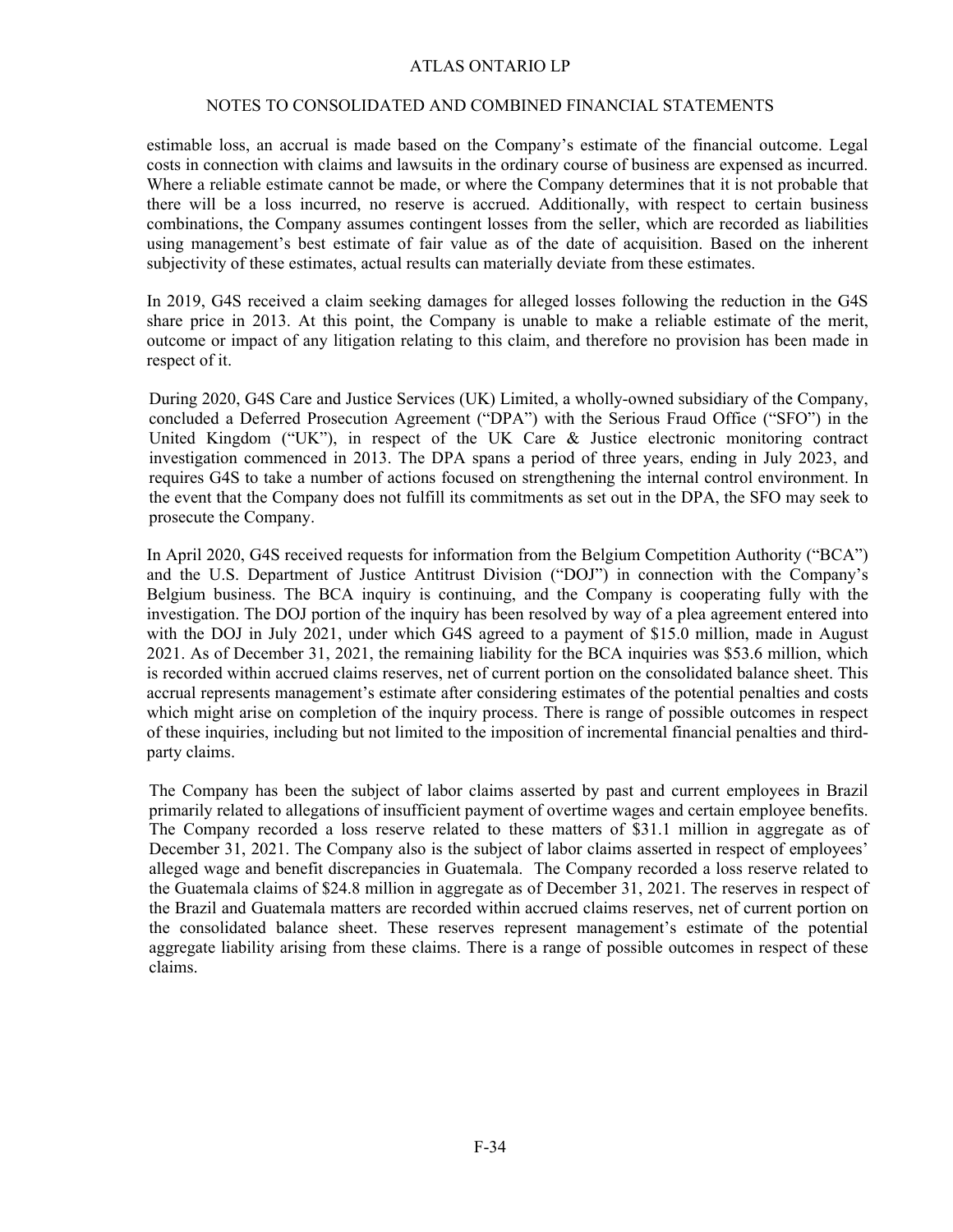#### NOTES TO CONSOLIDATED AND COMBINED FINANCIAL STATEMENTS

The Company is currently involved in a number of claims in India, mainly related to periods prior to 2011, in relation to the interpretation of the basis for payments to the India Provident Fund. These disputes are currently awaiting court resolution. The aggregate of the Provident Fund related claims exposure is estimated to be approximately \$67.7 million. The Company believes it has a defensible legal position. Therefore, no accrual has been recorded for this matter as of December 31, 2021 as management does not believe a loss is probable.

In the normal course of business, the Company is audited by taxing authorities and from time to time, receives proposed non-income tax related assessments as a result of those audits. The Company records obligations for those proposed tax assessments or portion thereof that management believes are probable of payment and estimable. Management believes that even if any one or more proposed assessment resulted in an unfavorable outcome, they would not be material to the Company's financial position individually or in the aggregate. The timing and outcome of a settlement of any proposed assessment may not always be reasonably ascertained.

# **9. RETIREMENT PLANS**

#### *Defined Benefit Plans*

The Company has several funded and unfunded defined retirement benefit plans. These plans were assumed as a result of the acquisition of G4S on April 6, 2021.

The Company's primary defined benefit plan is based in the United Kingdom (the "UK Plan"), with other not material plans elsewhere. The UK Plan is comprised of three sections: (i) the Group 4 section, (ii) the Securicor section, which was assumed by G4S in 2004 with the acquisition of Securicor plc, and (iii) the GSL section, which was assumed by G4S in 2008 with the acquisition of GSL. A summary of the Company's UK Plan as of December 31, 2021 is as follows (in millions):

|                       | Projected<br><b>Benefit</b><br>Obligation |    | Fair<br>Value<br>of Assets |    | (Deficit) /<br><b>Surplus</b> |
|-----------------------|-------------------------------------------|----|----------------------------|----|-------------------------------|
| Securicor             | \$<br>2,702                               | \$ | 2,778                      | \$ | 76                            |
| Group 4               | 598                                       |    | 596                        |    | (2)                           |
| <b>GSL</b>            | 398                                       |    | 552                        |    | 154                           |
| Total for the UK Plan | 3,698                                     | S  | 3,926                      | o  | 228                           |

The UK Plan is closed to future accrual apart from some sub-sections of the GSL section, and for most members defines the pension based on final salary. Certain sub-sections of the GSL section have historically remained open to provide a facility to accept former public-sector employees who join certain subsidiaries of the Company through outsourcings. In the Group 4 and Securicor sections, members retain their link to final salary where appropriate on their benefits accrued up to closure in 2011.

The UK Plan is set up under UK law and governed by a trustee company which is responsible for the plan's investments, administration and management. The board of the trustee company comprises an independent chairman and further appointees who are made up of plan membership representatives and company appointees.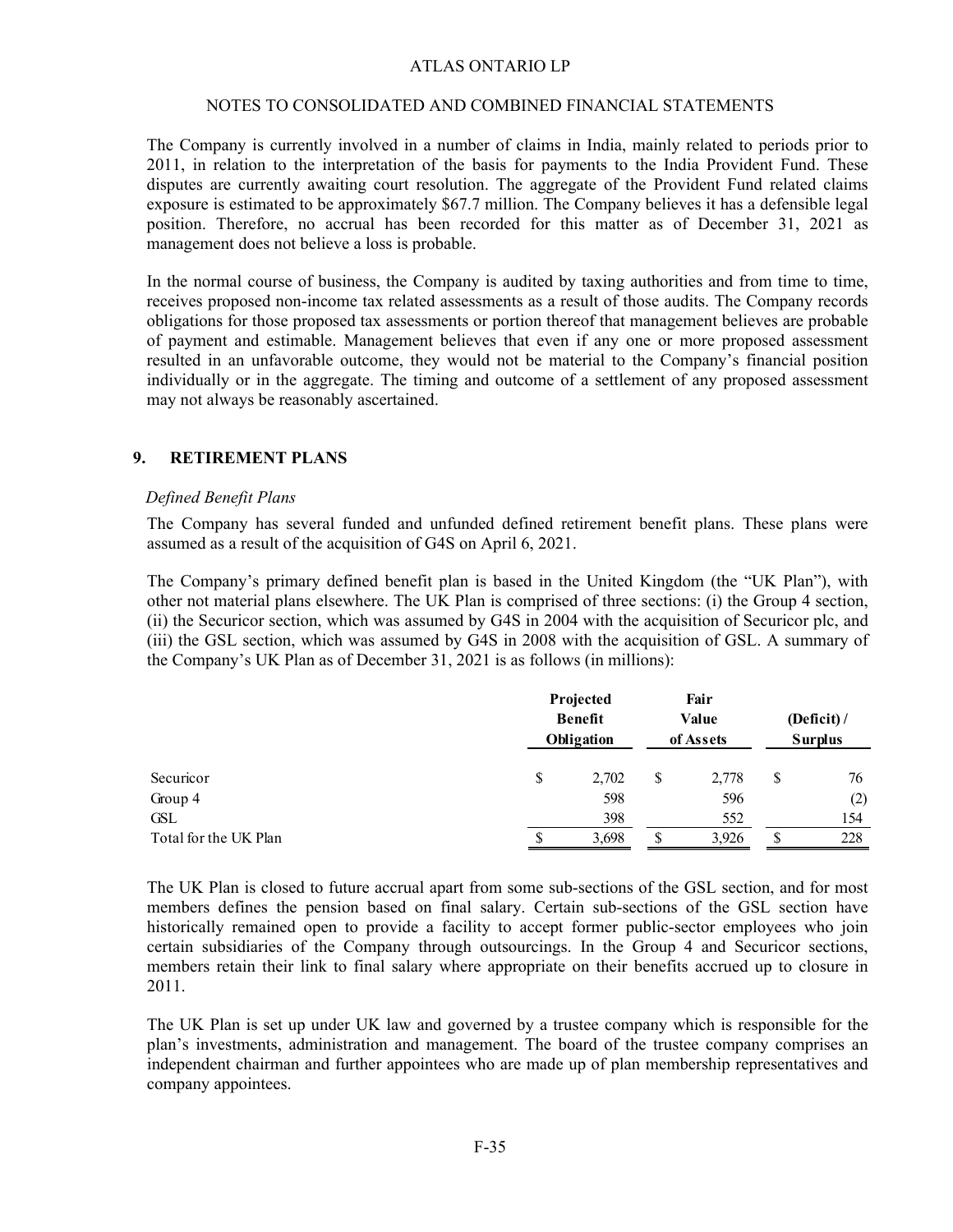# NOTES TO CONSOLIDATED AND COMBINED FINANCIAL STATEMENTS

The following chart summarizes the benefit obligations, assets, funded status and balance sheet impacts associated with the UK Plan (in millions):

|                                         | As of |              |
|-----------------------------------------|-------|--------------|
|                                         |       | December 31, |
|                                         |       | 2021         |
| Projected benefit obligations           |       |              |
| Beginning obligations                   | \$    |              |
| Acquisition of plan benefit obligations |       | 3,692        |
| Service cost                            |       | 2            |
| Interest cost                           |       | 56           |
| Actuarial loss                          |       | 148          |
| Foreign currency exchange rate changes  |       | (100)        |
| Benefits paid                           |       | (99)         |
| Expenses and other                      |       | (1)          |
| Ending obligations                      |       | 3,698        |
| Fair value of plans' assets             |       |              |
| Beginning fair value                    | \$    |              |
| Acquisition of plan assets              |       | 3,598        |
| Actual return on plan assets            |       | 438          |
| Foreign currency exchange rate changes  |       | (102)        |
| Employer contributions                  |       | 92           |
| Benefits paid                           |       | (99)         |
| Expenses and other                      |       | (1)          |
| Ending fair value                       |       | 3,926        |
| Overfunded status of the plans          |       | 228          |

# Key assumptions of the UK Plan are as follows:

|                                                                                                                                        | <b>Year Ended</b><br>December 31, |
|----------------------------------------------------------------------------------------------------------------------------------------|-----------------------------------|
|                                                                                                                                        | 2021                              |
| Discount rate used to determine the fiscal year-end benefit obligation                                                                 | 1.90%                             |
| Discount rate used to determine the interest cost component of net periodic<br>benefit income                                          | 2.10%                             |
| Rate of return on plan assets used to determine the expected rate of return<br>on plan assets component of net periodic benefit income | $3.24\%$                          |
| Weighted average rate of compensation increase to determine the fiscal<br>year-end benefit obligation                                  | 2.75%                             |
| Weighted average rate of compensation increase to determine the service<br>cost component of net periodic benefit income               | $3.35\% - 3.50\%$                 |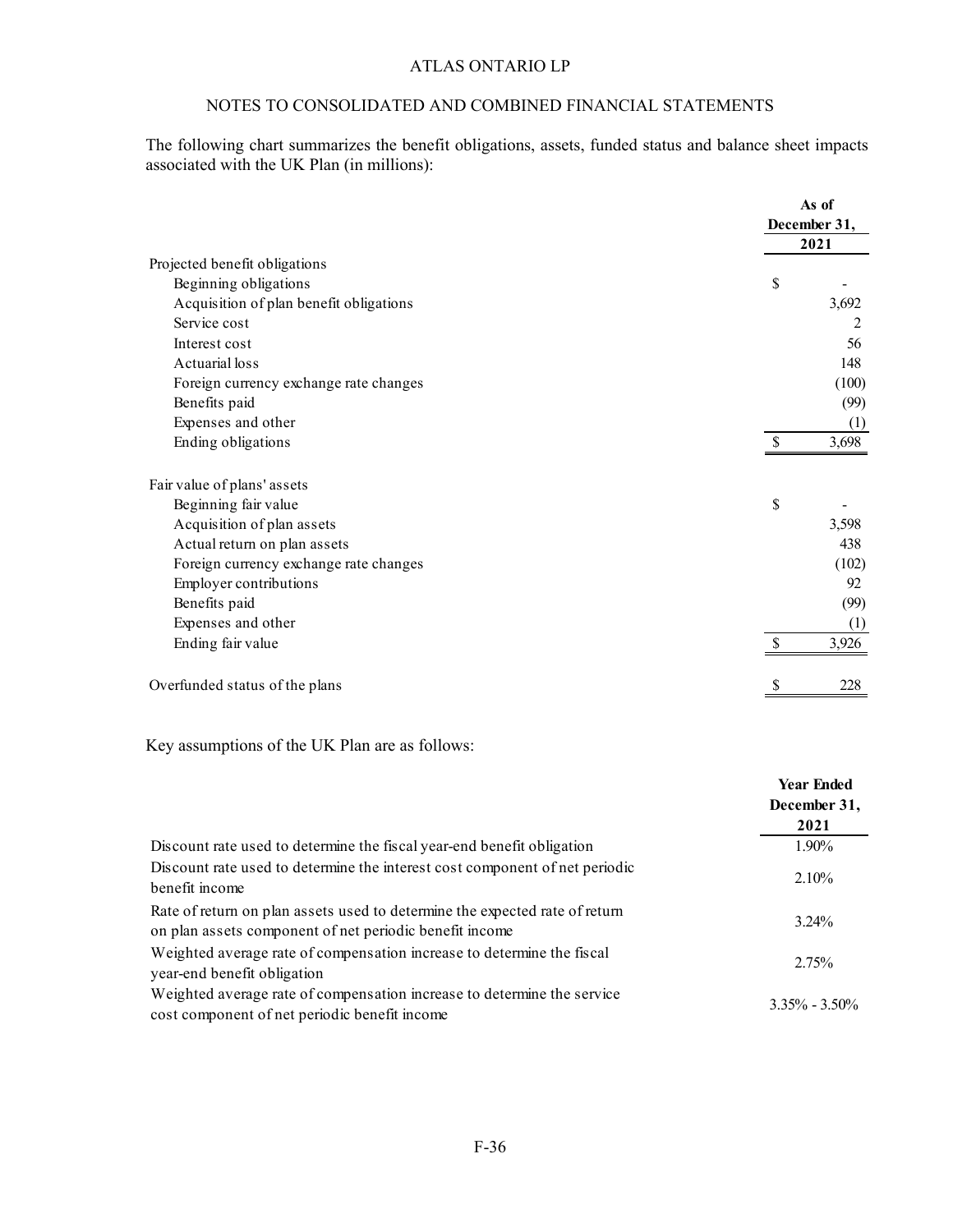# NOTES TO CONSOLIDATED AND COMBINED FINANCIAL STATEMENTS

# *Plan Funded Status*

The projected benefit obligation, accumulated benefit obligation and aggregate fair value of plan assets for pension plans with projected benefit obligations in excess of plan assets for the UK Plan were \$598.2 million, \$599.3 million, and \$595.6 million, respectively, as of December 31, 2021.

For pension plans with projected benefit obligations less than plan assets, the projected benefit obligation, accumulated benefit obligation and aggregate fair value of plan assets for the UK Plan were \$3,099.8 million, \$3,104.6 million, and \$3,329.9 million, respectively, as of December 31, 2021.

The Company's total accumulated pension benefit obligations for the UK Plan as of December 31, 2021 were \$3,703.9 million. The Company had no projected benefit obligations, accumulated benefit obligations, or plan assets as of December 31, 2020.

# *Plan Assets*

The primary investment objective for the defined benefit plan assets is the prudent and cost effective management of assets to satisfy benefit obligations to plan participants. Financial risks are managed through diversification of plan assets, selection of investment managers and through the investment guidelines incorporated in investment management agreements. Investments are monitored to assess whether returns are commensurate with risks taken.

The long-term asset allocation policy for the defined benefit plan was established taking into consideration a variety of factors that include, but are not limited to, the average age of participants, the number of retirees, the duration of liabilities and the expected payout ratio. Liquidity needs of the plans are generally managed using cash generated by investments or by liquidating securities.

Assets are generally managed by external investment managers pursuant to investment management agreements that establish permitted securities and risk controls commensurate with the account's investment strategy. Some agreements permit the use of derivative securities (futures, options, interest rate swaps, credit default swaps) that enable investment managers to enhance returns and manage exposures within their accounts.

The UK Plan assets as of December 31, 2021 is summarized by level in the following table (in millions, except plan asset mix). See Note 2 for definitions of fair value measures, the levels within the fair value hierarchy, and valuation techniques.

| <b>Level 1</b> |     | <b>Level 2</b> |       | <b>Total</b> |       | <b>Plan Asset Mix</b>   |  |
|----------------|-----|----------------|-------|--------------|-------|-------------------------|--|
| S              | 254 | S              |       | S            | 254   | 11%                     |  |
|                | 192 |                |       |              | 192   | 8%                      |  |
|                |     |                | 1,624 |              | 1,624 | 71%                     |  |
|                |     |                | 218   |              | 218   | 10%                     |  |
|                |     |                | 3     |              |       | $0\%$                   |  |
|                | 446 |                | 1,845 |              | 2,291 | 100%                    |  |
|                |     |                |       |              |       |                         |  |
|                |     |                |       |              | 1,635 |                         |  |
|                |     |                |       |              | 3,926 |                         |  |
|                |     |                |       |              |       | As of December 31, 2021 |  |

The Company had no defined benefit plan assets as of December 31, 2020.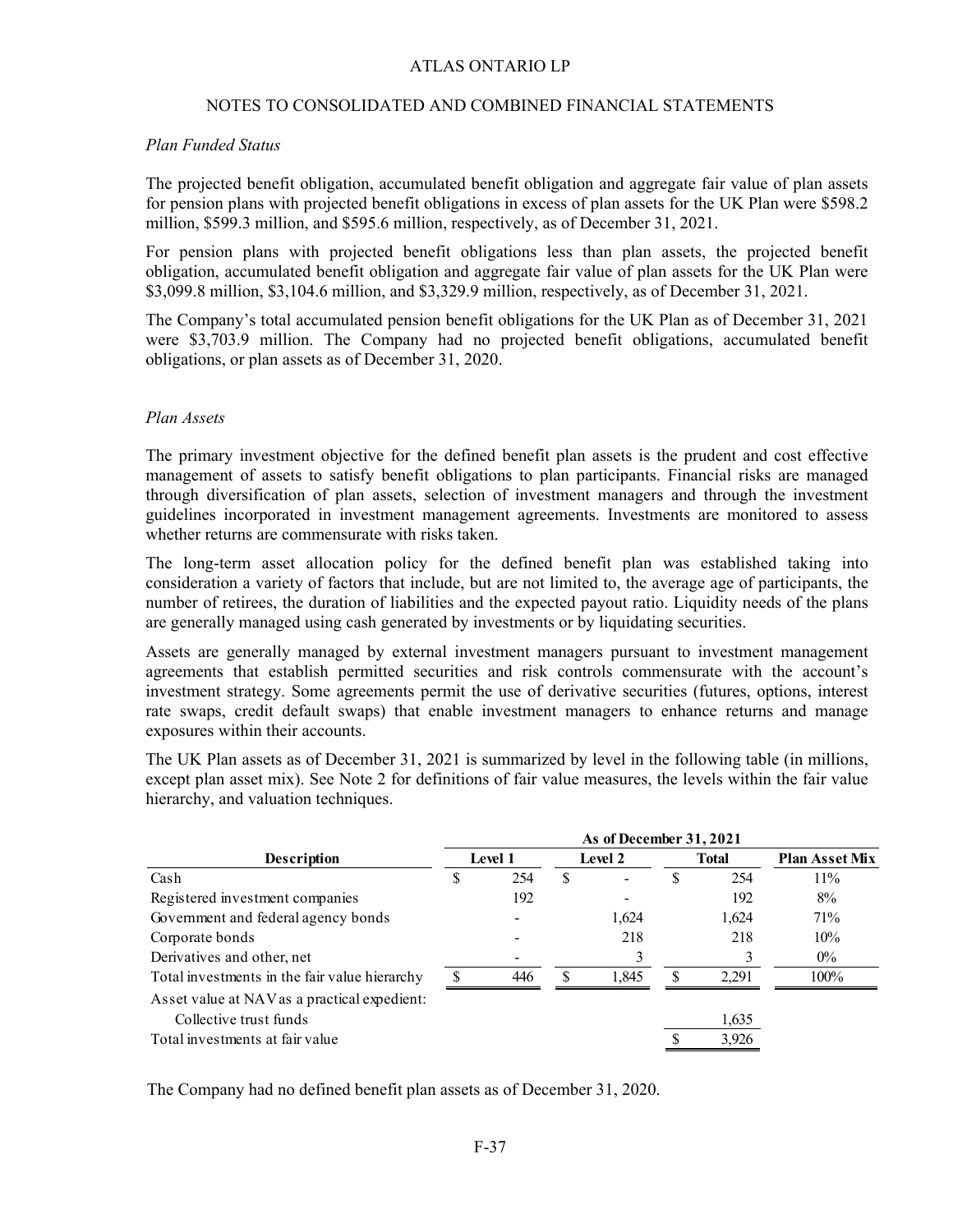## NOTES TO CONSOLIDATED AND COMBINED FINANCIAL STATEMENTS

# *Plan Contributions*

During fiscal 2021, the Company made \$91.7 million of contributions to its pension plans. The Company did not make any contributions during fiscal 2020 or 2019. The Company currently expects to make approximately \$180.0 million in pension contributions to the UK Plan in fiscal 2022.

The following table presents estimated future benefit payments from the UK plans for the next ten fiscal years (in millions):

| Year ending December 31, |           |
|--------------------------|-----------|
| 2022                     | \$<br>137 |
| 2023                     | 142       |
| 2024                     | 148       |
| 2025                     | 154       |
| 2026                     | 161       |
| 2027 - 2031              | 907       |
| Total                    | 1,649     |

#### *Assumptions*

Assumptions, such as discount rates and the long-term rate of return on plan assets, have a significant effect on the amounts reported for net periodic benefit cost as well as the related benefit obligations.

The assumed discount rate for pension plans reflects the market rates for high-quality corporate bonds currently available. The Company's discount rate was determined by considering yield curves constructed of a large population of high-quality corporate bonds and reflects matching a model plan's liability cashflows, which has a similar duration to the UK Plan, to the yield curves.

The long-term rate of return on plan assets represents an estimate of long-term returns on an investment portfolio consisting of a mixture of equities, fixed income and alternative investments. When determining the long-term rate of return on plan assets, the Company considers long-term rates of return on the asset classes (both historical and forecasted) in which the Company expects the pension funds to be invested based on the investment managers' long term target for investment returns as agreed with the Trustees and Company. The plan assets are managed dynamically over time rather than a set strategic allocation.

The Company's pension plans create a number of risk exposures. Annual increases in benefits are, to a varying extent from plan to plan, dependent on inflation so the main uncertainties affecting the level of benefits payable are future inflation levels (including the impact of inflation on future salary increases) and the actual longevity of the membership. Benefits payable will also be influenced by a range of other factors including member decisions on matters such as when to retire and the possibility to draw benefits in different forms.

In contemplation of the acquisition of G4S, the Company entered into a memorandum of understanding with the UK Plan trustee in which the Company has agreed to pay a one-time lump sum payment of £50 million (or approximately \$67.7 million based on the December 31, 2021 foreign exchange rate), which was paid during January 2022, followed by quarterly contributions of £20 million (or approximately \$27.1 million) for the calendar years 2021 to 2026 inclusive. The quarterly contributions will increase by 3% every year until the last payment in 2026. In addition, the Company pledged to share the proceeds arising from the sale of any material dispositions of the Company, with material for these purposes defined as being in excess of 10% of G4S's consolidated net assets.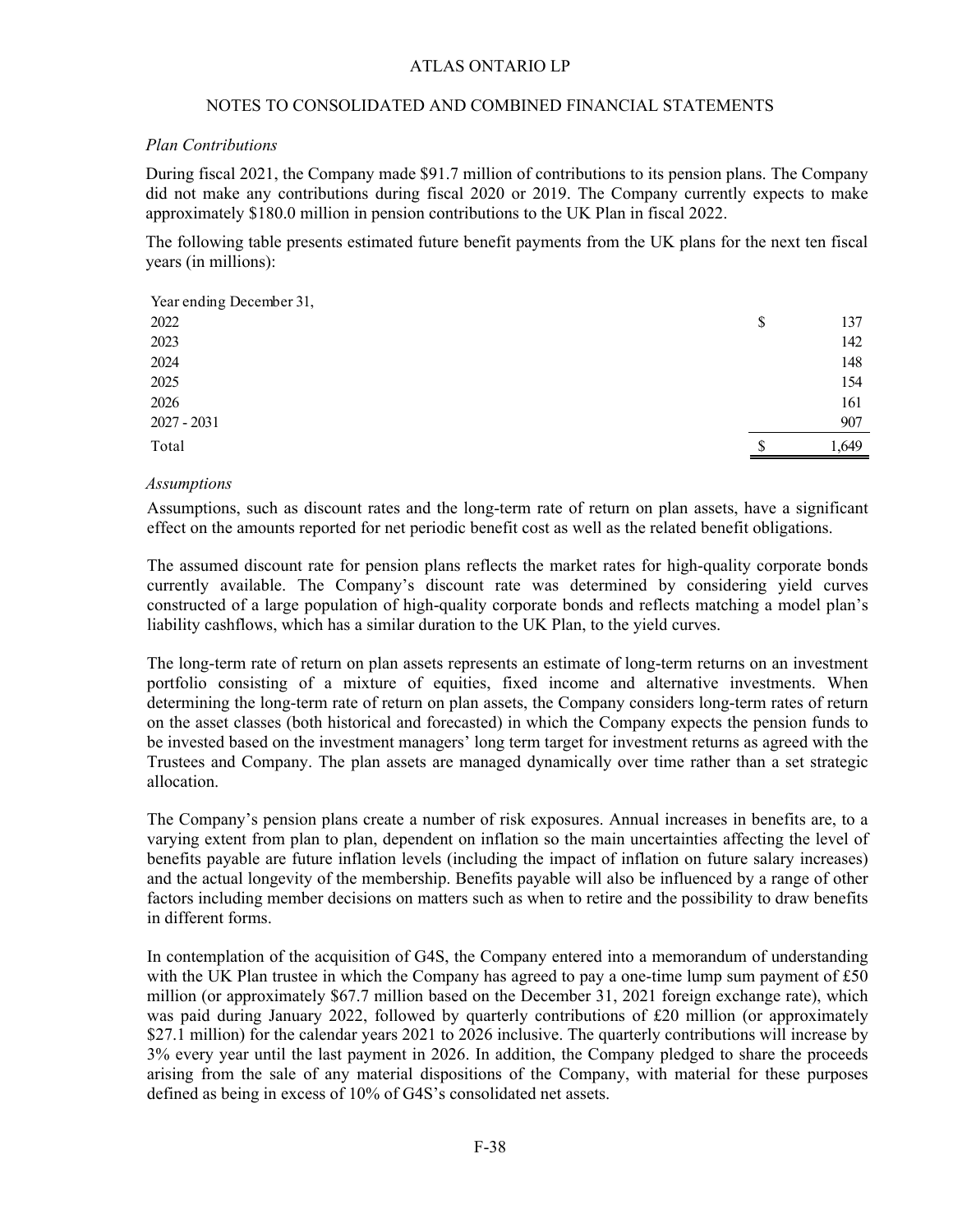# NOTES TO CONSOLIDATED AND COMBINED FINANCIAL STATEMENTS

The components of net periodic benefit income are as follows (in millions):

|                                | <b>Year Ended</b><br>December 31,<br>2021 |
|--------------------------------|-------------------------------------------|
| Service cost                   |                                           |
| Other costs (benefits):        |                                           |
| Interest cost                  | 56                                        |
| Expected return on plan assets | (84)                                      |
| Total other benefits           | (28)                                      |
| Net periodic benefit income    | (26)                                      |

The Company recognizes service costs within cost of revenues and selling, general and administrative in the consolidated statement of operations and recognizes interest costs and the expected return on plan assets within other income in the consolidated statement of operations.

Net actuarial gains of \$161.4 million were recognized in other comprehensive income during the year ended December 31, 2021. No amounts were recognized in other comprehensive income during the years ended December 31, 2020 or 2019. The amounts in accumulated other comprehensive income that have not yet been recognized as of December 31, 2021 consists of net actuarial gains of \$161.4 million.

# *Other Defined Benefit Plans*

As of December 31, 2021, the Company's defined benefit plans with a net surplus totaled \$230.1 million, which is inclusive of the UK Plan and which was recorded within other assets on the consolidated balance sheet. As of December 31, 2021, the Company's defined benefit plans with a net deficit totaled \$85.8 million, which was recorded within other liabilities on the consolidated balance sheet. Due to size, certain defined benefit plans of the Company have been excluded from the tables above. The Company did not have any defined benefit plan surplus or obligations as of December 31, 2020.

# *Defined Contribution and Other Deferred Compensation Plans*

The Company has 401(k) plans for eligible employees in the United States and may make discretionary matching contributions to qualified participants. Matching contributions for qualified participants amounted to \$4.0 million, \$5.1 million, and \$2.4 million for the years ended December 31, 2021, 2020 and 2019, respectively.

The Company has non-qualified deferred compensation plans for select groups of management in the United States. These plans are generally unfunded and their benefits are paid from the general assets of the Company, except that the Company has segregated assets in marketable securities accounts of \$120.9 million and \$51.4 million as of December 31, 2021 and 2020, respectively, which the Company intends to utilize to fund the deferred compensation plan liabilities. Employee vesting generally occurs over six years of service. Expense related to deferred compensation plans was \$7.5 million, \$8.0 million, and \$7.4 million during each of the years ended December 31, 2021, 2020 and 2019, respectively. As of December 31, 2021 and 2020, the Company had \$71.2 million and \$60.0 million, respectively, in other liabilities in the consolidated and combined balance sheets for deferred compensation plans.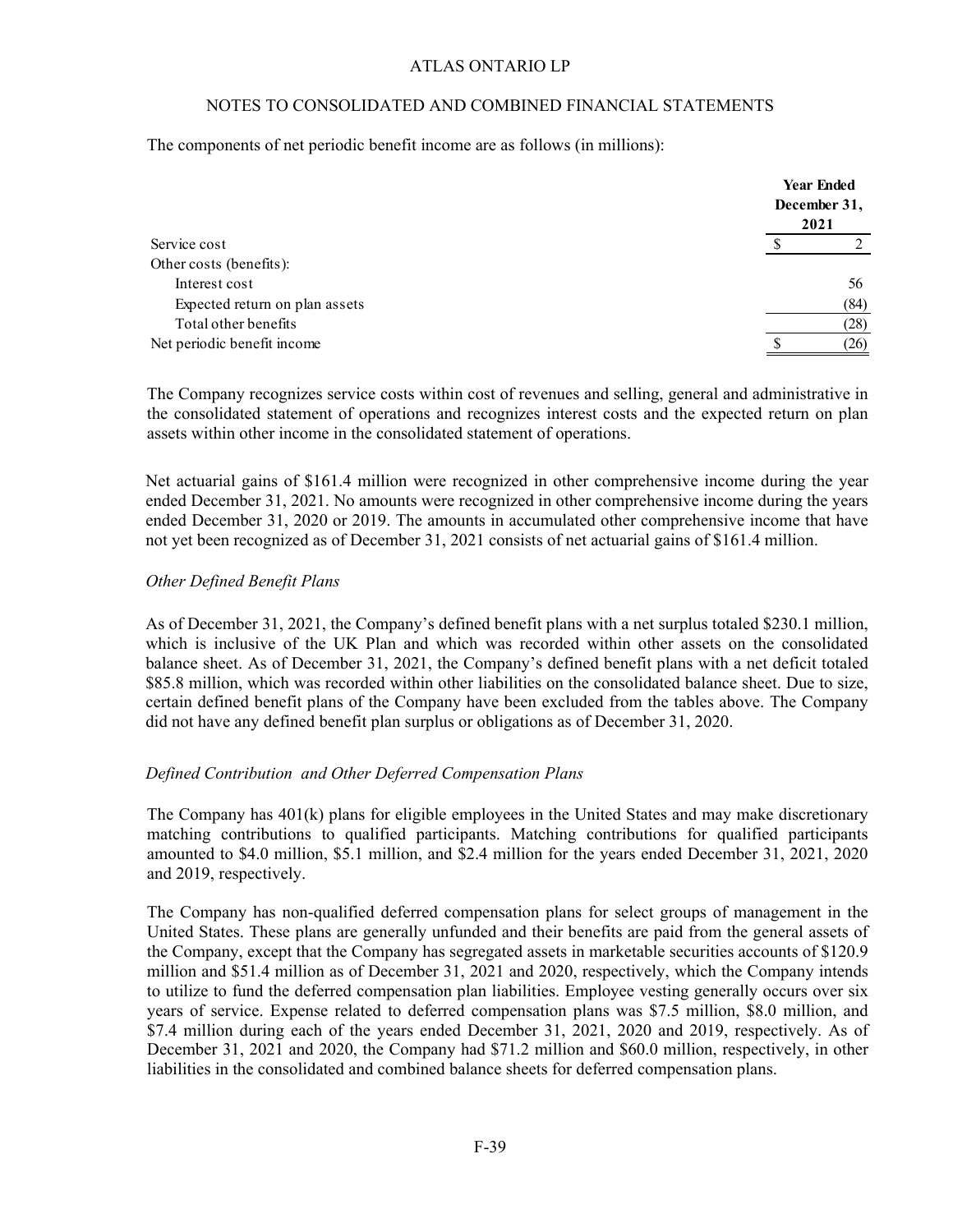## NOTES TO CONSOLIDATED AND COMBINED FINANCIAL STATEMENTS

 which they are established. The Company has employees in a number of countries that are covered by various deferred compensation plans. These plans are administered based upon the legal requirements in the countries in

# **10. BUSINESS COMBINATIONS**

All acquisitions were accounted for under ASC Topic 805, *Business Combinations*. Accordingly, the assets and liabilities were recorded at fair value and purchase accounting was applied.

*G4S* 

On April 6, 2021, the Company acquired G4S's outstanding equity for approximately £3.8 billion, or approximately \$5.3 billion based on the exchange rate as of April 6, 2021. G4S was acquired in a public tender transaction, and was acquired to enhance the Company's presence domestically and internationally. The assets acquired and liabilities assumed were accounted for as a business combination and at fair value at the acquisition date based on current available information and certain assumptions and estimates that management believes are reasonable. The following table, which is preliminary and subject to change until the end of the measurement period, presents the fair value estimates of assets acquired and liabilities assumed on the date of acquisition based on the best information the Company has received to date (in millions):

| Cash, cash equivalents and restricted cash            | \$<br>1,629 |
|-------------------------------------------------------|-------------|
| Accounts receivable                                   | 1,555       |
| Inventories                                           | 111         |
| Investments                                           | 107         |
| Property, equipment, software and right-of-use assets | 726         |
| Intangible assets                                     | 2,228       |
| Goodwill                                              | 5,280       |
| Deposits and other assets                             | 867         |
| Accounts payable                                      | (422)       |
| Accrued payroll and related payroll taxes             | (657)       |
| Accrued expenses and other current liabilities        | (870)       |
| Accrued claims reserves                               | (356)       |
| Long-term debt and lease liabilities                  | (3,462)     |
| Retirement benefit obligations                        | (370)       |
| Deferred tax liabilities                              | (632)       |
| Other liabilities                                     | (242)       |
| Noncontrolling interests                              | (169)       |
| Net assets acquired                                   | 5,323       |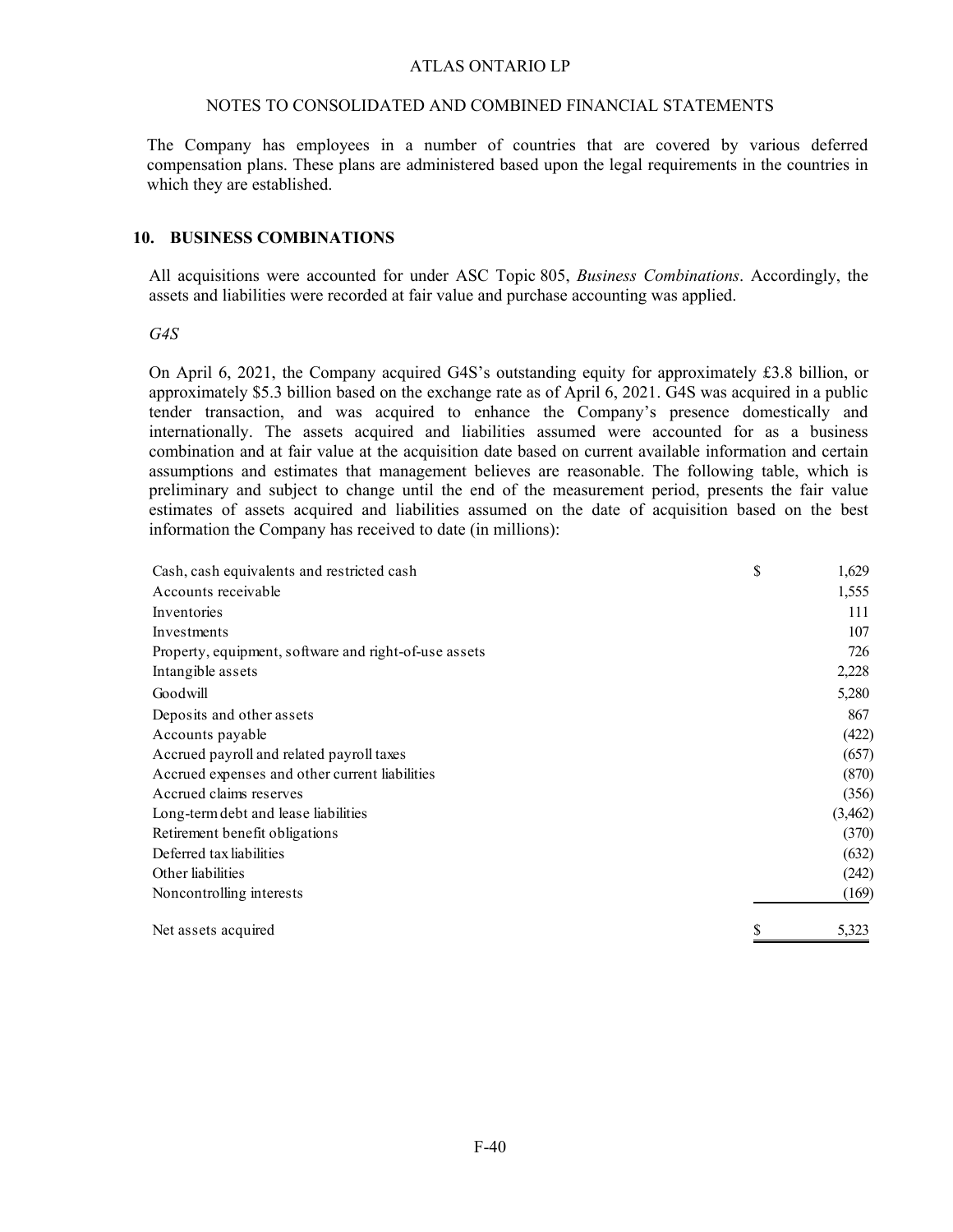## NOTES TO CONSOLIDATED AND COMBINED FINANCIAL STATEMENTS

The preliminary purchase price allocation resulted in a goodwill amount of \$5,280.1 million, none of which is deductible for tax purposes. The amount of goodwill relates to several factors including G4S's assembled workforce, potential buyer-specific synergies, and the potential to leverage the Company's sales force to attract new customers. Acquired intangible assets consist of tradenames, customer relationships and technology, to which the Company is still estimating the fair values, which the Company will finalize during the measurement period. Other items being finalized during the measurement period include but are not limited to uninsured legal and other reserves and income taxes.

depreciation at the time of the valuation. The preliminary fair value of each intangible asset was determined with the assistance of an external valuation specialist using a combination of income, market and cost approach valuation methodologies in accordance with ASC 805. The income approach utilizes a projected discounted cash flow method using a discount rate determined by management to be commensurate with the risk inherent in the Company's business model. The market approach utilizes a guideline public company method, which assumes that businesses operating in the same industry as the Company will share similar characteristics and multiples derived from the stock prices of these businesses can be used to estimate fair value. The cost approach utilizes the replacement cost of a particular asset and discounts that cost for the estimated

The purchase consideration was allocated to the identifiable net assets acquired based on estimated fair values at the date of the acquisition. Identified intangible assets and their weighted-average amortization periods are as follows (in millions, except years):

|                        |               |                   | Weighted Average<br>Amortization |
|------------------------|---------------|-------------------|----------------------------------|
|                        |               | <b>Fair Value</b> | Period (years)                   |
| Customer relationships | <sup>\$</sup> | 1,409             | 10.0                             |
| Tradenames             |               | 584               | 9.2                              |
| Developed technology   |               | 235               | 10.0                             |
|                        |               | 2,228             | 9.8                              |

The Company recognized \$7,013.6 million and \$77.2 million of revenue and net loss, respectively, in the consolidated statement of operations for the year ended December 31, 2021 as a result of the acquisition of G4S since the date of acquisition.

#### *SecurAmerica, LLC, SecurAmerica Corporation and ERMC LLC*

On January 16, 2021, the Company completed a purchase of the outstanding equity interests in SecurAmerica for an initial purchase price subject to certain post-closing adjustments of \$351.0 million, including contingent consideration. At the date of acquisition, we estimated the fair value of contingent consideration to be \$18.8 million. The contingent consideration was remeasured as of December 31, 2021, resulting in a gain of \$9.4 million recorded in other income on the consolidated statement of operations.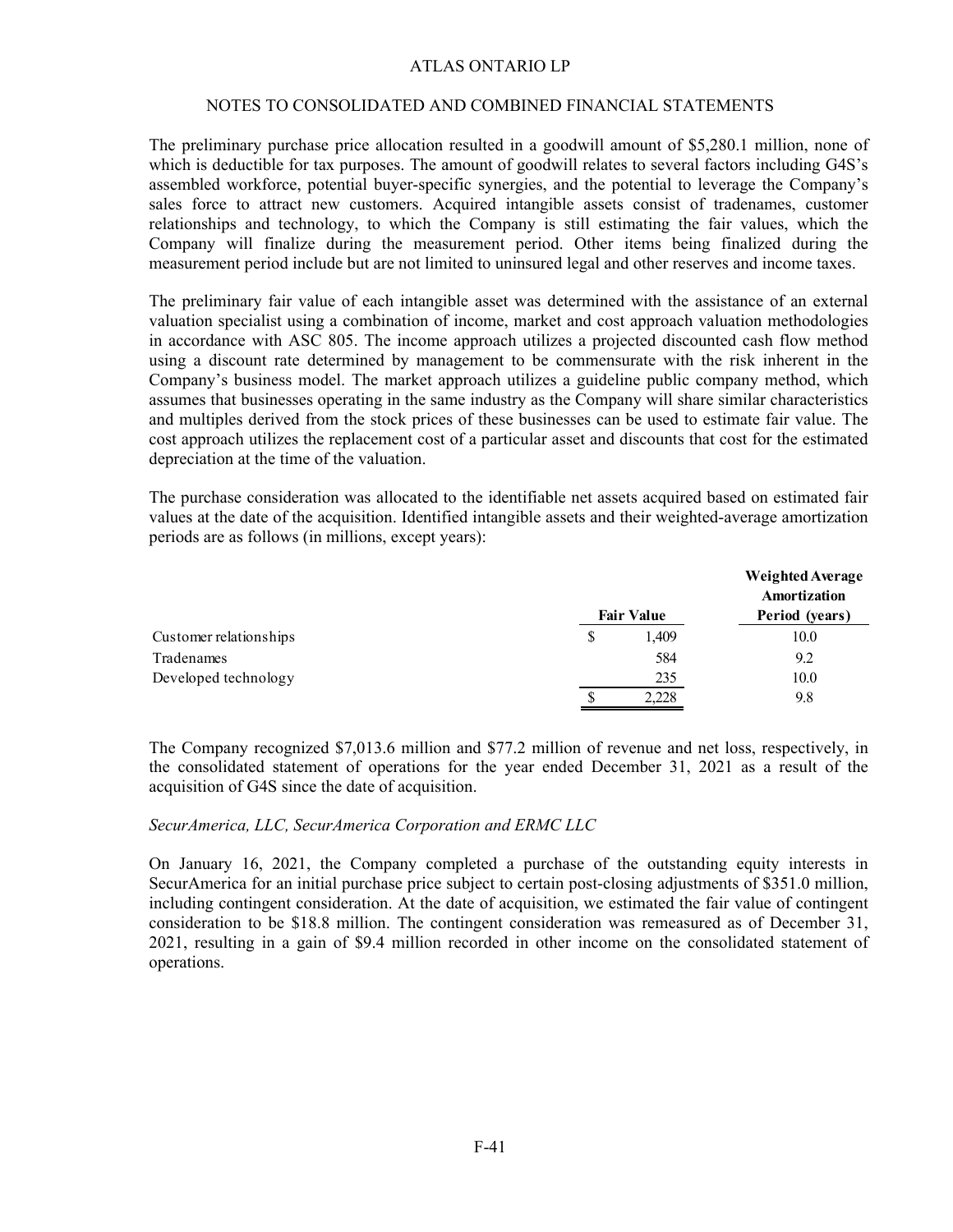#### NOTES TO CONSOLIDATED AND COMBINED FINANCIAL STATEMENTS

The assets acquired and liabilities assumed were accounted for at fair value at the acquisition date based on current available information and certain assumptions and estimates that management believes are reasonable. The following table, which is preliminary and subject to change until the end of the measurement period, presents the fair value estimates of assets acquired and liabilities assumed on the date of acquisition based on the best information the Company has received to date (in millions):

| Cash                                      | \$<br>13 |
|-------------------------------------------|----------|
| Accounts receivable                       | 59       |
| Prepaid and other assets                  |          |
| Property and equipment                    | 8        |
| Intangible assets                         | 114      |
| Goodwill                                  | 194      |
| Accounts payable                          | (4)      |
| Accrued payroll and related payroll taxes | (23)     |
| Accrued expenses and other liabilities    | (9)      |
| Accrued claims reserves                   | (1)      |
| Lease liabilities                         | (3)      |
| Net assets acquired                       | 351      |

The preliminary purchase price allocation resulted in a goodwill amount of \$194.1 million, which is deductible for tax purposes.

Acquired intangible assets consist of customer relationships. The fair value of each customer relationship was determined with the assistance of an external valuation specialist using the income approach valuation methodology in accordance with ASC 805. The purchase consideration was allocated to the identifiable net assets acquired based on estimated fair values at the date of the acquisition, which are preliminary particularly with respect to uninsured legal claims and other reserves and income taxes. Identified intangible assets and their weighted-average amortization periods are as follows (in millions, except years):

|                        |                   |     | Weighted Average |
|------------------------|-------------------|-----|------------------|
|                        |                   |     | Amortization     |
|                        | <b>Fair Value</b> |     | Period (years)   |
| Customer relationships |                   | 14، | 10.0             |

 escrow account to fund the future purchase of substantially all of the assets of SecurAmerica TN. Based In connection with the purchase of SecurAmerica, the Company also deposited \$31.5 million into an in Chattanooga, Tennessee, SecurAmerica TN is a provider of security and janitorial services. The transaction closed on November 2, 2021, and as part of closing, \$1.2 million in cash was released back to the Company from escrow due to closing adjustments, resulting in a final, adjusted purchase price of \$30.3 million.

The Company has recognized \$392.4 million and \$28.7 of revenue and net income, respectively, in the consolidated statement of operations for the year ended December 31, 2021 as a result of the acquisition of SecurAmerica effective January 16, 2021.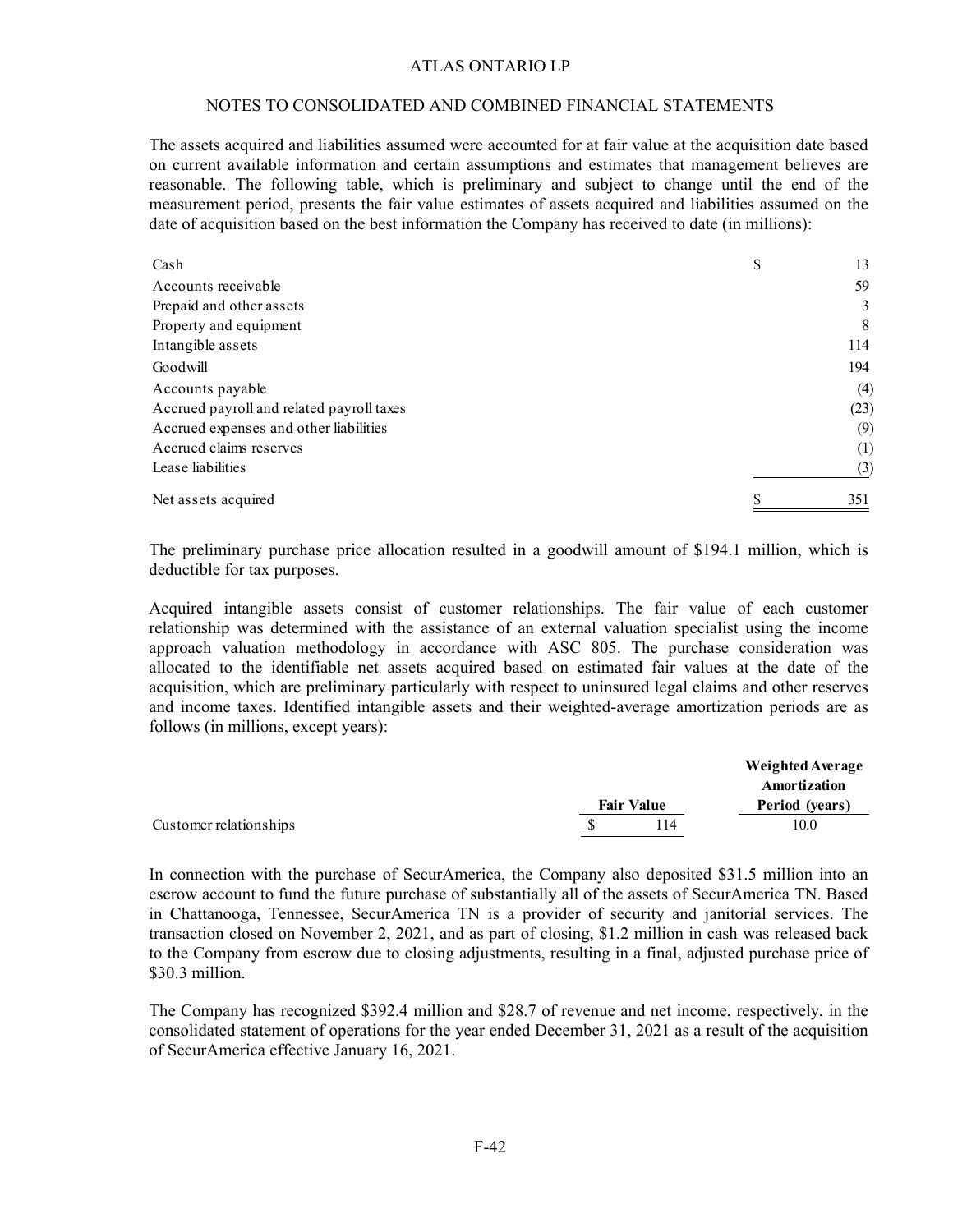#### NOTES TO CONSOLIDATED AND COMBINED FINANCIAL STATEMENTS

# *Other 2021 Business Combinations and Equity Method Investments*

In addition to the SecurAmerica and G4S acquisitions, the Company completed seven other acquisitions through December 31, 2021 which are accounted under ASC Topic 805, *Business Combinations,* and which have an aggregate purchase price of \$357.6 million. The aggregate purchase price includes contingent consideration of \$5.0 million, which is subject to be paid based on achievement of certain targets after the acquisition dates. These acquisitions resulted in the recording of net working capital of \$28.9 million, identifiable intangible assets of \$124.5 million and goodwill of \$199.2 million.

The results related to the 2021 acquisition entities have been included in the Company's consolidated statement of operations since their respective acquisition dates.

On September 1, 2021, the Company paid \$123.7 million, including \$10.0 million of Class A units in Atlas Ontario, to acquire a 49% investment in Blackstone Consulting, Inc. ("BCI") and R.J.B. Properties, Inc. ("RJB"), two affiliated entities that provide security services. This investment was accounted for under ASC Topic 323, *Investments-Equity Method and Joint Ventures,* as an equity method investment and is included in other assets on the accompanying consolidated balance sheet as of December 31, 2021.

## *2020 Business Combinations*

The Company made six acquisitions during the year ended December 31, 2020 with an aggregate purchase price of \$117.0 million. The aggregate purchase price includes contingent consideration of \$10.8 million, which is subject to be paid based on achievement of certain targets after the acquisition dates. These acquisitions resulted in the recording of net working capital of \$2.8 million, identifiable intangible assets of \$39.2 million and goodwill of \$64.2 million. The Company finalized its determination of the fair values of the assets acquired and liabilities assumed during the third and fourth quarters of 2021.

#### *SOS Security LLC*

On December 31, 2019, the Company completed a purchase of the outstanding equity interests in SOS for a purchase price subject to certain post-closing adjustments of \$597.8 million, including \$7.6 million of member units issued in lieu of cash consideration.

The assets acquired and liabilities assumed were accounted for at fair value at the acquisition date based on current available information and certain assumptions and estimates that management believes are reasonable.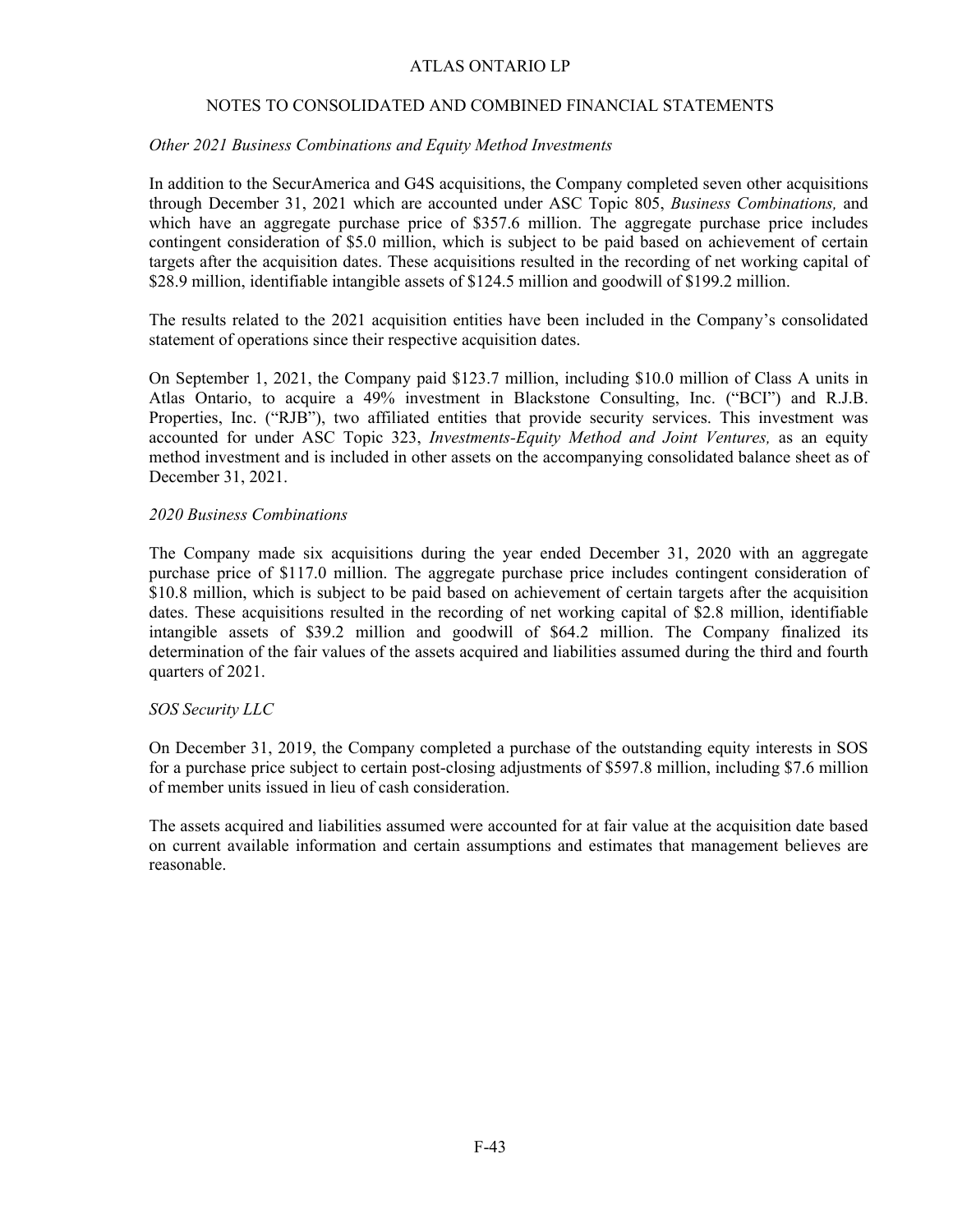#### NOTES TO CONSOLIDATED AND COMBINED FINANCIAL STATEMENTS

The following table summarizes the final allocation of the purchase price to assets acquired and liabilities assumed on the date of acquisition which includes measurement period adjustments (in millions):

| Cash and restricted cash                        | \$<br>8 |
|-------------------------------------------------|---------|
| Accounts receivable                             | 51      |
| Unbilled services rendered                      | 28      |
| Prepaid and other current assets                | 9       |
| Property and equipment                          | 12      |
| Intangible assets                               | 152     |
| Goodwill                                        | 437     |
| Deposits and other long-term assets             |         |
| Accounts payable                                | (5)     |
| Accrued payroll and related payroll taxes       | (17)    |
| Accrued expenses and other current liabilities  | (28)    |
| Accrued claims reserves, current portion        | (1)     |
| Accrued claims reserves, net of current portion | (3)     |
| Deferred tax liability                          | (46)    |
| Net assets acquired                             | 598     |

The final purchase price allocation resulted in a book goodwill amount of \$437.4 million, of which, \$271.0 million is deductible for tax purposes.

#### *Other 2019 Business Combinations*

In addition to the SOS acquisition, the Company made eight acquisitions during the year ended December 31, 2019 with an aggregate purchase price of \$250.5 million. The aggregate purchase price includes contingent consideration of \$32.9 million, which is subject to be paid based on achievement of certain targets after the acquisition dates. These acquisitions resulted in the recording of net working capital of \$20.8 million, identifiable intangible assets of \$100.9 million and goodwill of \$95.9 million.

#### *Acquisition Costs*

Acquisition and related costs which include transaction costs, such as legal, accounting, valuation, and other professional services, were expensed as incurred. Acquisition and related costs totaled \$152.3 million, \$26.0 million, and \$105.4 million for the years ended December 31, 2021, 2020, and 2019, respectively.

#### *Purchase Price Payable*

As part of certain completed acquisitions, the Company has agreed to pay cash to the sellers based upon achievement of certain targets after the acquisition date. The Company evaluates the fair value of contingent consideration throughout the year and in every reporting period. Changes in the fair value resulting from events that occurred after the acquisition date are recorded as a gain or loss on changes in fair value of the contingent purchase consideration in the accompanying consolidated and combined statements of operations. As of December 31, 2021 and 2020, purchase price payable of \$15.7 million and \$16.3 million, respectively, is reported in accrued expenses and other current liabilities and \$4.6 million and \$0, respectively, is reported in other liabilities.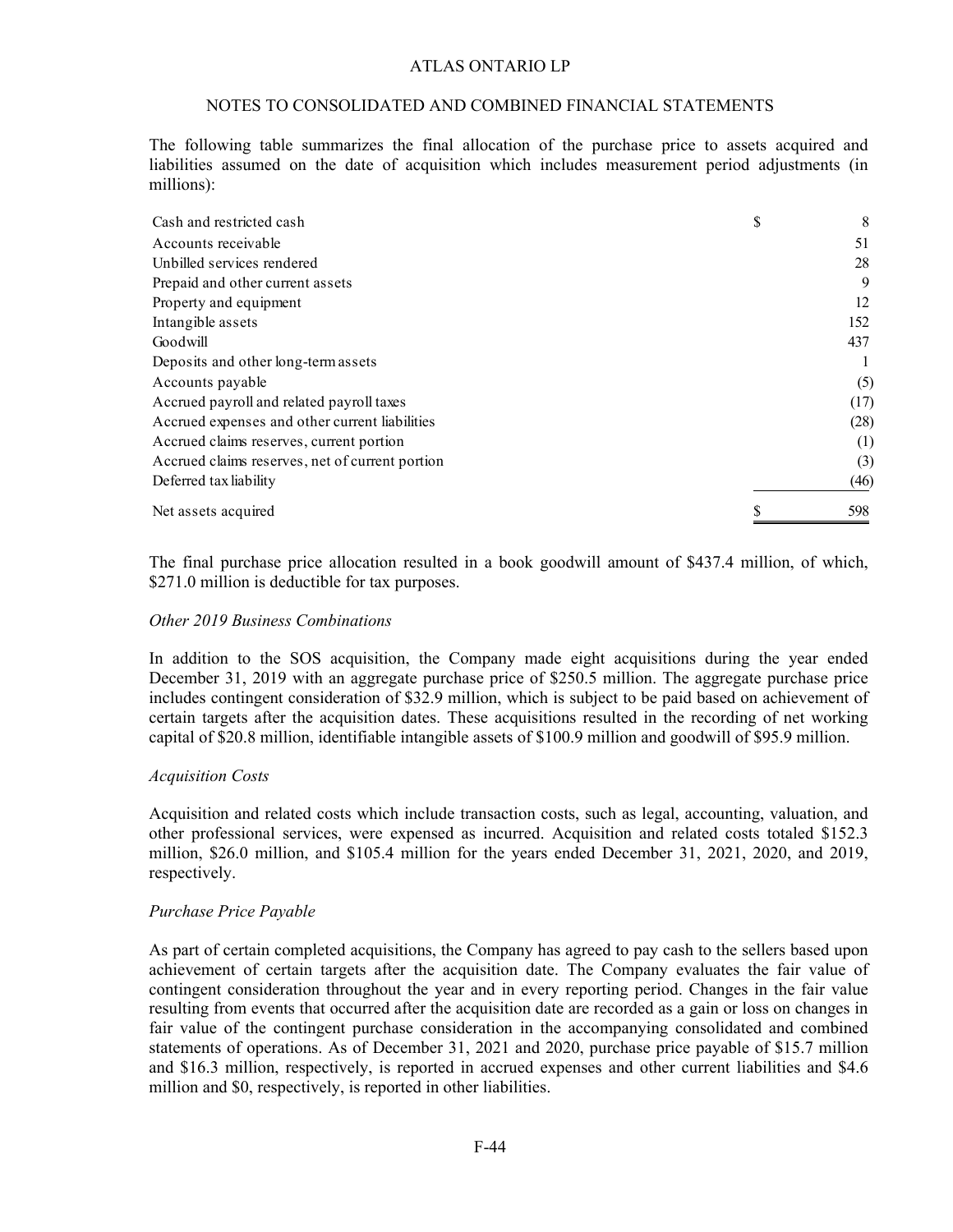## NOTES TO CONSOLIDATED AND COMBINED FINANCIAL STATEMENTS

# **11. MEMBERS' CAPITAL AND EQUITY-BASED COMPENSATION**

# *Members' Capital*

The Company is a limited partnership in which each limited partner contributed cash or other property or consideration to the partnership in exchange for Class A units , Class B units or Incentive Units.

Equity-based compensation consists of Class B units and Incentive Units in Atlas Ontario or, prior to the G4S Transaction, Class B and Incentive Units issued in Topco. Class B units and Incentive Units are classified as equity and are measured based on fair value as of the grant date. Equity-based compensation is recognized using the straight-line attribution method over the requisite service period, and the Company accounts for forfeitures as they occur.

Class A units, Class B units and Incentive Units are nonvoting interests in Atlas Ontario. Distributions, including those made upon liquidation, dissolution or winding up the affairs of the partnership, are to be made to first to holders of Class A units, to the amount of their outstanding capital account, and then to holders of Class A units, Class B units and Incentive Units in accordance with their pro rata share of eligible units. Unvested Class B units and unvested Incentive Units are not eligible for distributions. Furthermore, vested Incentive Units are eligible for distributions only if distributions exceed a predefined threshold amount as specified by the applicable unit grant agreement with each unit holder.

# *Allied Universal Topco Class B and Incentive Units*

From 2016 through 2019, the Company issued Class B units in Topco to certain members of management. 50% of each grantee's Topco Class B Units issued were subject to time-vesting and 50% were subject to certain performance vesting conditions based on internal rate of return, or IRR, targets measured upon the occurrence of certain events and subject to each unit holder's continued service with the Company. Time-vesting Topco Class B units generally vested in ratable annual installments over the four-year period following the grant date.

From 2019 through 2020 and in connection with the amendment of the Topco partnership agreement, the Company discontinued awarding Class B units, and instead awarded to eligible members of management Topco Incentive Units. The resulting modification approximated fair value as of the date of the G4S Transaction. 50% of the Topco Incentive Units issued were subject to time-vesting and 50% were subject to certain performance vesting conditions based on internal rate of return, or IRR, targets measured upon the occurrence of certain events and subject to each unit holder's continued service with the Company. Topco Incentive Units granted subject to time-vesting vested ratably in annual installments over the five-year period following the grant date, such that, by the fifth anniversary of the grant date, 100% of the time-based units would have vested.

The weighted-average grant-date fair values issued during the years ended December 31, 2020 and 2019 were \$3.96 for each Topco Incentive Unit (as adjusted for the 0.2524 conversion into Atlas Ontario Class B units in 2021) subject to time-vesting and \$1.59 for each Topco Incentive Unit (as adjusted for the 0.2524 conversion into Atlas Ontario Class B units in 2021) subject to performance conditions.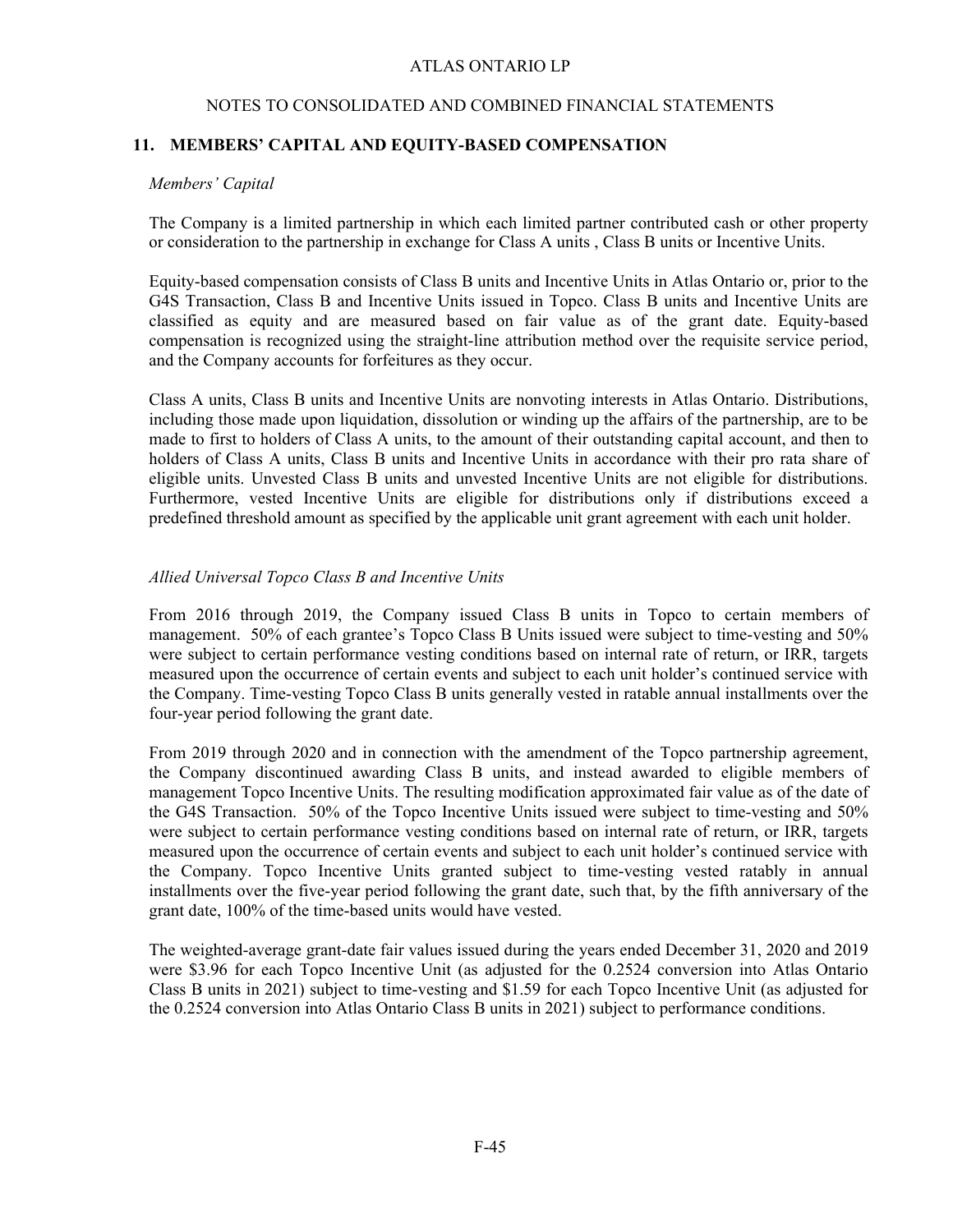## NOTES TO CONSOLIDATED AND COMBINED FINANCIAL STATEMENTS

The fair value of each Topco Incentive Unit award was estimated on the grant date using the Monte Carlo option-pricing model based on the following assumptions for the years ended December 31, 2020 and 2019:

|                          | 2020    | 2019    |
|--------------------------|---------|---------|
| Expected volatility      | 42.5%   | 42.5%   |
| Dividend yield           | $0.0\%$ | $0.0\%$ |
| Risk-free interest rate  | 1.7%    | $1.7\%$ |
| Expected term (in years) | 5.0     | 5.0     |

For the period between January 1, 2021 and April 6, 2021, the Company did not issue any Topco Incentive Units, and 3.6 million Topco Incentive Units were forfeited due to separations from employment. As of April 6, 2021, the Company had 48.1 million Topco Incentive Units outstanding.

#### *2021 Atlas Ontario Units*

On April 6, 2021, in conjunction with the G4S Transaction, Topco Incentive Units then issued and outstanding were converted into Atlas Ontario Class B units at a rate of 0.2524 Atlas Ontario Class B Units per Topco Incentive Unit, which represented the fair value of the awards at the date of the G4S Transaction. All vesting conditions related to the Topco Incentive Units remained unchanged. This conversion resulted in the issuance of 48.1 million of new Class B units in Atlas Ontario.

In conjunction with the G4S Transaction, the Company also issued Atlas Ontario Incentive Units to certain members of management. The fair value of each Atlas Ontario Incentive Unit award is estimated on the grant date using the Monte Carlo option-pricing model based on the following assumptions for the year ended December 31, 2021:

|                          | 2021              |
|--------------------------|-------------------|
| Expected volatility      | $60.0\% - 65.0\%$ |
| Dividend yield           | $0.0\%$           |
| Risk-free interest rate  | $0.4\% - 1.0\%$   |
| Expected term (in years) |                   |

Fifty percent of each grantee's Atlas Ontario Incentive Units are subject to time-vesting and 50% were subject to certain performance vesting conditions based on internal rate of return, or IRR, targets measured upon the occurrence of certain events and subject to each unit holder's continued service with the Company. Atlas Ontario Incentive Units subject to time-vesting vest ratably in annual installments over the five-year period following the grant date.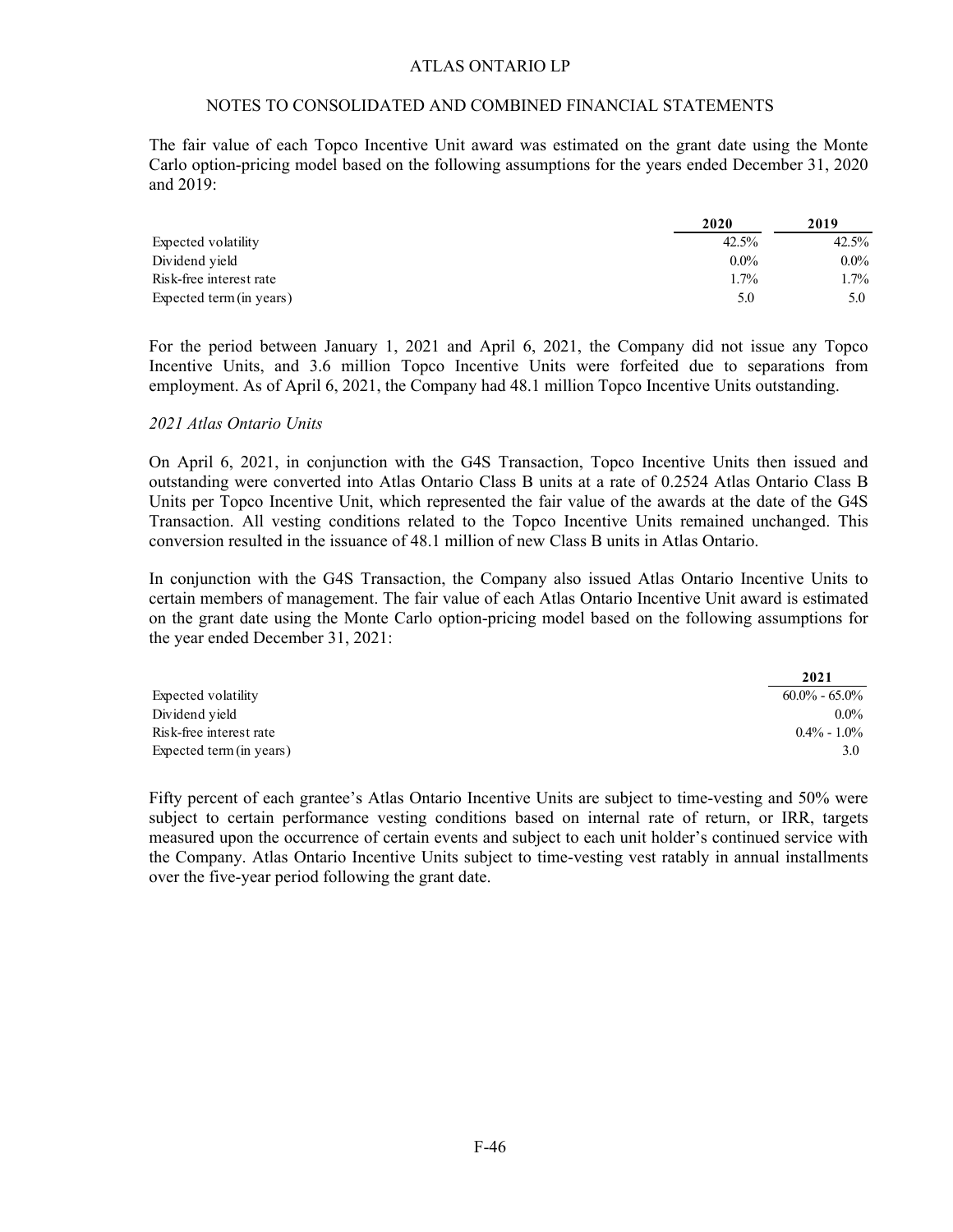# NOTES TO CONSOLIDATED AND COMBINED FINANCIAL STATEMENTS

Equity compensation related activity during the year ended December 31, 2021 consisted of the following (in millions, except weighted-average information and years):

|                                                        | Class B Units <sup>(1)</sup> |   |                                  | <b>Atlas Ontario Incentive Units</b> |  |                                  |  |
|--------------------------------------------------------|------------------------------|---|----------------------------------|--------------------------------------|--|----------------------------------|--|
|                                                        | <b>Number</b>                |   | Weighted<br><b>Average Grant</b> | <b>Number</b>                        |  | Weighted<br><b>Average Grant</b> |  |
|                                                        | of Units                     |   | Date Fair Value                  | of Units                             |  | Date Fair Value                  |  |
| Outstanding as of December 31, 2020                    | 52                           | S | 2.77                             |                                      |  |                                  |  |
| Granted                                                |                              |   |                                  | 374                                  |  | 0.41                             |  |
| Vested                                                 | (11)                         |   | 2.77                             | $\overline{\phantom{0}}$             |  |                                  |  |
| Forfeited                                              | (6)                          |   | 2.77                             | (9)                                  |  | 0.41                             |  |
| Outstanding and unvested as of December 31, 2021       | 35                           |   | 2.77                             | 365                                  |  | 0.41                             |  |
| Unrecognized compensation cost                         |                              |   | 87                               |                                      |  | 128                              |  |
| Weighted average remaining amortization period (years) |                              |   | 3.0                              |                                      |  | 4.3                              |  |

 *(1) - Class B units are presented based on a conversion rate of 0.2524x per Topco Incentive Unit.* 

# **12. INCOME TAXES**

# *Income Tax Provision (Benefit)*

The Company's provision (benefit) for income taxes for the years ended December 31, 2021, 2020, and 2019 consisted of the following (in millions):

|                                            | 2021      |    |      | 2019 |      |
|--------------------------------------------|-----------|----|------|------|------|
| Current provision:                         |           |    |      |      |      |
| U.S. Federal                               | \$<br>(9) | \$ | 34   | \$   | 5    |
| U.S. State                                 | 18        |    | 24   |      | 9    |
| Foreign                                    | 88        |    |      |      |      |
| Total current provision                    | 97        |    | 59   |      | 14   |
| Deferred benefit:                          |           |    |      |      |      |
| U.S. Federal                               | (11)      |    | (26) |      | (17) |
| U.S. State                                 | (6)       |    | (13) |      | (1)  |
| Foreign                                    | (14)      |    |      |      |      |
| Total deferred benefit                     | (31)      |    | (39) |      | (18) |
| Total provision (benefit) for income taxes | 66        | \$ | 20   |      | (4)  |

U.S. and foreign components of loss before income taxes were as follows (in millions):

|         | 2021    |       | 2020   |                          | 2019 |       |
|---------|---------|-------|--------|--------------------------|------|-------|
| U.S.    | ¢<br>Φ  | (529) | \$     | (61)                     | \$   | (385) |
| Foreign |         | (74)  |        | $\overline{\phantom{a}}$ |      | -     |
|         | ¢<br>۰D | (603) | ጦ<br>D | (61)                     | Φ    | (385) |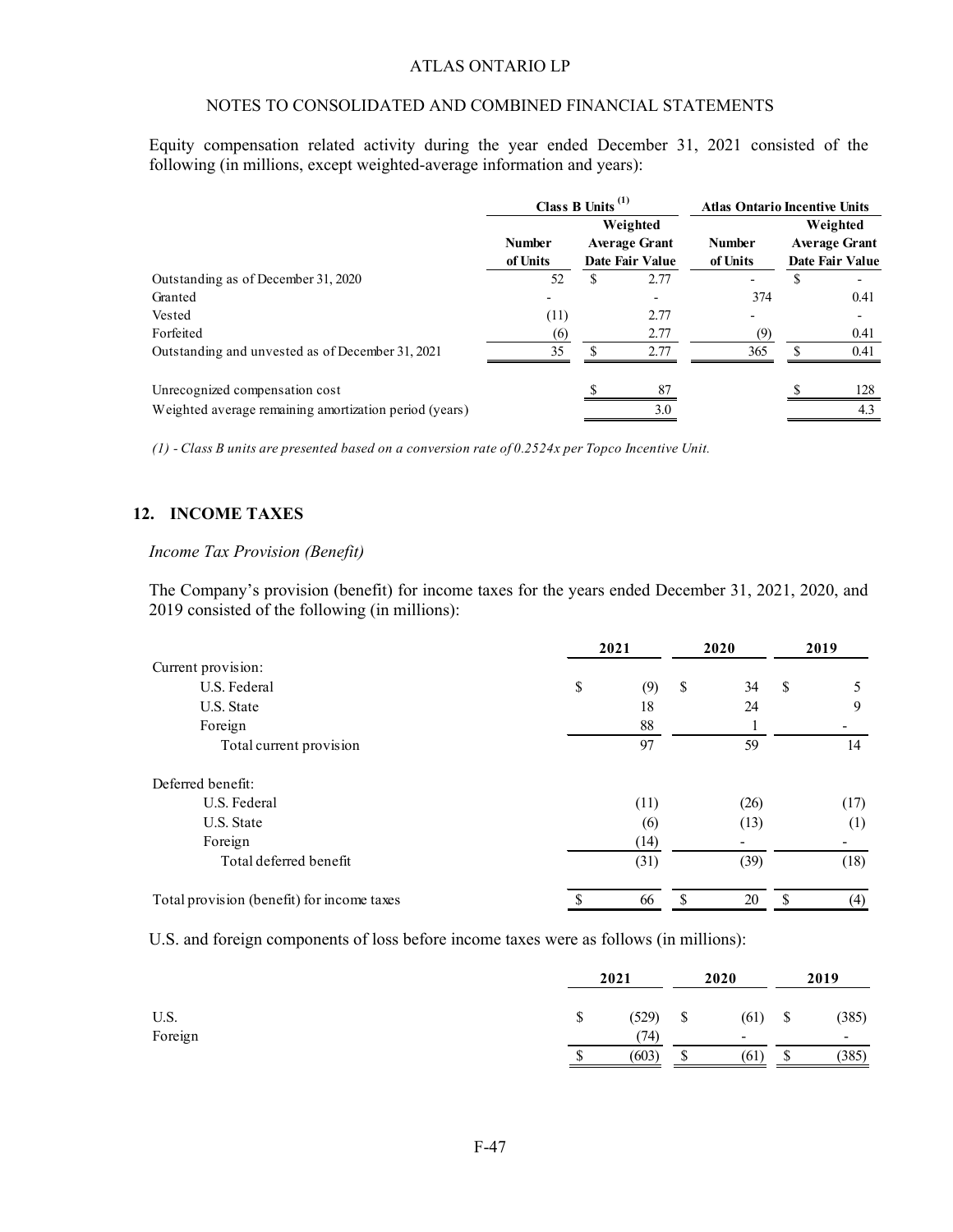# NOTES TO CONSOLIDATED AND COMBINED FINANCIAL STATEMENTS

The applicable statutory income tax rate in Canada was zero for Atlas Ontario for the years ended December 31, 2021, 2020, and 2019. For purposes of the reconciliation between the provision for income taxes at the statutory rate and the provision for income taxes at the effective tax rate, a notional 21% tax rate is applied for the years ended December 31, 2021, 2020, and 2019 as follows:

|                                                            | 2021 |       |   | 2020 |    | 2019 |  |
|------------------------------------------------------------|------|-------|---|------|----|------|--|
| Income tax benefit at United States federal statutory rate | S    | (127) | S | (13) | \$ | (81) |  |
| State taxes, net of federal benefit                        |      |       |   |      |    | (13) |  |
| Acquisition costs                                          |      | 11    |   | (2)  |    |      |  |
| Gain on liquidating distribution                           |      | 17    |   |      |    |      |  |
| Income/loss not subject to corporate taxation              |      | 14    |   |      |    |      |  |
| Withholding tax                                            |      | 8     |   |      |    |      |  |
| Tax credits                                                |      | (21)  |   | (11) |    | (18) |  |
| Valuation allowance                                        |      | 175   |   | 45   |    | 97   |  |
| Foreign tax rate differential                              |      | (16)  |   |      |    |      |  |
| Change in tax rates                                        |      | (13)  |   | (3)  |    |      |  |
| Other permanent differences                                |      | 17    |   |      |    |      |  |
| Income tax provision (benefit)                             |      | 66    |   | 20   |    | (4)  |  |

# *Deferred Taxes*

Deferred income taxes reflect the net tax effects of temporary differences between the carrying amounts of assets and liabilities for financial reporting purposes and the amounts used for income tax purposes. There is a difference between the movement of deferred tax assets as detailed below and the deferred tax provision primarily due to the acquisition of G4S.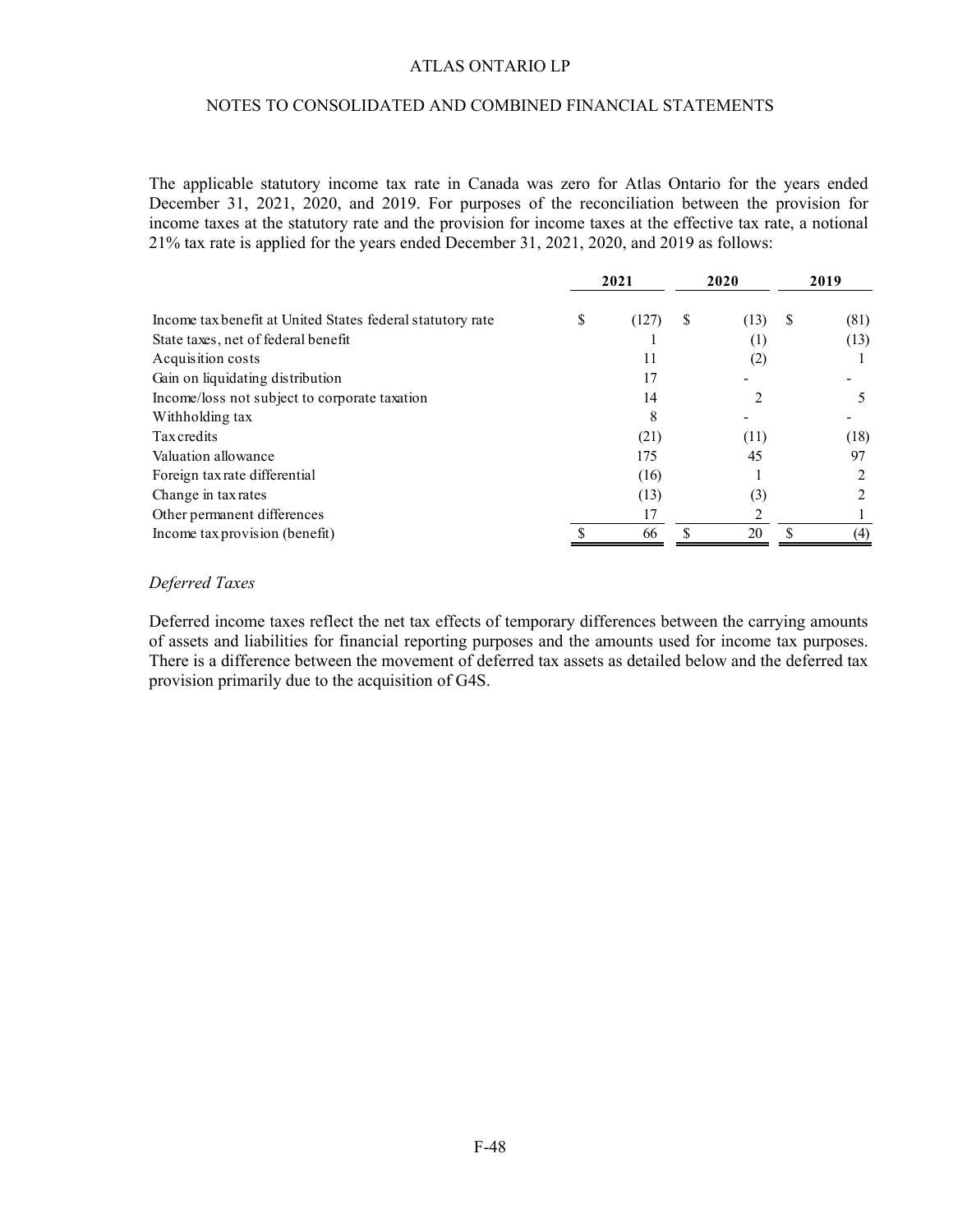# NOTES TO CONSOLIDATED AND COMBINED FINANCIAL STATEMENTS

Significant components of the Company's deferred tax assets and liabilities are as follows (in millions):

|                                                      | 2021        |    | 2020  |  |
|------------------------------------------------------|-------------|----|-------|--|
| Deferred tax assets:                                 |             |    |       |  |
| Net operating loss carryforwards                     | \$<br>384   | \$ | 72    |  |
| Tax credit carry forwards                            | 70          |    | 61    |  |
| Interest expense limitation                          | 276         |    | 70    |  |
| Compensation accruals                                | 82          |    | 26    |  |
| Legal accruals                                       | 13          |    | 5     |  |
| Other deferred tax assets                            | 49          |    | 23    |  |
| Lease liability                                      | 11          |    |       |  |
| Deferred taxassets before valuation allowance        | 885         |    | 257   |  |
| Valuation allowance                                  | (576)       |    | (243) |  |
| Deferred tax assets net of valuation allowance       | 309         |    | 14    |  |
| Deferred tax liabilities:                            |             |    |       |  |
| Basis differences related to partnership investments | (125)       |    | (106) |  |
| Amortization                                         | (623)       |    | (111) |  |
| Fixed assets                                         | (5)         |    |       |  |
| UK pension                                           | (57)        |    |       |  |
| Unremitted earnings                                  | (73)        |    |       |  |
| Other deferred tax liabilities                       | (5)         |    | (7)   |  |
| ROU asset                                            | (9)         |    |       |  |
| Deferred tax liabilities                             | (897)       |    | (224) |  |
| Total deferred taxes                                 | \$<br>(588) | \$ | (210) |  |

#### *Unremitted Earnings*

Income tax provision includes U.S. (federal and state) and foreign income taxes. Certain foreign subsidiary earnings and losses are subject to current U.S. taxation and the subsequent repatriation of those earnings is not subject to tax in the U.S. Additionally, the Company intends to remit its foreign subsidiary earnings, outside of the U.S. when necessary, in those jurisdictions in which the Company would incur significant, additional costs upon repatriation of such amounts. The Company has unremitted earnings of \$26.1 billion and has recorded a liability of \$72.5 million as of December 31, 2021. Significant portions of unremitted earnings are located in jurisdictions with no withholding tax.

#### *Operating Loss and Tax Credit Carryforwards*

As of December 31, 2021 and 2020, the Company's operating subsidiaries had net operating loss carryforwards of approximately \$1.6 billion and \$72.0 million, respectively, in various jurisdictions.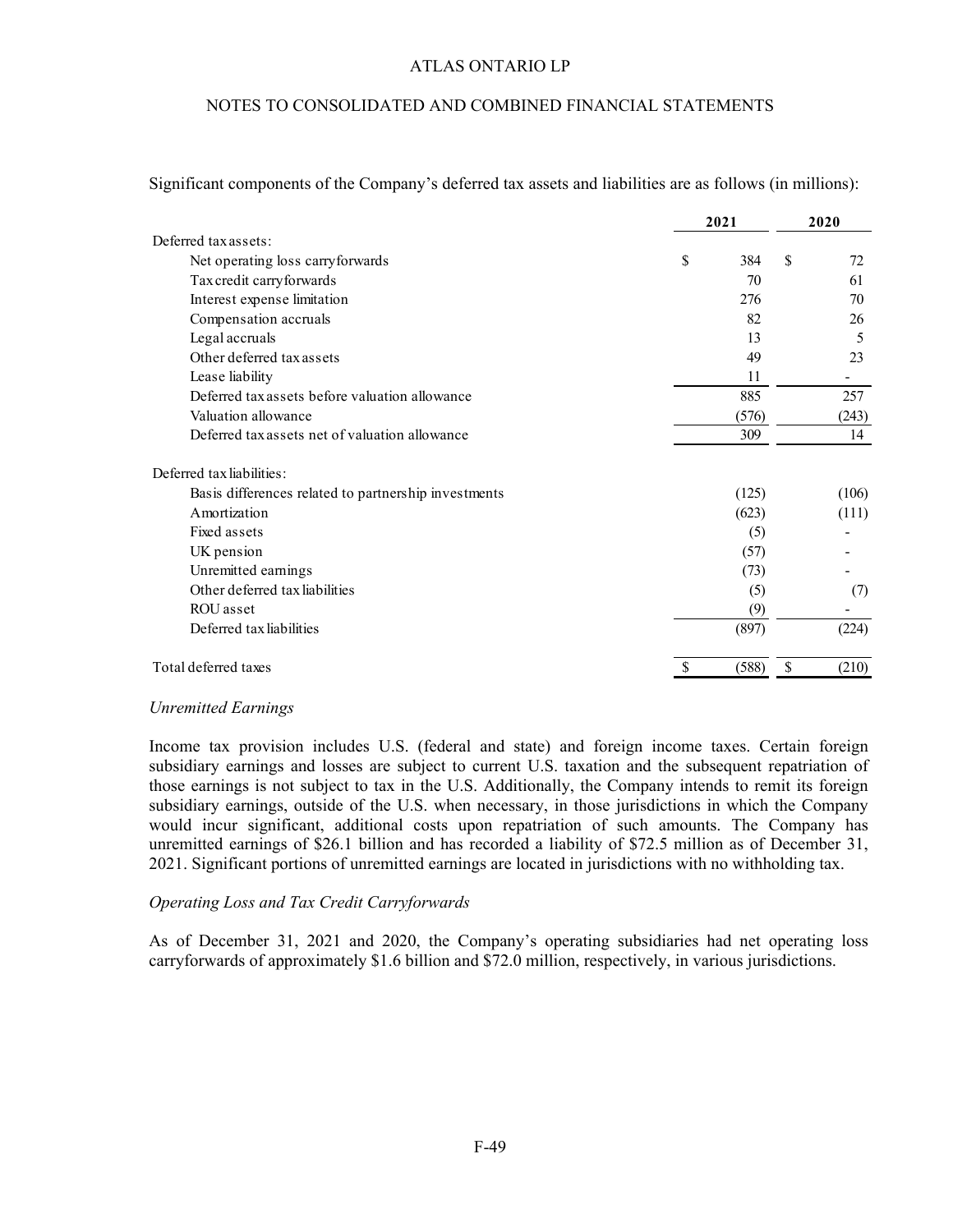# NOTES TO CONSOLIDATED AND COMBINED FINANCIAL STATEMENTS

The gross net operating loss carryforwards and the related carryforward periods as of December 31, 2021 are summarized as follows (in millions, except years):

|                                   | Carryforward<br><b>Amount</b> |    | <b>Tax Benefit</b><br><b>Amount</b> |    |       |   | Valuation<br><b>Allowance</b> |               |  |  | <b>Net Tax</b><br><b>Benefit</b> | Carryforward<br><b>Period Ends</b> |  |
|-----------------------------------|-------------------------------|----|-------------------------------------|----|-------|---|-------------------------------|---------------|--|--|----------------------------------|------------------------------------|--|
| U.S. federal net operating losses | 188                           | \$ | 36                                  | -S | (34)  | S |                               | $2035 - 2037$ |  |  |                                  |                                    |  |
| U.S. federal net operating losses | 211                           |    | 41                                  |    | (39)  |   |                               | Indefinite    |  |  |                                  |                                    |  |
| U.S. state net operating losses   | 193                           |    | 13                                  |    | (12)  |   |                               | $2025 - 2037$ |  |  |                                  |                                    |  |
| U.S. state net operating losses   | 224                           |    | 17                                  |    | (15)  |   |                               | Indefinite    |  |  |                                  |                                    |  |
| Non-U.S. net operating losses     | 793                           |    | 137                                 |    | (70)  |   | 47                            | Indefinite    |  |  |                                  |                                    |  |
| Total                             | 1.609                         | S  | 244                                 | S  | (170) |   | 54                            |               |  |  |                                  |                                    |  |

The Company also has tax credit carryforwards available to offset future tax liabilities of approximately \$70.0 million and \$61.0 million as of December 31, 2021 and 2020, respectively, which have various expiration dates and begin to expire in 2022.

The gross tax credit carryforwards and the related carryforward periods as of December 31, 2021 are summarized as follows (in millions, except years):

|                              | Carryforward<br><b>Amount</b> |    | Valuation<br><b>Allowance</b> |                | <b>Net Tax</b><br><b>Benefit</b> |                          | Carryforward<br><b>Period Ends</b> |  |
|------------------------------|-------------------------------|----|-------------------------------|----------------|----------------------------------|--------------------------|------------------------------------|--|
| Work opportunity tax credits |                               | 66 |                               | $\blacksquare$ |                                  | 66                       | Indefinite                         |  |
| Foreign tax credits          |                               |    |                               | (2)            |                                  | $\overline{\phantom{0}}$ | $2022 - 2028$                      |  |
| General business credits     |                               |    |                               |                |                                  |                          | Indefinite                         |  |
| Total                        |                               | 70 |                               | (2)            |                                  | 68                       |                                    |  |

Certain tax attributes are subject to an annual limitation as a result of the acquisitions which constitute a change of ownership as defined under Internal Revenue Code Section 382.

The Company has gross capital loss carryforwards in the UK of \$3.6 billion that have not been included in the provision. The future use of such amounts are limited and remote.

# *Valuation Allowance*

Where, based on the weight of available evidence, it is more likely than not that some amount of a recorded deferred tax asset will not be realized, a valuation allowance is established for the amount sufficient to reduce that deferred tax asset to an amount that will more likely than not be realized. Management believes that future results will be sufficient to realize the Company's deferred tax assets with the exception of certain net operating losses, excess business interest expenses and foreign tax credits ("FTC"). As of December 31, 2021 and 2020, a valuation allowance of \$576.1 million and \$242.8 million, respectively, has been established against federal deferred tax assets.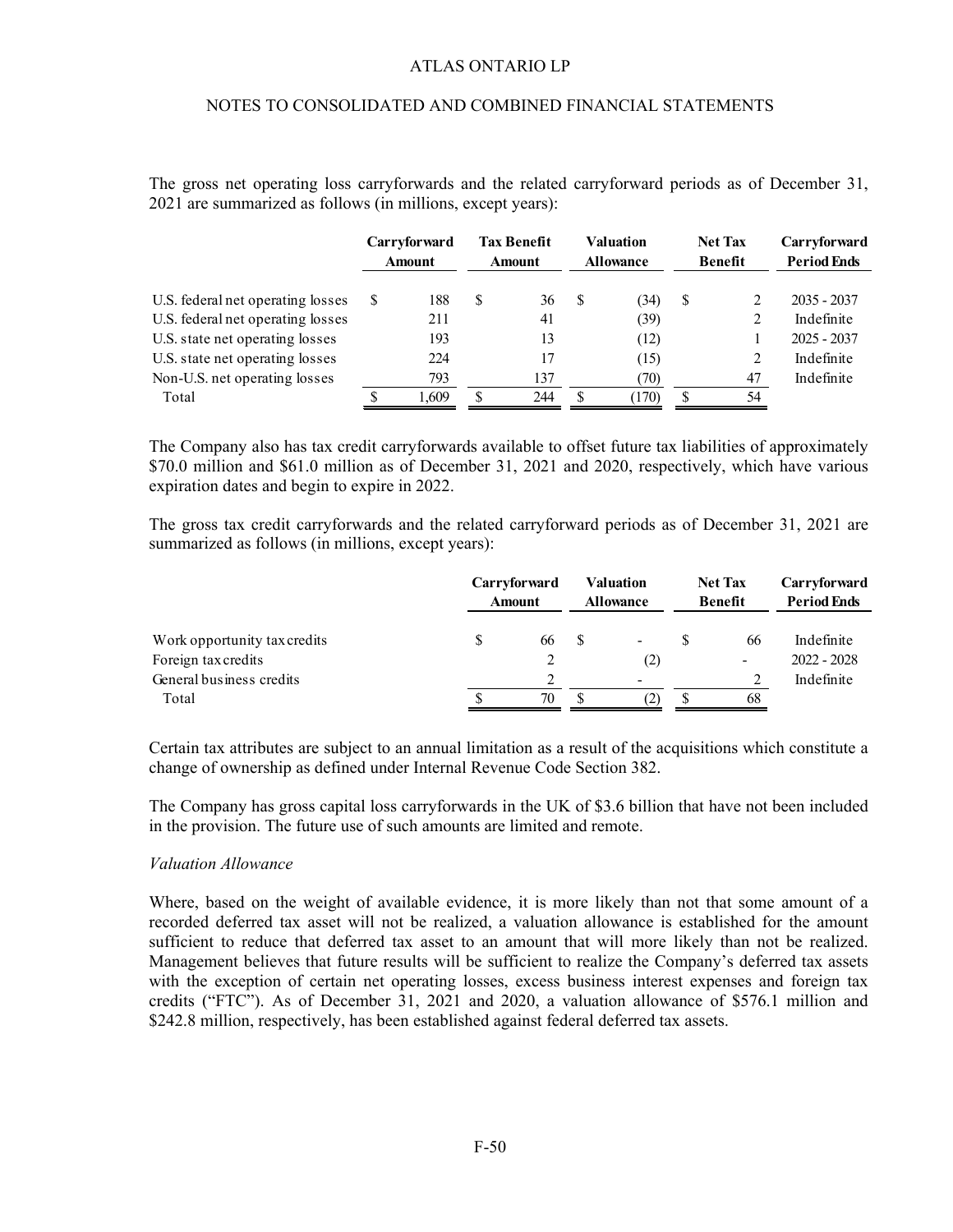## NOTES TO CONSOLIDATED AND COMBINED FINANCIAL STATEMENTS

# *Uncertain Tax Positions*

As of December 31, 2021 and 2020, the gross uncertain tax positions were \$60.0 million and \$0, respectively. The addition of uncertain tax positions in 2021 was the result of the acquisition of G4S.

A reconciliation of the beginning and ending amount of uncertain tax positions, excluding interest, penalties, and foreign exchange, is as follows:

|                                                     | 2021 |    | 2020 |  | 2019 |  |
|-----------------------------------------------------|------|----|------|--|------|--|
|                                                     |      |    |      |  |      |  |
| Uncertain gross taxpositions, January 1             |      |    |      |  |      |  |
| Uncertain tax positions assumed through acquisition |      | 45 |      |  |      |  |
| Current year tax positions                          |      | 15 |      |  |      |  |
| Increase in prior year tax positions                |      |    |      |  |      |  |
| Decrease in prior year tax positions                |      |    |      |  |      |  |
| <b>Settlements</b>                                  |      |    |      |  |      |  |
| Lapse of statute of limitations                     |      |    |      |  |      |  |
| Uncertain gross taxpositions, December 31           |      | 60 |      |  |      |  |

The table above represents the gross amounts of uncertain tax positions without regard to reductions in tax liabilities or additions to deferred tax assets and liabilities if such uncertain tax positions were settled.

The Company recognizes interest and penalties, if any, related to uncertain tax positions in the provision of income taxes. As of December 31, 2021 and 2020, the Company had accrued \$5.1 million and \$0 of interest and penalties related to uncertain tax positions, respectively, which is recorded in other liabilities on the consolidated and combined balance sheets.

The calculation of the Company's tax liabilities involves dealing with uncertainties in the application of complex tax laws and regulations in a multitude of jurisdictions across the Company's global operations. ASC 740 states that a tax benefit from an uncertain tax position may be recognized when it is more likely than not that the position will be sustained upon examination, including resolutions of any related appeals or litigation processes, on the basis of the technical merits. The Company (1) records unrecognized tax benefits as liabilities in accordance with ASC 740 and (2) adjusts these liabilities when management's judgment changes as a result of the evaluation of new information not previously available. Because of the complexity of some of these uncertainties, the ultimate resolution may result in a payment that is materially different from the Company's current estimate of the unrecognized tax benefit liabilities. These differences will be reflected as increases or decreases to income tax provision in the period in which new information is available. The Company believes that it is reasonably possible that up to \$14.0 million in unrecognized tax benefits related to international audit developments in Denmark may be realized within the coming year.

The Company files U.S. federal, state, and foreign tax returns. The Company strives to resolve open matters with each tax authority at the examination level and could reach agreement with a tax authority at any time.

At December 31, 2021, the Company is addressing the following material audits:

• The Company is awaiting final amended assessments from the Ministry of Taxation in Denmark for the years 2006 and 2007 regarding disputed certain valuation matters. The matter was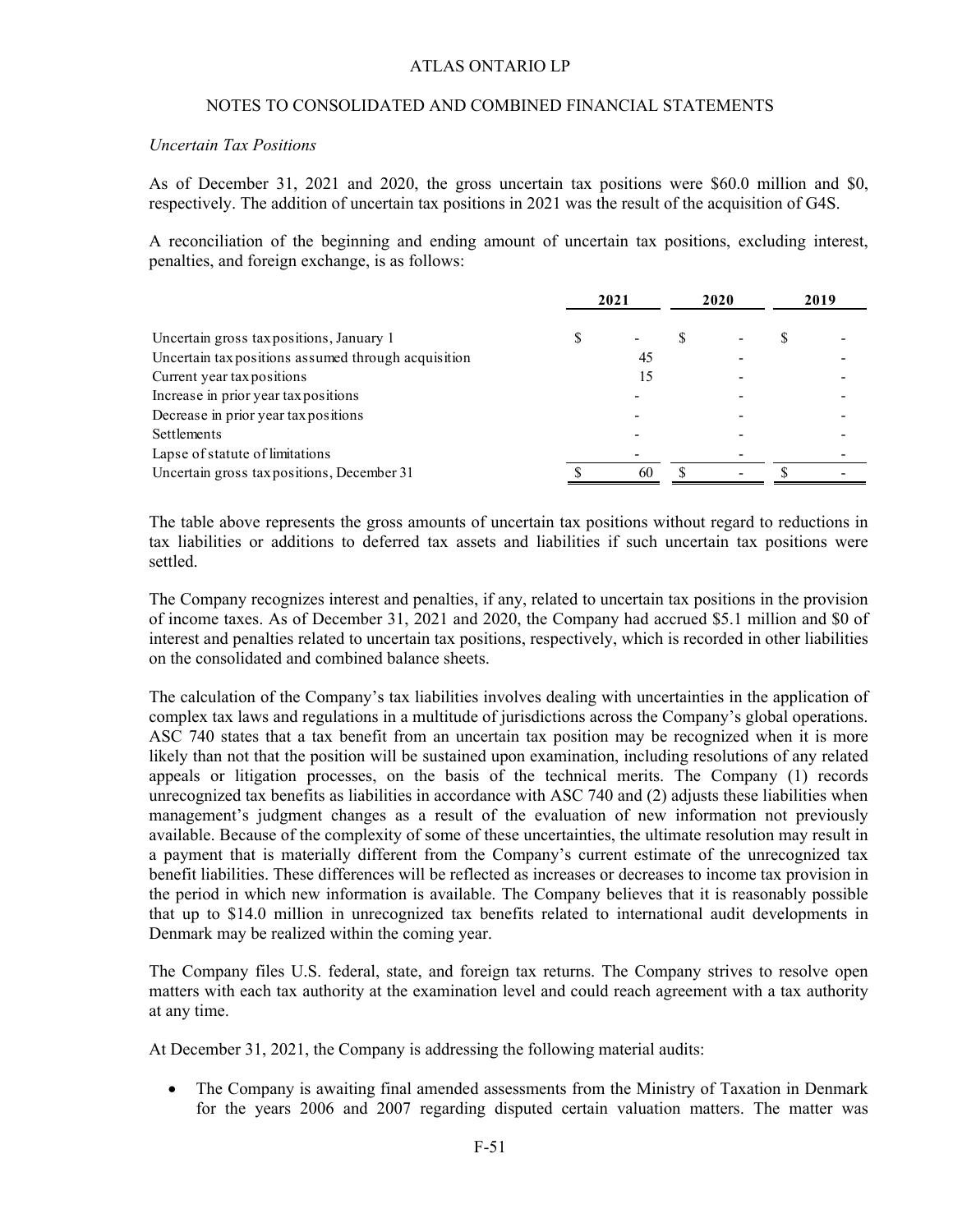# NOTES TO CONSOLIDATED AND COMBINED FINANCIAL STATEMENTS

addressed under a Mutual Agreement Procedure process with both the Denmark Ministry of Finance and the United Kingdom HM Revenue & Customs. Following a binding decision of an independent panel convened under the EU Arbitration Convention the Company will be due a refund of previously assessed and paid tax, interest, and penalties.

• The Company is currently in discussions with the Income Tax Department of the Government of India for the years 2013 to 2018 regarding unagreed transfer pricing matters. Discussions are ongoing and the ultimate outcome is uncertain.

# **13. SEGMENT INFORMATION**

Operating segments are defined as components of an enterprise for which separate financial information is evaluated regularly by the chief operating decision maker ("CODM"), who is the Company's chief executive officer.

The CODM evaluates the Company's financial information and assesses the performance of the North America and International segments of the business in order to determine how to allocate resources. The CODM reviews the Company's revenues and operating income for the North America and International operating segments, which also constitute the Company's reportable segments, and the CODM reviews assets and capital expenditures on a consolidated basis. Therefore, revenues and operating income are presented by reportable segment and assets and capital expenditures by operating segment are not presented.

Revenues and operating income by segment reconciled to net loss are as follows:

|                                      | Year Ended December 31, |        |    |       |    |       |  |  |
|--------------------------------------|-------------------------|--------|----|-------|----|-------|--|--|
|                                      |                         | 2021   |    |       |    | 2019  |  |  |
| <b>REVENUES</b>                      |                         |        |    |       |    |       |  |  |
| North America                        | \$                      | 11,667 | \$ | 8,501 | \$ | 7,461 |  |  |
| International                        |                         | 4,782  |    |       |    |       |  |  |
| Total revenues                       |                         | 16,449 |    | 8,501 |    | 7,461 |  |  |
| <b>SEGMENT OPERATING INCOME</b>      |                         |        |    |       |    |       |  |  |
| North America                        |                         | 93     |    | 270   |    | 32    |  |  |
| International                        |                         | 78     |    |       |    |       |  |  |
| Total segment operating income       |                         | 171    |    | 270   |    | 32    |  |  |
| RECONCILIATION TO NET LOSS           |                         |        |    |       |    |       |  |  |
| Segment operating income             |                         | 171    |    | 270   |    | 32    |  |  |
| Interest expense, net                |                         | (597)  |    | (346) |    | (335) |  |  |
| Loss on early extinguishment of debt |                         | (277)  |    |       |    | (88)  |  |  |
| Other income, net                    |                         | 100    |    | 15    |    | 6     |  |  |
| Income tax (provision) benefit       |                         | (66)   |    | (20)  |    | 4     |  |  |
| Net loss                             |                         | (669)  | \$ | (81)  | \$ | (381) |  |  |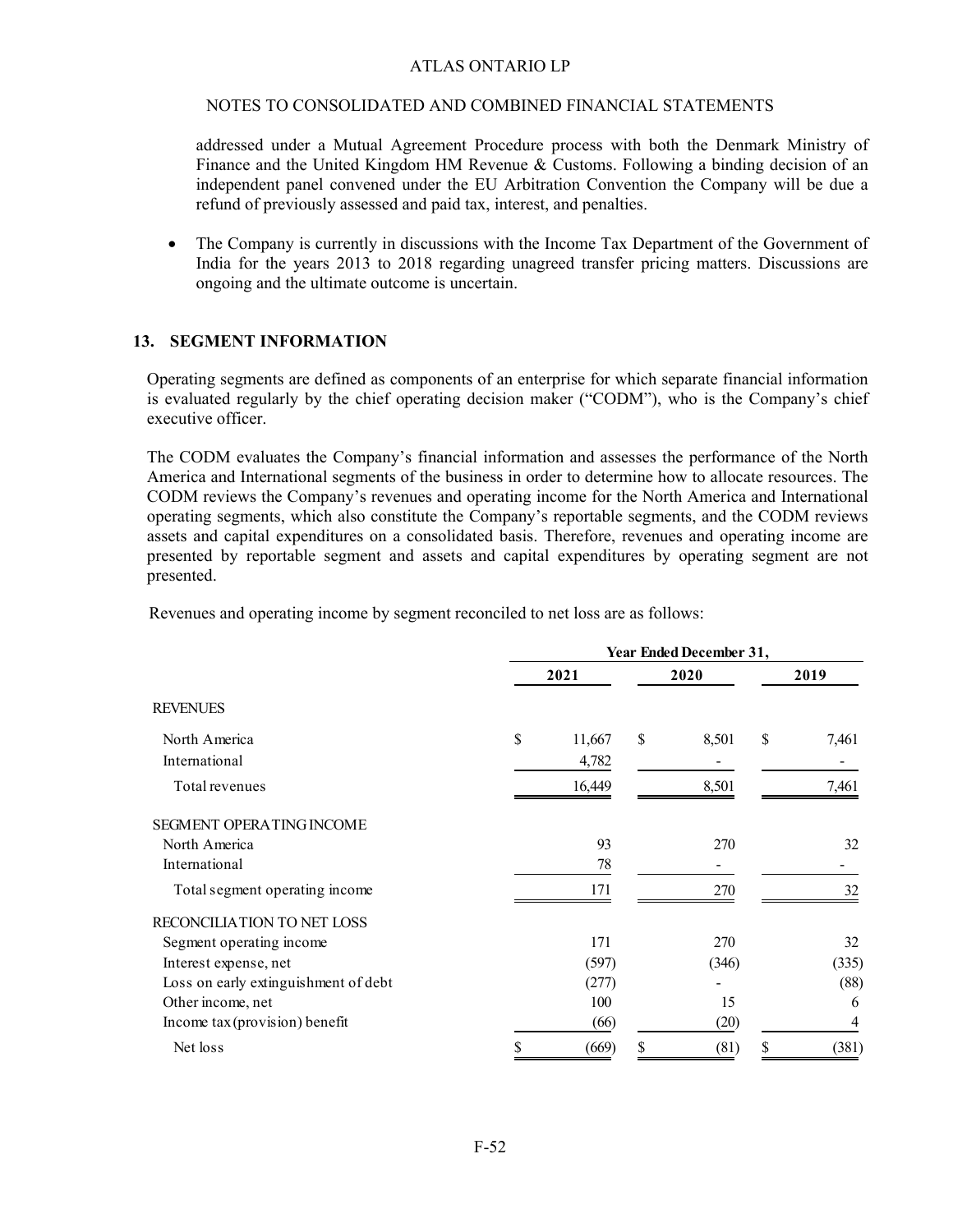# NOTES TO CONSOLIDATED AND COMBINED FINANCIAL STATEMENTS

Long-lived assets by geographic area are as follows (in millions):

|                          | As of December 31, |      |       |  |  |
|--------------------------|--------------------|------|-------|--|--|
|                          | 2021               | 2020 |       |  |  |
| United States of America | \$<br>9.441        |      | 4,646 |  |  |
| United Kingdom           | 1,220              |      |       |  |  |
| Other countries          | 2,287              |      |       |  |  |
|                          | 12.948             |      | 4,649 |  |  |
|                          |                    |      |       |  |  |

# **14. EARNINGS PER UNIT**

Basic earnings per unit is computed by dividing net earnings by the weighted average number of common units outstanding for the period. Diluted earnings per unit is applicable only in periods of net income and is computed by dividing net income (loss) by the weighted average number of common units outstanding for the period and potentially dilutive common unit equivalents outstanding for the period. Periods of net loss require the diluted computation to be the same as the basic computation. There was an aggregate of 187.7 million, 20.4 million and 24.7 million potentially dilutive unit equivalents outstanding and that have been excluded from diluted earnings per unit during the years ended December 31, 2021, 2020 and 2019, respectively.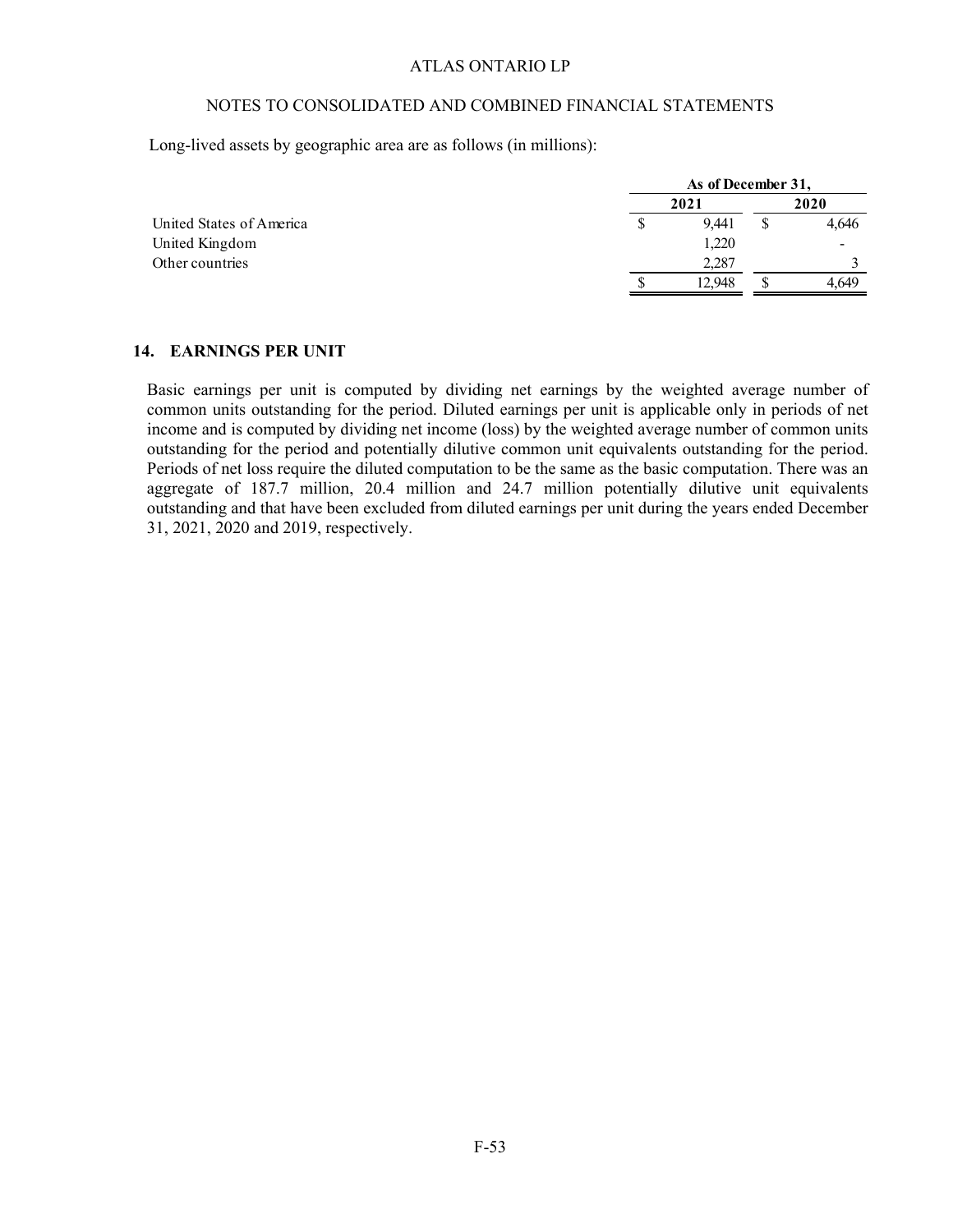# NOTES TO CONSOLIDATED AND COMBINED FINANCIAL STATEMENTS

## **15. FAIR VALUE MEASUREMENTS**

# *Instruments Measured at Fair Value on a Recurring Basis*

The following tables present our cash and cash equivalents and investments' costs, net unrealized gains (losses), and fair value by security type as of December 31, 2021 and December 31, 2020 (in millions):

|                                              | As of December 31, 2021 |       |                                                   |                  |                                  |       |    |       |  |  |
|----------------------------------------------|-------------------------|-------|---------------------------------------------------|------------------|----------------------------------|-------|----|-------|--|--|
|                                              |                         | Cost  | Cash and<br>$\mathbf{Cash}$<br><b>Equivalents</b> |                  |                                  |       |    |       |  |  |
| Cash and cash equivalents                    | S                       | 1,149 | \$                                                | (Losses)         | <b>Fair Value</b><br>\$<br>1,149 |       | \$ | 1,149 |  |  |
| Restricted cash                              |                         | 157   |                                                   |                  |                                  | 157   |    |       |  |  |
|                                              |                         | 1,306 |                                                   |                  |                                  | 1,306 |    | 1,149 |  |  |
| Level 1:                                     |                         |       |                                                   |                  |                                  |       |    |       |  |  |
| Common stock                                 |                         | 9     |                                                   | 4                |                                  | 13    |    |       |  |  |
| Registered investment companies              |                         | 84    |                                                   | 11               |                                  | 95    |    |       |  |  |
| Subtotal                                     |                         | 93    |                                                   | 15               |                                  | 108   |    |       |  |  |
| Level 2:                                     |                         |       |                                                   |                  |                                  |       |    |       |  |  |
| Government and federal agency bonds          |                         | 5     |                                                   |                  |                                  | 5     |    |       |  |  |
| Corporate bonds                              |                         | 24    |                                                   |                  |                                  | 24    |    |       |  |  |
| Municipal bonds                              |                         | 26    |                                                   | (1)              |                                  | 25    |    |       |  |  |
| Subtotal                                     |                         | 55    |                                                   | $\left(1\right)$ |                                  | 54    |    |       |  |  |
| Level $3:$                                   |                         | 8     |                                                   |                  |                                  | 8     |    |       |  |  |
| Total assets in the fair value hierarchy     |                         | 156   |                                                   | 14               |                                  | 170   |    |       |  |  |
| Asset value at NAV as a practical expedient: |                         |       |                                                   |                  |                                  |       |    |       |  |  |
| Collective trust funds                       |                         | 2     |                                                   |                  |                                  | 2     |    |       |  |  |
| Total assets                                 |                         | 1,464 | \$                                                | 14               | \$                               | 1,478 | \$ | 1,149 |  |  |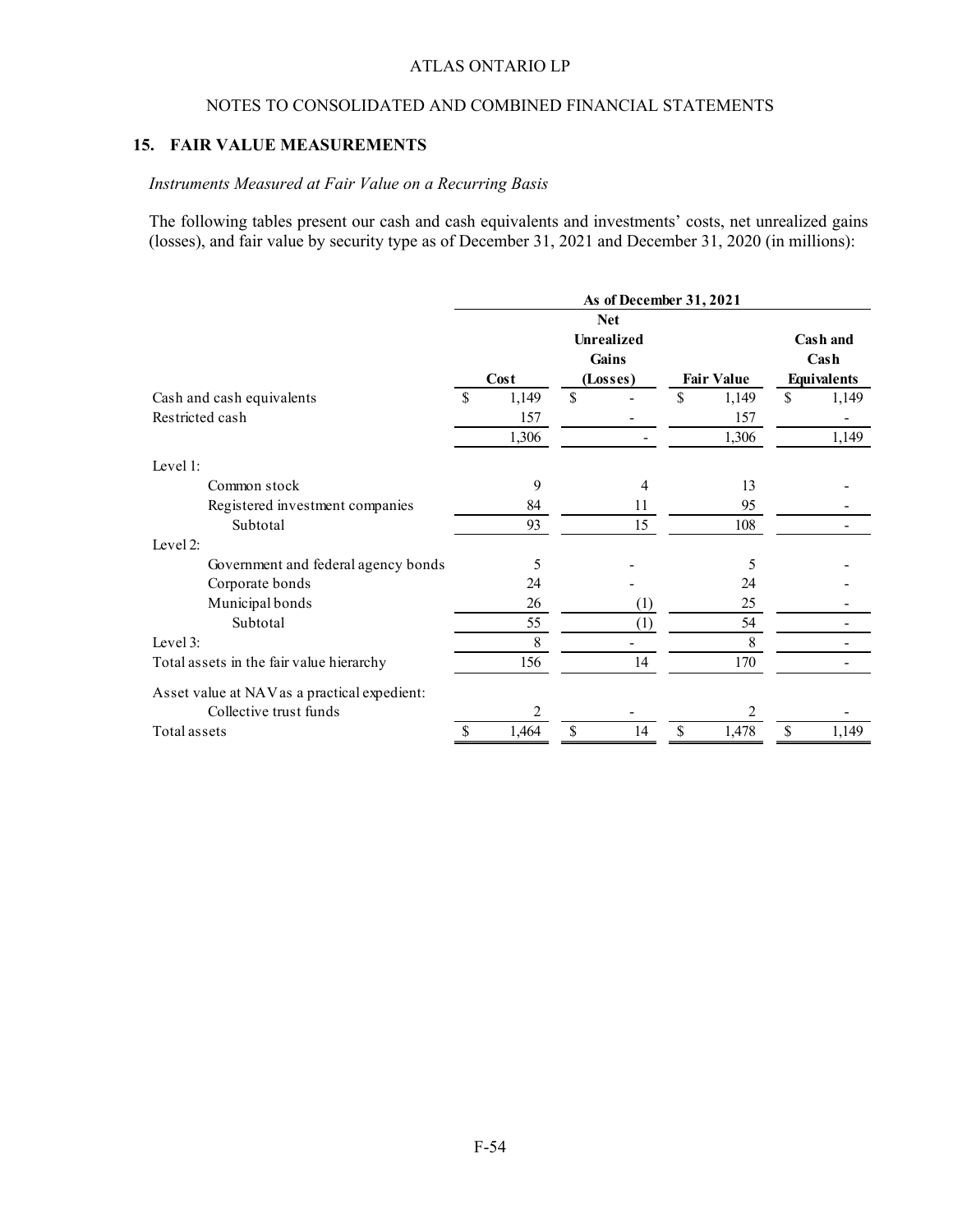|                                              |     |                                 |    | As of December 31, 2020 |    |                   |    |                             |
|----------------------------------------------|-----|---------------------------------|----|-------------------------|----|-------------------|----|-----------------------------|
|                                              |     | <b>Net</b><br><b>Unrealized</b> |    |                         |    |                   |    | Cash and<br>$\mathbf{Cash}$ |
|                                              |     | Cost                            |    | Gains                   |    | <b>Fair Value</b> |    | <b>Equivalents</b>          |
| Cash and cash equivalents                    | \$. | 972                             | \$ |                         | \$ | 972               | \$ | 972                         |
| Restricted cash                              |     | 41                              |    |                         |    | 41                |    |                             |
|                                              |     | 1,013                           |    |                         |    | 1,013             |    | 972                         |
| Level 1:                                     |     |                                 |    |                         |    |                   |    |                             |
| Common stock                                 |     | 9                               |    | 2                       |    | 11                |    |                             |
| Registered investment companies              |     | 30                              |    |                         |    | 32                |    |                             |
| Subtotal                                     |     | 39                              |    | 4                       |    | 43                |    |                             |
| Level 2:                                     |     |                                 |    |                         |    |                   |    |                             |
| Government and federal agency bonds          |     | 4                               |    |                         |    |                   |    |                             |
| Corporate bonds                              |     | $\mathfrak{D}$                  |    |                         |    | 2                 |    |                             |
| Derivatives                                  |     |                                 |    | 8                       |    | 8                 |    |                             |
| Subtotal                                     |     | 6                               |    | 9                       |    | 15                |    |                             |
| Level $3:$                                   |     |                                 |    |                         |    |                   |    |                             |
| Total assets in the fair value hierarchy     |     | 45                              |    | 13                      |    | 58                |    |                             |
| Asset value at NAV as a practical expedient: |     |                                 |    |                         |    |                   |    |                             |
| Collective trust funds                       |     |                                 |    |                         |    |                   |    |                             |
| Total assets                                 |     | 1,059                           | S  | 13                      | \$ | 1,072             | \$ | 972                         |

# NOTES TO CONSOLIDATED AND COMBINED FINANCIAL STATEMENTS

The Company's Level 3 investments consist primarily of derivative instruments acquired in connection with the G4S Transaction. The fair values of these investments are estimated using valuation techniques that rely heavily on management assumptions and qualitative observations. There were no transfers in or out of Level 3 financial assets or liabilities during the years ended December 31, 2021 or 2020. There was no other activity associated with Level 3 investments during the years ended December 31, 2021, 2020, or 2019.

The Company's purchase price payable liabilities represent the estimated fair value of additional future contingent consideration payable for acquisitions of businesses that included contingent consideration clauses. The fair value of purchase price payable liabilities is evaluated on an ongoing basis and is based on management estimates and entity-specific assumptions which are considered Level 3 inputs. The valuation of purchase price payables are initially established using a range of methods, including Monte Carlo simulations, and discounted cash flow models.

#### *Instruments Not Recorded at Fair Value on a Recurring Basis*

We estimate the fair value of our debt instruments carried at face value, less unamortized discount and issuance costs, quarterly for disclosure purposes. The estimated fair values of the Company's debt instruments are estimated using current market pricing quotes (Level 2). As of December 31, 2021, the estimated fair values of the Company's first lien term loans, senior secured notes, and senior unsecured notes are approximately \$4,951.9 million, \$5,410.9 million, and \$2,056.1 million, respectively, as compared to their carrying values, exclusive of discounts, premiums and related fees, of \$4,944.4 million, \$5,363.2 million, and \$2,010.0 million, respectively. As of December 31, 2020, the estimated fair values of the Company's first lien term loan, senior secured notes and senior unsecured notes are approximately \$2,187.4 million, \$2,070.5 million and \$1,142.0 million, respectively, as compared to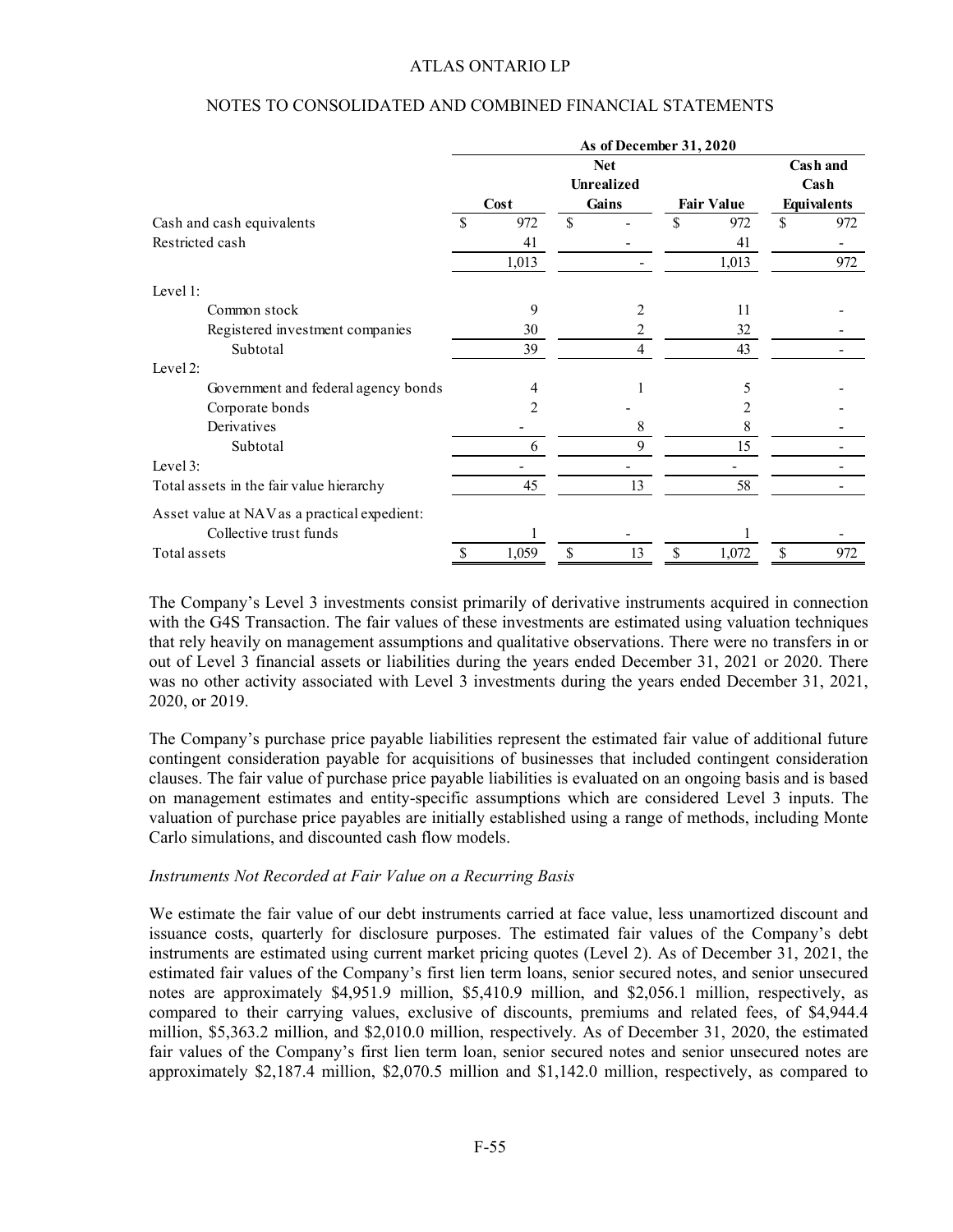# NOTES TO CONSOLIDATED AND COMBINED FINANCIAL STATEMENTS

their carrying values, exclusive of discounts, premiums and related fees, of \$2,197.8 million, \$1,940.0 million and \$1,050.0 million, respectively.

*Assets and Liabilities Recorded at Fair Value on a Non-Recurring Basis* 

Certain assets and liabilities, including goodwill and intangible assets, are subject to measurement at fair value on a non-recurring basis if there are indicators of impairment or if they are deemed to be impaired as a result of an impairment review.

# **16. RELATED PARTY TRANSACTIONS**

Prior to 2021, the Company was party to an Investor Management Agreement with certain funds and vehicles affiliated with Warburg Pincus LLC pursuant to which the Company received certain administrative and management services. In exchange for these services, the Company incurred management fee expense of \$0, \$6.8 million, and \$5.6 million during the years ended December 31, 2021, 2020, and 2019, respectively.

Related party sales to BCI, an affiliated entity, for security services totaled \$13.6 million, \$0, and \$0 during the years ended December 31, 2021, 2020, and 2019, respectively.

Our consolidated and combined statements of operations include sales to some of our joint venture partners. Related party sales to our joint venture partners totaled \$89.6 million, \$0, and \$0, for the years ended December 31, 2021, 2020, and 2019, respectively. Accounts receivable from our joint venture partners totaled \$2.8 million and \$0 as of December 31, 2021 and 2020, respectively. The total investment in our joint venture partners was \$10.9 million and \$0 at December 31, 2021 and 2020, respectively, which is included in other assets on the consolidated and combined balance sheets.

# **17. SUBSEQUENT EVENTS**

The Company has evaluated subsequent events through March 23, 2022, the date the consolidated and combined financial statements were available to be issued.

On February 1, 2022, the Company committed to a plan and received approval from its board of directors to actively pursue the sale its access control business based in the UK. This access control business was not classified as held for sale as of December 31, 2021 because it did not meet the accounting criteria established for such classification.

In February 2022, the Company signed a purchase agreement to acquire the outstanding equity interests of a security solutions company based in the UK for a preliminary purchase price of approximately £80 million, inclusive of deferred purchase consideration. The completion of this acquisition is subject to certain customary closing conditions, which are expected to be satisfied in March 2022.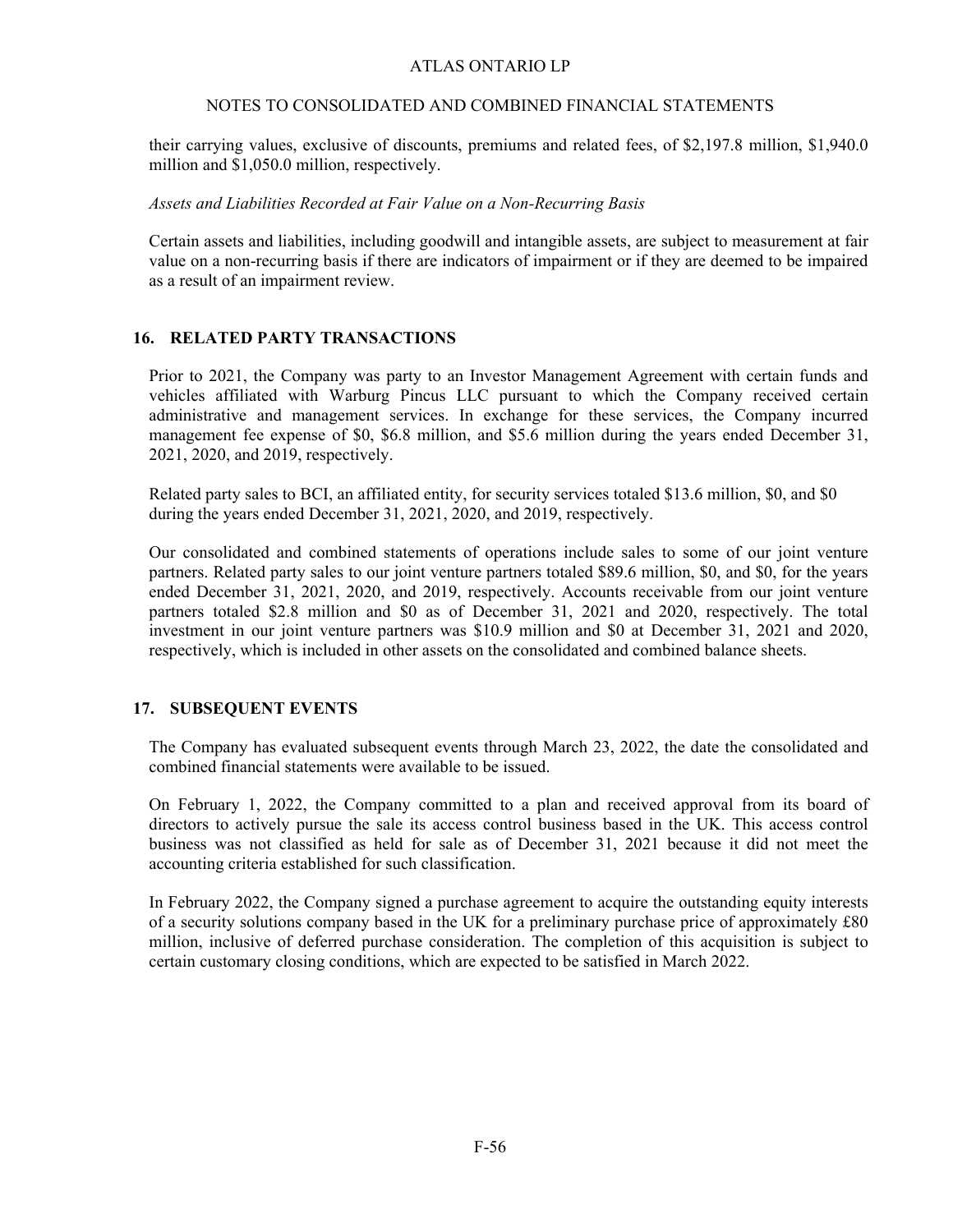# **ITEM 2. MANAGEMENT'S DISCUSSION AND ANALYSIS OF FINANCIAL CONDITION AND RESULTS OF OPERATIONS**

appearing elsewhere in this report. *The discussion and analysis of financial condition and results of operations are based upon financial statements which have been prepared in accordance with accounting principles generally accepted in the United States of America ("GAAP"), and should be read together with the applicable consolidated and combined financial statements, the notes to those financial statements and the other financial information* 

*appearing elsewhere in this report. This report includes forward-looking statements regarding, among other things, our plans, strategies and prospects, both business and financial. These statements are based on the beliefs and assumptions of our management. Although we believe that our plans, intentions and expectations reflected in or suggested by these forward-looking statements are reasonable, we cannot make assurances that we will achieve or realize these plans, intentions or expectations. Forward-looking statements are inherently subject to risks, uncertainties and assumptions. Generally, statements that are not historical facts, including statements concerning our possible or assumed future actions, business strategies, events or results of operations, are forward-looking statements. These statements may be preceded by, followed by or include the words "believe," "estimate," "expect," "project," "forecast," "may," "will," "should," "seek," "plan," "scheduled," "anticipate" or "intend" or similar expressions. Forward-looking statements are not guarantees of performance. Readers of this report should not put undue reliance on these statements which speak only as of the date hereof.* 

#### **Business Overview**

Atlas Ontario LP (referred to as "Allied Universal" or the "Company") is a leading provider of integrated security solutions that operates across North America, and as a result of the acquisition of G4S Plc ("G4S") on April 6, 2021, in approximately 90 countries. Through a combination of integrated security solutions, technology solutions, and other services, we believe Allied Universal delivers high-quality and cost-effective premium security services to its customers.

Allied Universal was formed in August 2016 through the combination of AlliedBarton Security Services ("AlliedBarton") and Universal Services of America ("Universal"). Universal, founded in 1965, and AlliedBarton, founded in 1957, were industry leaders in customer service, organic growth, customer and employee retention, accretive mergers and acquisitions, with a highly complementary and diverse set of bluechip customers. The combined company became the largest provider of security officer services in North America and has continued to grow since, both organically and through mergers and acquisitions. On April 6, 2021, pursuant to a reorganization resulting in a change to the Company's holding entity structure and in connection with the acquisition of G4S, the owners of Allied Universal Topco LLC ("Topco"), the direct parent and the sole member of Allied Universal Holdco LLC ("Holdco"), contributed their membership interests and, in some cases, the legal entities holding such interests, to Allied Universal in exchange for proportionate membership interests in Atlas Ontario LP. In connection with the acquisition of G4S, we incorporated key services and geographies into our core global strategy.

Allied Universal is a leading global security company, specializing in the provision of security services and solutions to customers around the world. We use our expertise, service delivery and system integration capabilities alongside our geographic scale to differentiate the business to customers, drive outsourcing and enhance the value of traditional security services through greater use of technology. We are responsible for providing "best-in-class" security services that allow clients to completely outsource the recruiting, screening, hiring, training, uniforming, scheduling and supervision of security professionals. Our security professionals work on-location at customer sites and are responsible for observing, detecting, deterring and reporting and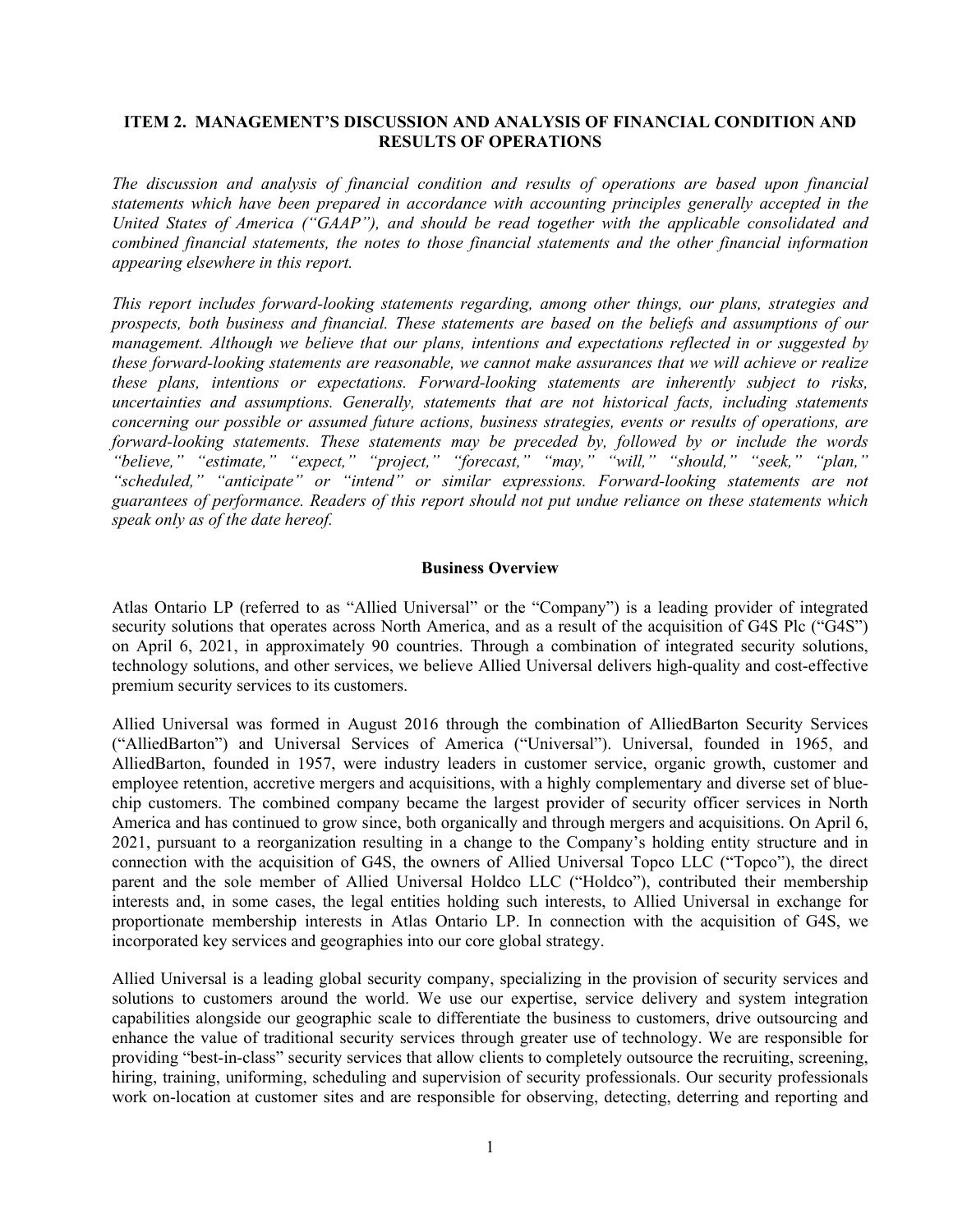responding to perceived, potential or actual security threats. Employing approximately 800,000 employees in approximately 90 countries across the globe, we provide services to a broad range of customers across a variety of types of facilities and locations, including over 400 of the Fortune 500 companies.

Our global footprint differentiates us in the ability to serve large national and multi-national customers across multiple continents. We leverage our service expertise to offer customized security solutions tailored to customer needs.

## **Our Service Offerings**

As described above, the Company provides integrated security solutions, technology solutions, and other services, which are further described below:

- *Integrated security solutions* includes on-site, mobile and remote security, care and justice, and other integrated security solutions
- *Technology solutions* comprehensive solutions provided to customers include video and alarm monitoring, security systems installation, and cash management solutions (ATMs and related software, retail cash solutions)
- *Other services* includes facilities management services, risk consultancy, janitorial, conventional cash services (cash in transit, cash processing and ATM services), staffing, and other ancillary services

# **Recent Developments**

 liabilities in the combined balance sheet. The decrease in COVID-19 related deferrals from December 31, pandemic. This government support income is recognized as a reduction to cost of revenues and amounted to Due to government relief packages provided in the United States and elsewhere related to COVID-19, as of December 31, 2021, the Company had \$208.1 million outstanding in deferred payroll tax and other indirect tax liabilities related to COVID-19, which are recorded within accrued payroll and payroll related taxes on the consolidated balance sheet. As of December 31, 2020, the Company had \$282.0 million outstanding in deferred payroll tax and other indirect tax liabilities related to COVID-19, of which, \$141.0 million is recorded within accrued payroll and payroll related taxes and \$141.0 million is classified within other 2020 to December 31, 2021 is primarily due to payments of deferred payroll tax and other liabilities of \$226.0 million, offset by the assumption of liabilities as a result of acquisitions during 2021. Additionally, in certain jurisdictions outside of the United States, the Company received COVID-19 related government support income that partially mitigated the financial effect of incremental safety and operating costs and the cost of continuous employment for staff whose roles would have otherwise been at risk given the impact of the \$12.4 million for the year ended December 31, 2021. No such income was recognized during 2020 or 2019.

As a result of the evolving and highly uncertain nature of the COVID-19 pandemic, no assurance may be made regarding potential exposure or the indirect effects of the outbreak on the Company's business, results of operations, cash flows, liquidity and financial condition.

On January 16, 2021, the Company completed a purchase of the outstanding equity interests in SecurAmerica for an initial purchase price subject to certain post-closing adjustments of \$351.7 million, including contingent consideration of \$9.4 million, which is subject to be paid based on achievement of certain targets after the acquisition date.

On April 6, 2021, the Company completed a purchase of the outstanding equity interests in G4S for approximately £3.8 billion, or approximately \$5.3 billion based on the exchange rate as of April 6, 2021. The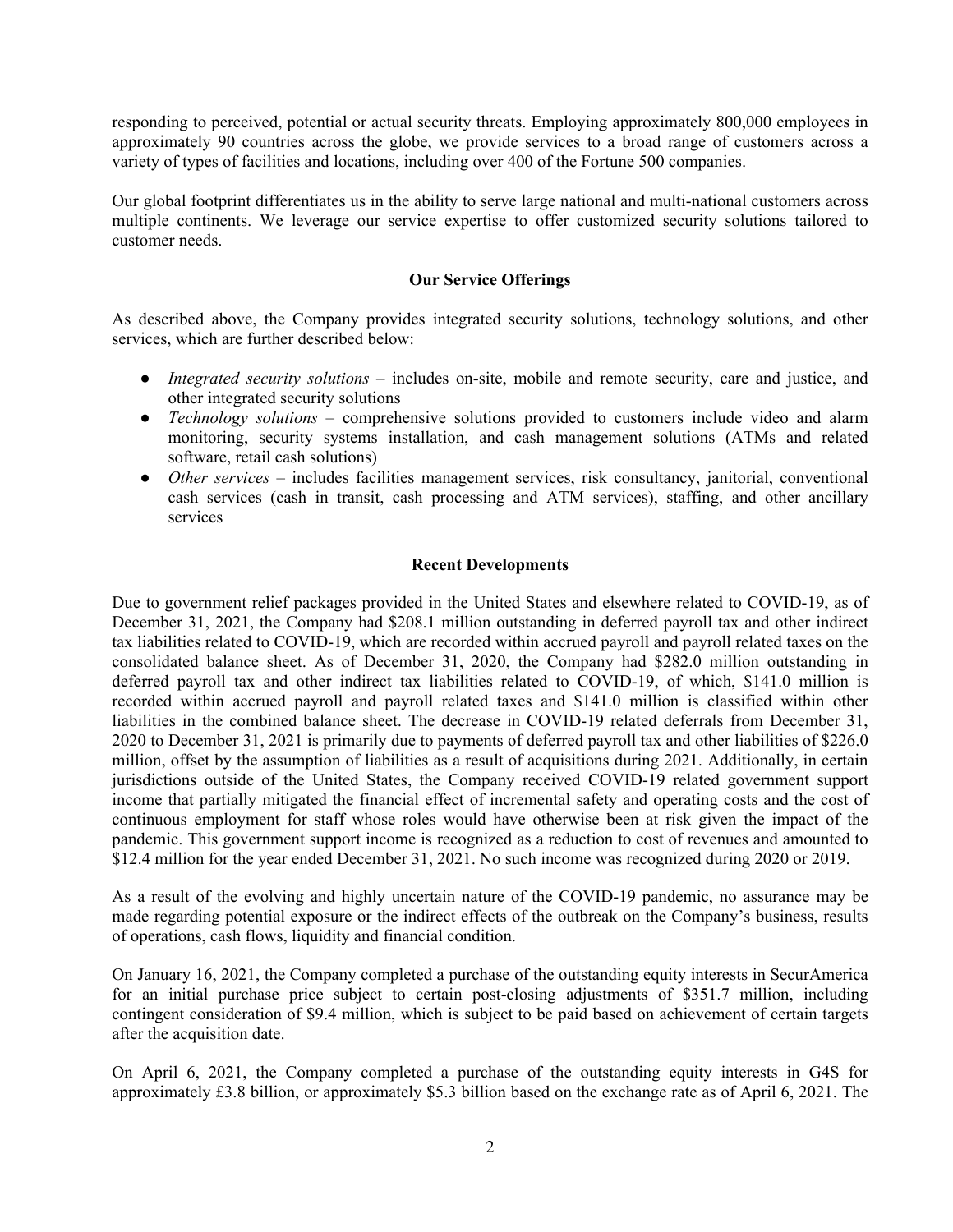assets acquired and liabilities assumed were accounted for as a business combination and at fair value at the acquisition date based on current available information and certain assumptions and estimates that management believes are reasonable.

In contemplation of the acquisition of G4S, the Company entered into a memorandum of understanding with the UK Plan trustee in which the Company has agreed to pay a one-time lump sum payment of £50 million (or approximately \$67.7 million based on the December 31, 2021 foreign exchange rate), which was paid during January 2022, followed by quarterly contributions of £20 million (or approximately \$27.1 million) for the calendar years 2021 to 2026 inclusive. The quarterly contributions will increase by 3% every year until the last payment in 2026. In addition, the Company pledged to share the proceeds arising from the sale of any material dispositions of the Company, with material for these purposes defined as being in excess of 10% of the G4S's consolidated net assets.

In connection with the G4S acquisition, during April 2021, we, along with our subsidiary, Atlas LuxCo 4 S.à r.l., a private limited liability company incorporated in Luxembourg, entered into the May 2028 Senior Secured Credit Facilities. The amounts borrowed under the May 2028 Senior Secured Credit Facilities and the Bridge Credit Facilities, together with cash on hand and certain equity contributions, were used to (i) pay the acquisition consideration in connection with the G4S acquisition and (ii) pay related fees, costs, premiums and expenses in connection therewith. Such net proceeds were additionally used to repay the voluntary redemption by us in full of certain existing third-party indebtedness of G4S. Refer to the Liquidity and Capital Resources section for additional information about our credit agreements.

#### **Characteristics of our Revenues and Expenses**

#### **Revenues**

or monthly. We generate revenues primarily from integrated security solutions which are generally measured based on billable hours served by security professionals and rate per billable hour, as determined by the underlying customer contract. Revenues generated from integrated security solutions are recognized over time as services are performed. Revenues from technology solutions installation contracts (including the outright sale of equipment) consist primarily of video and alarm monitoring and security systems installation contracts, and are recorded as control is transferred to the Company's clients over time, as any assets created or enhanced by the Company's performance are controlled by the Company's clients and the Company has a legally enforceable right to payment for performance completed. Revenue is recognized using the cost-to-cost input method, which measures the percentage of actual cost incurred to date to the estimated total cost to complete. When our technology contracts involve the rental of technology related equipment, we determine whether the arrangement constitutes a lease and apply lessor accounting as applicable. Our revenue from other services is recognized as services are performed. We generally bill our customers either in advance, weekly, bi-weekly

Our revenue growth in the year ended December 31, 2021 over the corresponding period was driven by acquisitions, as well as organic revenue growth related to bill-rate improvements and an increase in hours billed. Our organic revenue growth is driven primarily by our ability to maintain strong customer retention rates and to attract new customers. In turn, this has allowed us to realize higher than average customer bill rates.

#### **Cost of Revenues (Exclusive of Depreciation and Amortization)**

Cost of revenues are comprised primarily of direct labor, payroll taxes, medical and life insurance benefits, workers' compensation costs, general liability, employment practices liability and automobile insurance costs,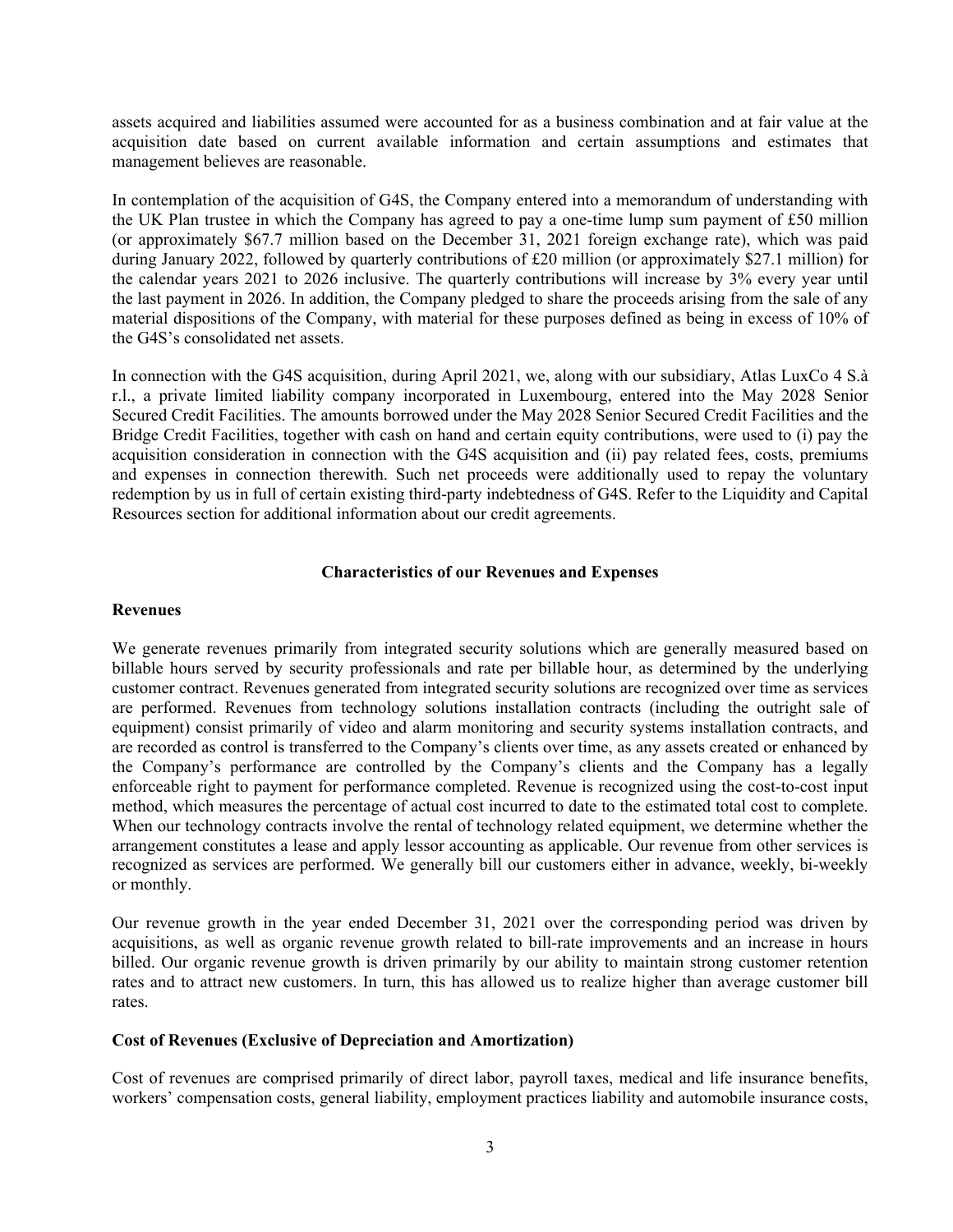and subcontract labor and other cost of revenues. We classify all of our security officer wages and payrollrelated expenses as cost of revenues. Compensation paid includes regular pay, overtime pay for hourly personnel, bonus, vacation, training, holiday and sick time. The total hours paid normally exceeds total hours billed principally due to unbillable overtime and certain other unbillable costs. Our contract security officer revenues and high retention rates are dependent on our ability to attract and retain high-quality, qualified employees. Our wage rates are generally above market averages, and we provide our security professionals with benefits at a higher level than many of our competitors. In addition, we engage in extensive candidate screening, training and development, which supports employee retention and in turn, helps reduce the cost of employee turnover. We believe our employee retention rate compares favorably to the average retention rates in our industry. We believe that we have higher wage and benefit costs than other companies in our industry, due to our focus on attracting, developing and retaining a highly qualified workforce.

General wage inflation, payroll tax rate and related taxable wage threshold changes, and insurance premiums and related claim costs are the primary drivers that affect the major components of cost of revenues. Traditionally, we have been able to pass increased costs in these areas on to our customers.

Our payroll tax expenses historically are higher in the first half of the year because a significant number of employees do not reach their taxable wage limits for employer related federal and state unemployment taxes until the second half of the year.

Medical benefit costs for the majority of our workforce consist of premium-based insurance costs. Conversely, for administrative employees and security professionals not subject to premium-based coverage, we are self-insured and subject to self-insured retention limits. See "Critical Accounting Policies and Estimates" for further discussion.

# **Key Factors Affecting our Performance**

We believe the following trends and factors have an important impact on our financial performance:

- Continued growth in the security market: Due to increased occurrences of adverse safety and security events affecting the general public, continued wage growth, and increased outsourced services penetration, we continue to see growth in the total size of the security market in the United States and globally. As a market-leading provider of security services and technology solutions, overall industry growth is a factor driving our business. As such, our financial results are significantly affected by overall industry growth.
- Increasing pressure on customer pricing combined with a competitive labor market: The security market is intensely competitive as there are relatively low barriers to entry. We compete directly with companies that are local, regional, national and international in scope. As more customers select service providers through competitive bid processes intended to procure quality services at lower prices, our customer retention may be affected as new market competitors may be willing to provide services at lower prices and margins. In addition, we face pressure to increase compensation and benefits for employees as we compete with other companies for the same workforce. Our ability to retain customers is dependent on our ability to hire, train and retain employees at scale while efficiently deploying our workforce to meet our customers' security service needs.
- Our ability to deliver comprehensive, integrated security solutions and expand the use of technology: Increasingly, our clients are seeking more complex technology solutions and security operations services. As such, we believe that our success will be based on our ability to tailor specific, innovative solutions to meet the changing needs of our clients.
- Our sales performance and ability to execute on strategy: The number of clients that we add in a given period impacts our longer-term revenue. We are focused on attracting new clients and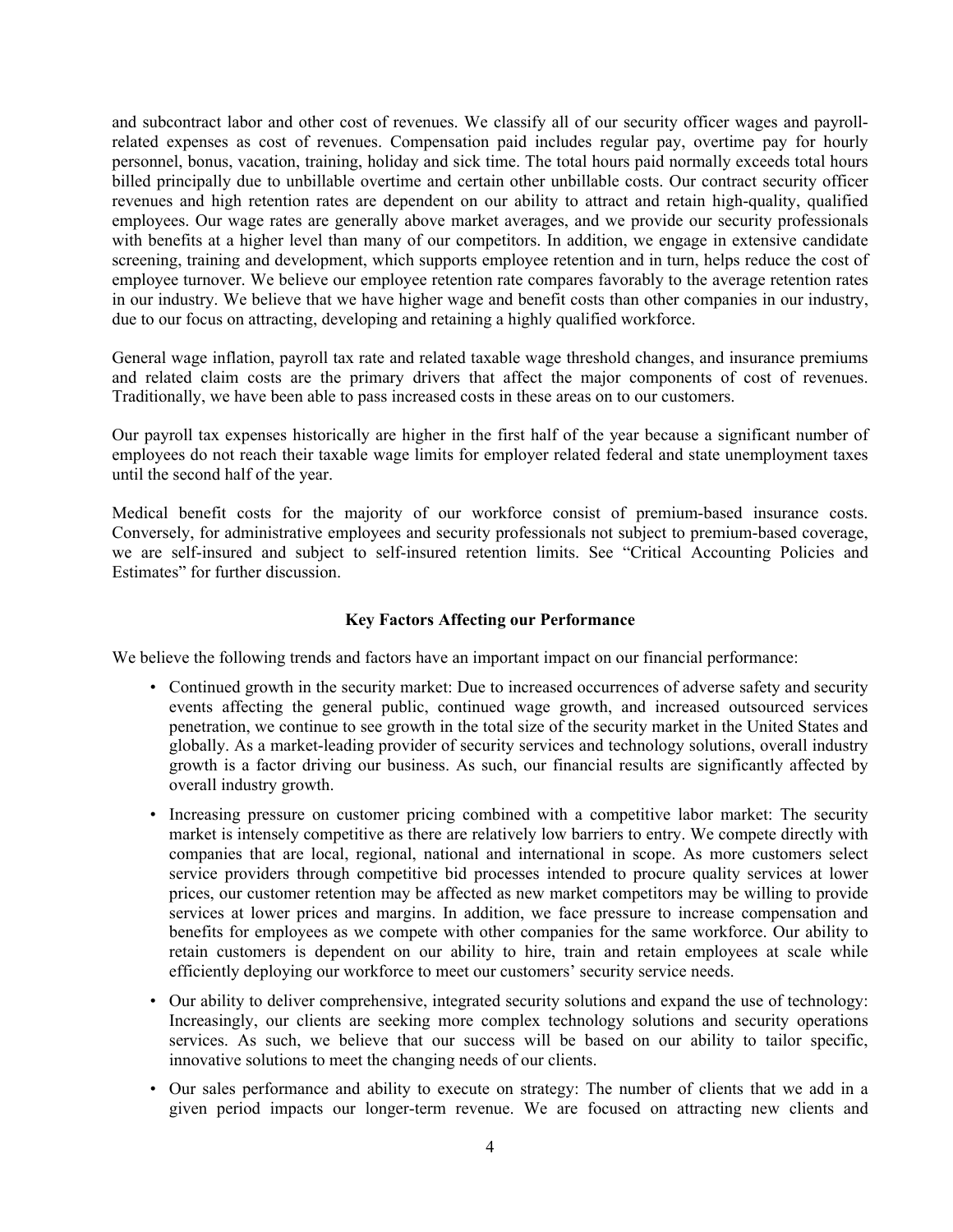expanding our service offerings at existing clients. Furthermore, our ability to continue to pass along rate increases to our customers will protect our margins but in part, could be offset by reduced hours.

• Our continued ability to acquire and integrate accretive targets: Since 2007 and as of December 31, 2021, we have acquired 83 businesses. Our acquisition process allows us to integrate targets, while minimizing client disruption. Furthermore, we view expansion into international and adjacent markets to be an opportunity driving future growth.

#### **Segments**

The company operates and manages its business in two segments: North America and International. The North America segment primarily operates in the United States. The North America segment offers integrated security solutions, technology solutions, and other services. The International segment primarily operates in the United Kingdom & Ireland, Europe, Middle East & Africa, Latin America, and Asia Pacific. The International segment offers integrated security solutions, technology solutions and other services.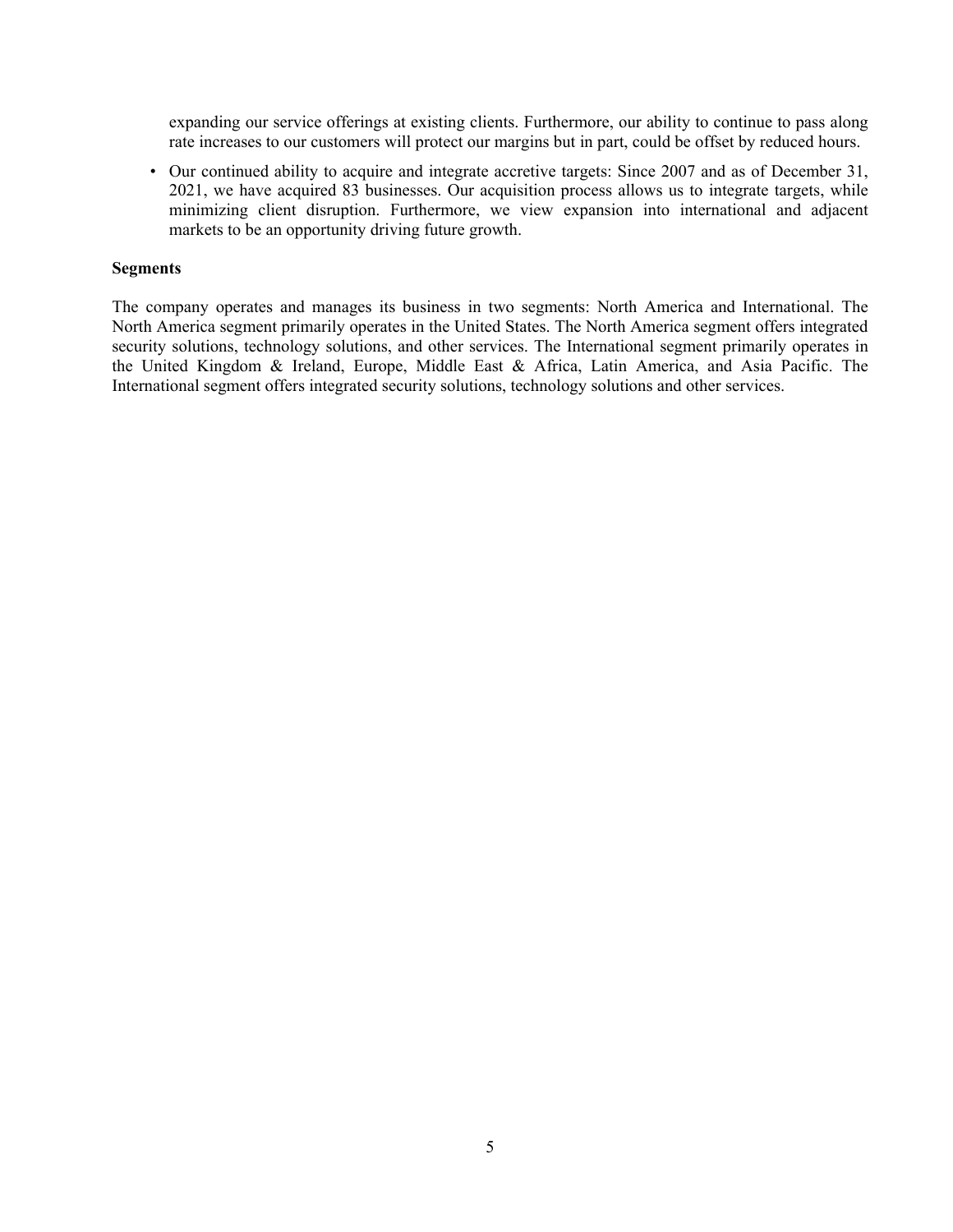# **Results of Operations**

The following table shows the percentages of each income statement caption in relation to total revenues.

|                                                             | <b>For the Years Ended</b>  |                             |                             |  |  |  |  |  |  |
|-------------------------------------------------------------|-----------------------------|-----------------------------|-----------------------------|--|--|--|--|--|--|
|                                                             | <b>December</b><br>31, 2021 | <b>December</b><br>31, 2020 | <b>December</b><br>31, 2019 |  |  |  |  |  |  |
| <b>REVENUES</b>                                             | 100.0%                      | 100.0%                      | 100.0%                      |  |  |  |  |  |  |
| <b>COSTS AND EXPENSES</b><br>Cost of revenues (exclusive of |                             |                             |                             |  |  |  |  |  |  |
| depreciation and amortization)                              | 82.8%                       | 81.3%                       | 83.1%                       |  |  |  |  |  |  |
| Selling, general, and administrative                        | 11.2%                       | 11.0%                       | 10.5%                       |  |  |  |  |  |  |
| Depreciation and amortization                               | 4.0%                        | 4.2%                        | 4.6%                        |  |  |  |  |  |  |
| Acquisition and related costs                               | $0.9\%$                     | $0.3\%$                     | 1.4%                        |  |  |  |  |  |  |
| Total costs and expenses                                    | 98.9%                       | 96.8%                       | 99.6%                       |  |  |  |  |  |  |
| <b>INCOME FROM OPERATIONS</b>                               | 1.1%                        | $3.2\%$                     | 0.4%                        |  |  |  |  |  |  |
| OTHER EXPENSE (INCOME):                                     |                             |                             |                             |  |  |  |  |  |  |
| Interest expense, net                                       | 3.6%                        | 4.1%                        | 4.5%                        |  |  |  |  |  |  |
| Loss on extinguishment of debt                              | 1.7%                        | $0.0\%$                     | 1.2%                        |  |  |  |  |  |  |
| Other income                                                | $(0.6\%)$                   | $(0.2\%)$                   | $(0.1\%)$                   |  |  |  |  |  |  |
| Total other expense, net                                    | 4.7%                        | $3.9\%$                     | 5.6%                        |  |  |  |  |  |  |
| <b>LOSS BEFORE INCOME TAXES</b>                             | $(3.7\%)$                   | $(0.7\%)$                   | $(5.2\%)$                   |  |  |  |  |  |  |
| <b>INCOME TAX PROVISION (BENEFIT)</b>                       | 0.4%                        | 0.2%                        | $0.0\%$                     |  |  |  |  |  |  |
| <b>NET LOSS</b>                                             | $(4.1\%)$                   | $(0.9\%)$                   | $(5.2\%)$                   |  |  |  |  |  |  |
| (LOSS) INCOME ATTRIBUTABLE TO<br>NONCONTROLLING INTERESTS   | $0.0\%$                     | $0.0\%$                     | $0.0\%$                     |  |  |  |  |  |  |
| NET LOSS ATTRIBUTABLE TO ATLAS<br><b>ONTARIOLP</b>          | $(4.1\%)$                   | $(0.9\%)$                   | $(5.2\%)$                   |  |  |  |  |  |  |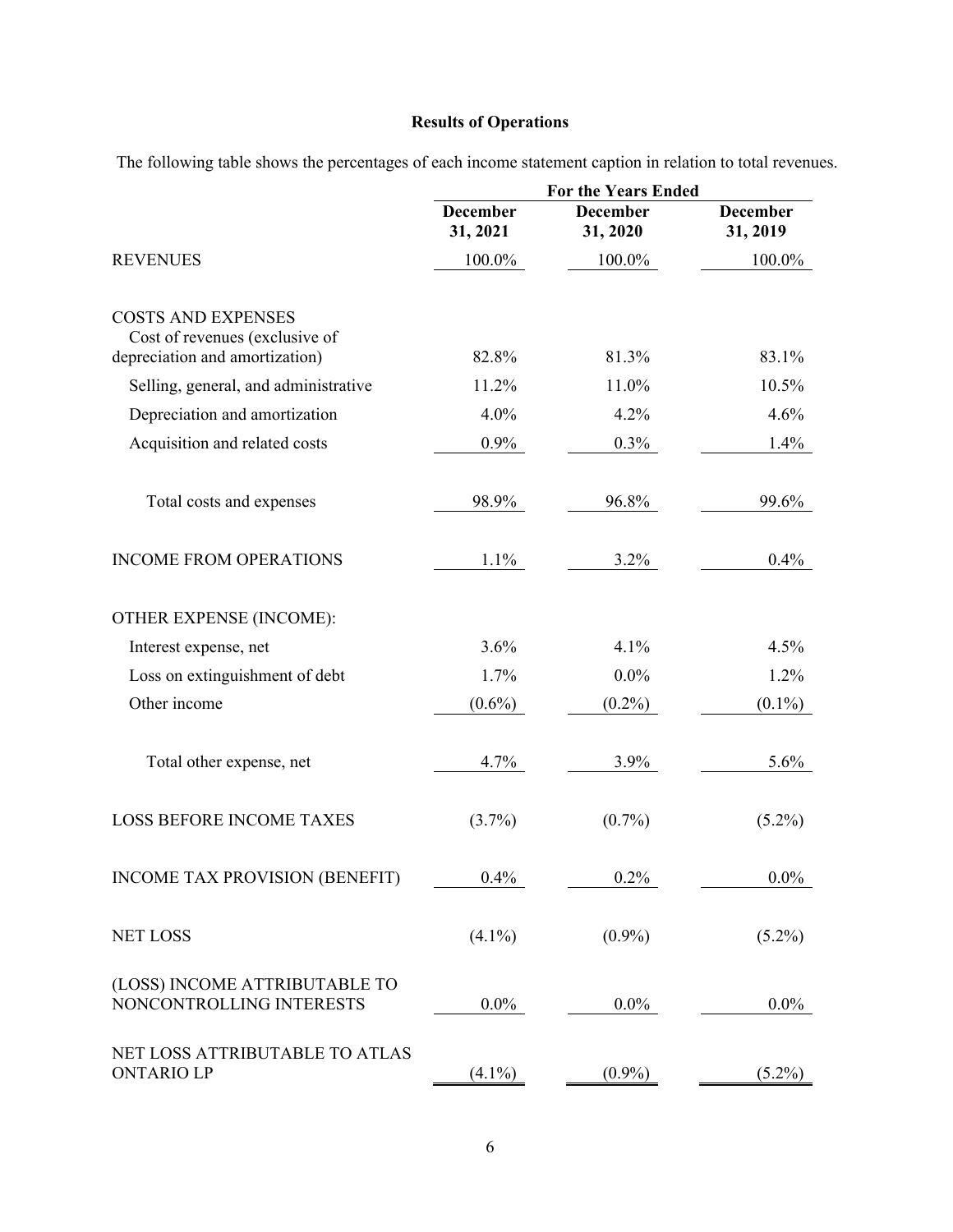## **Revenues**

|                                |    |                             |               | <b>For the Years Ended</b>  |    | Change         |              |  |
|--------------------------------|----|-----------------------------|---------------|-----------------------------|----|----------------|--------------|--|
| (\$ in millions)               |    | <b>December</b><br>31, 2021 |               | <b>December</b><br>31, 2020 |    | <b>Dollar</b>  | Percent      |  |
| Revenues                       |    |                             |               |                             |    |                |              |  |
| North America<br>International | \$ | 11,667<br>4,782             | - S           | 8,501                       | -S | 3,166<br>4,782 | 37.2%<br>N/M |  |
| <b>Total Revenues</b>          | \$ | 16,449                      | <sup>\$</sup> | 8,501                       | S  | 7,948          | 93.5%        |  |

Revenues increased by \$7,947.9 million, or 93.5%, for the year ended December 31, 2021 as compared to the year ended December 31, 2020. Of this increase, \$7,013.6 million relates to incremental revenue generated from the G4S acquisition that occurred in April 2021. The remaining \$934.3 million increase in revenues is primarily attributable to other completed acquisitions and an increase in our average security officer billing rate.

North America segment revenues from 2020 to 2021 increased by \$3,166.3 million, or 37.2%, primarily due to an increase of \$2,269.5 million relating to incremental revenue generated from the G4S acquisition in April 2021. The remaining \$896.8 million increase in revenues is primarily attributable to other completed acquisitions and an increase in our average security officer billing rate.

International segment Revenues from 2020 to 2021 increased by \$4,781.6 million due to the G4S acquisition.

|                                |   |                                   |    | <b>For the Years Ended</b>  |              | Change        |              |  |
|--------------------------------|---|-----------------------------------|----|-----------------------------|--------------|---------------|--------------|--|
| (\$ in millions)<br>Revenues   |   | <b>December</b><br>31, 2020       |    | <b>December</b><br>31, 2019 |              | <b>Dollar</b> | Percent      |  |
| North America<br>International | S | 8,501<br>$\overline{\phantom{0}}$ | -S | 7,461<br>-                  | <sup>S</sup> | 1,040         | 13.9%<br>N/M |  |
| <b>Total Revenues</b>          |   | 8,501                             |    | 7,461                       |              | 1,040         | 13.9%        |  |

Revenues increased by \$1,039.8 million, or 13.9%, for the year ended December 31, 2020 as compared to the year ended December 31, 2019, entirely within North America. Of this increase, \$473.5 million relates to incremental revenue generated from SOS, which was acquired on December 31, 2019. The remaining \$566.3 million increase in revenues is primarily attributable to other completed acquisitions and an increase in our average security officer billing rate, in part due to premium services performed beginning at the end of March and through December 31, 2020. These premium services peaked during the second and third quarters of 2020 and began to diminish during the fourth quarter of 2020.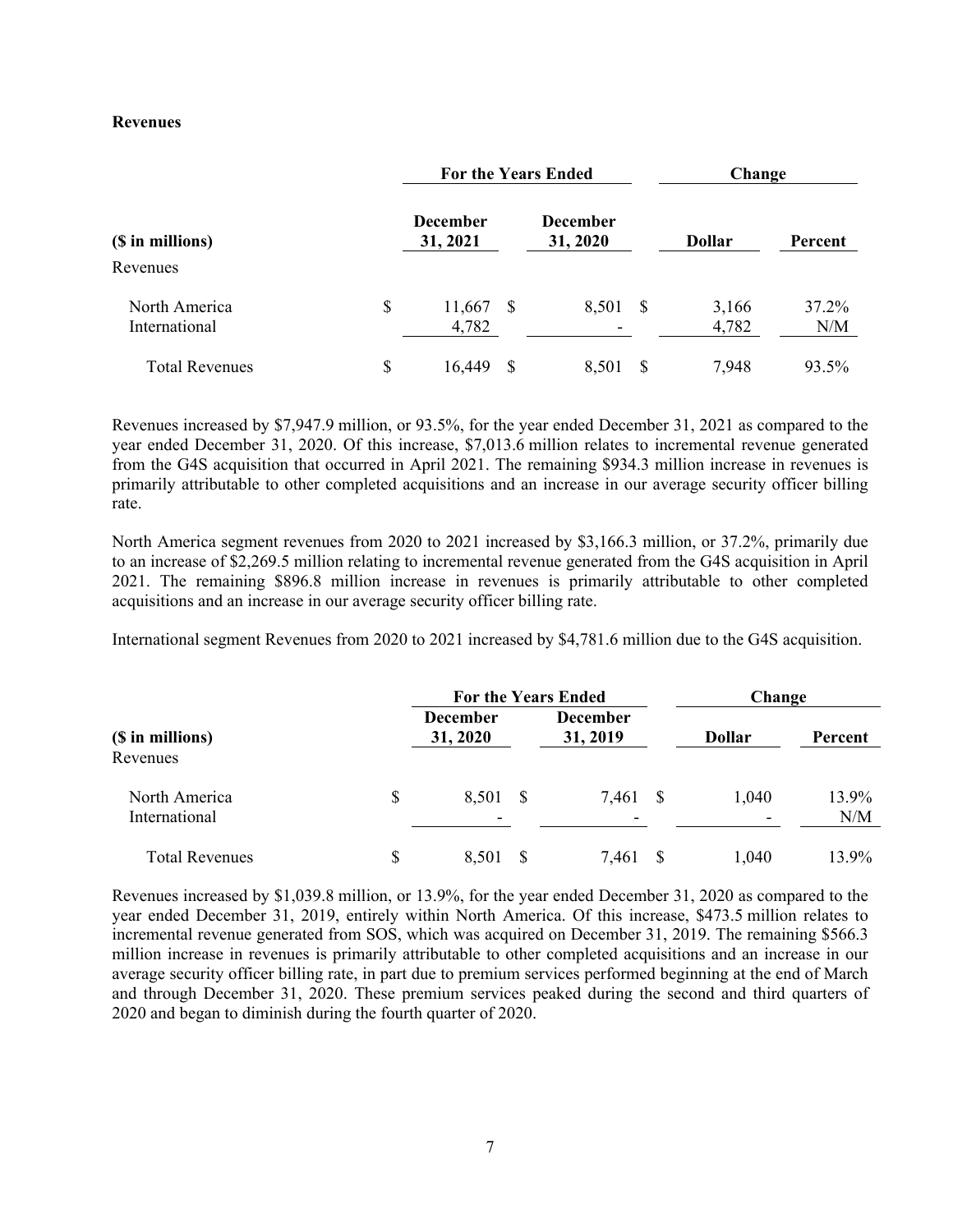#### **Cost of revenues (exclusive of depreciation and amortization)**

| (\$ in millions)               |   | <b>For the Years Ended</b>  |                             | Change        |         |  |  |
|--------------------------------|---|-----------------------------|-----------------------------|---------------|---------|--|--|
|                                |   | <b>December</b><br>31, 2021 | <b>December</b><br>31, 2020 | <b>Dollar</b> | Percent |  |  |
| Cost of revenues (exclusive of |   |                             |                             |               |         |  |  |
| depreciation and amortization) |   |                             |                             |               |         |  |  |
| North America                  |   | 9,721                       | 6.913                       | 2,808         | 40.6%   |  |  |
| International                  |   | 3,891                       |                             | 3,891         | N/M     |  |  |
| Total Cost of revenues         | S | 13,612                      | 6,913                       | 6,699         | 96.9%   |  |  |

Cost of revenues increased by \$6,698.6 million, or 96.9%, for the year ended December 31, 2021 as compared to the year ended December 31, 2020. The increase in cost of revenues is primarily due to the increase in revenues of 93.5%, primarily due to the G4S acquisition in April 2021 which resulted in \$5,866.6 million of increased cost, as well as an increase in labor costs due to labor market shortages, particularly in North America.

North America segment cost of revenues from 2020 to 2021 increased by \$2,807.7 million, or 40.6%, primarily due to the G4S acquisition in April 2021 which resulted in \$1,916.9 million of increased cost, as well as an increase in labor costs as a result of labor market shortages.

International segment cost of revenues from 2020 to 2021 increased by \$3,890.8 million due to the G4S acquisition.

| (\$ in millions)                                                 |   |                             |  | <b>For the Years Ended</b> | Change |               |              |  |
|------------------------------------------------------------------|---|-----------------------------|--|----------------------------|--------|---------------|--------------|--|
|                                                                  |   | <b>December</b><br>31, 2020 |  | December<br>31, 2019       |        | <b>Dollar</b> | Percent      |  |
| Cost of revenues (exclusive of<br>depreciation and amortization) |   |                             |  |                            |        |               |              |  |
| North America<br>International                                   | S | 6,913                       |  | 6,201                      | -S     | 712           | 11.5%<br>N/M |  |
| <b>Total Cost of Revenues</b>                                    | S | 6,913                       |  | 6.201                      |        | 712           | 11.5%        |  |

Cost of revenues increased by \$712.0 million, or 11.5%, for the year ended December 31, 2020 as compared to the year ended December 31, 2019, entirely within North America. The increase in cost of revenues is primarily due to the increase in revenues of 13.9%, partially offset by reduced insurance and overtime costs, as well as improved employee retention which resulted in a reduction of training and recruiting costs, reduced payroll taxes and less unbillable overtime.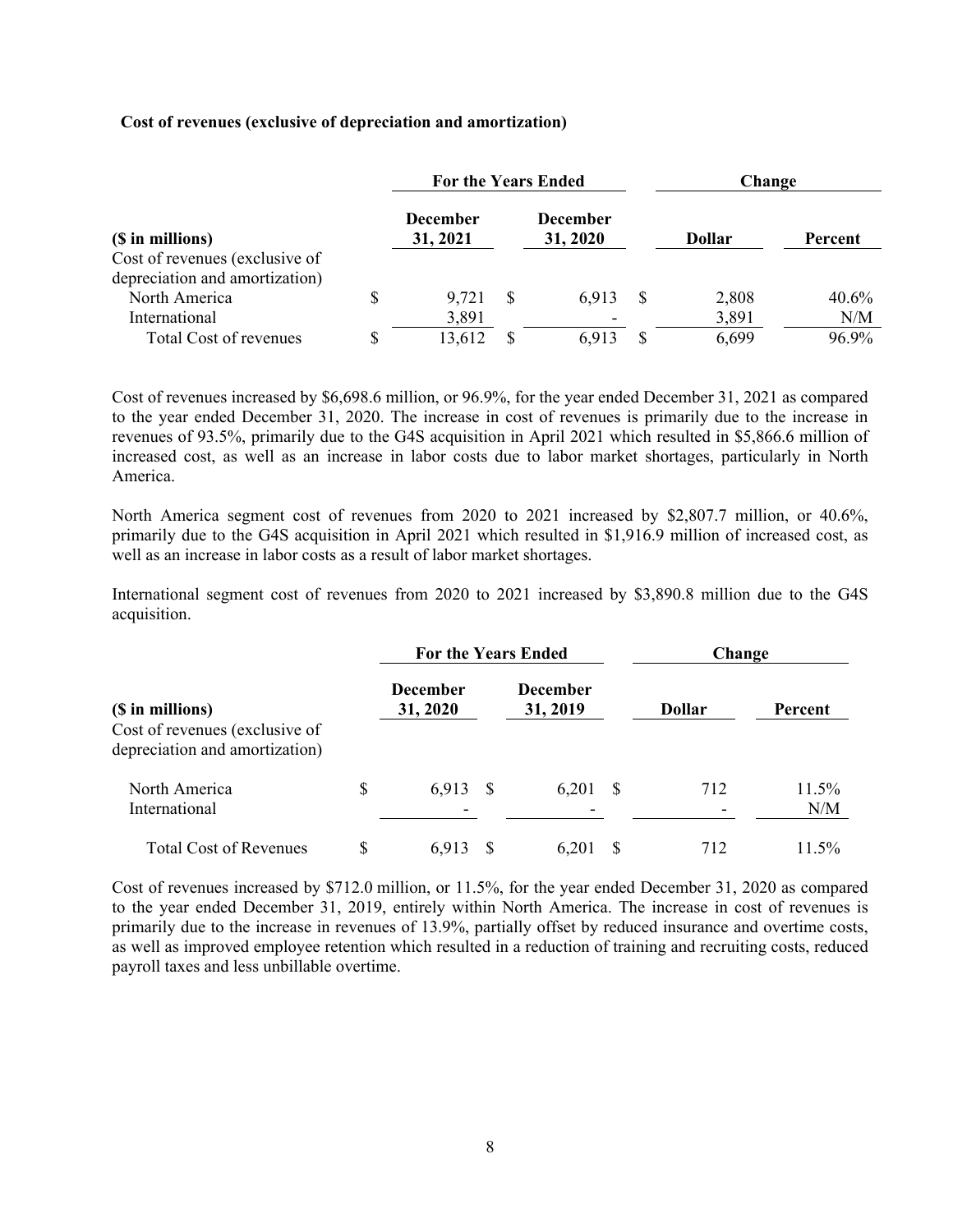#### **Operating costs and expenses**

|                                      | <b>For the Years Ended</b>  |                             | Change |         |  |
|--------------------------------------|-----------------------------|-----------------------------|--------|---------|--|
| (\$ in millions)                     | <b>December</b><br>31, 2021 | <b>December</b><br>31, 2020 | Dollar | Percent |  |
| Selling, general, and administrative | 1,850                       | 936                         | 914    | 97.7%   |  |
| Depreciation and amortization        | 664                         | 356                         | 308    | 86.7%   |  |
| Acquisition and related costs        | 152                         | 26                          | 126    | 484.9%  |  |

Selling, general and administrative expenses increased by \$914.0 million, or 97.7%, for the year ended December 31, 2021 as compared to the year ended December 31, 2020. The increase is primarily due to additional general and administrative expenses from the G4S acquisition of \$959.8 million, partially offset by realized acquisition synergies and other profit improvement initiatives.

Depreciation and amortization increased by \$308.5 million, or 86.7%, for the year ended December 31, 2021 as compared to the year ended December 31, 2020. The increase is primarily due to acquired property, equipment and software and identifiable intangible assets resulting from the acquisition of G4S.

Acquisition and related costs increased by \$126.3 million, or 484.9%, for the year ended December 31, 2021 as compared to the year ended December 31, 2020. This increase is primarily attributable to higher professional expenses related to the G4S acquisition completed in April 2021 and the SecurAmerica acquisition in January 2021.

|                                      |                             | <b>For the Years Ended</b>  | Change |            |  |
|--------------------------------------|-----------------------------|-----------------------------|--------|------------|--|
| (\$ in millions)                     | <b>December</b><br>31, 2020 | <b>December</b><br>31, 2019 | Dollar | Percent    |  |
| Selling, general, and administrative | 936                         | 783                         | 153    | 19.5%      |  |
| Depreciation and amortization        | 356                         | 340                         | 16     | 4.8%       |  |
| Acquisition and related costs        | 26                          | 105                         | 79)    | $(75.3\%)$ |  |

Selling, general and administrative expenses increased by \$152.6 million, or 19.5%, for the year ended December 31, 2020 as compared to the year ended December 31, 2019. The increase is primarily due to additional general and administrative expenses from acquisitions, additional equity based compensation expense due to the issuance of Topco Incentive Units to certain management-level employees during the last quarter of 2019, as well as higher amortization of intangible assets, partially offset by realized acquisition synergies, reduced travel expenses, and a decrease in loss on disposal of property and equipment due to a decrease in disposal activity during the year ended December 31, 2020.

Depreciation and amortization increased by \$16.2 million, or 4.8%, for the year ended December 31, 2020 as compared to the year ended December 31, 2019. The increase is primarily due to acquired intangible assets from acquisitions, particularly the SOS acquisition.

Acquisition and related costs decreased by \$79.3 million, or (75.3)%, for the year ended December 31, 2020 as compared to the year ended December 31, 2019. This decrease is primarily attributable to lower professional expenses for the year ended December 31, 2020 as compared to the year ended December 31, 2019. Acquisition and related costs for the year ended December 31, 2019 primarily related to completed acquisitions during the year.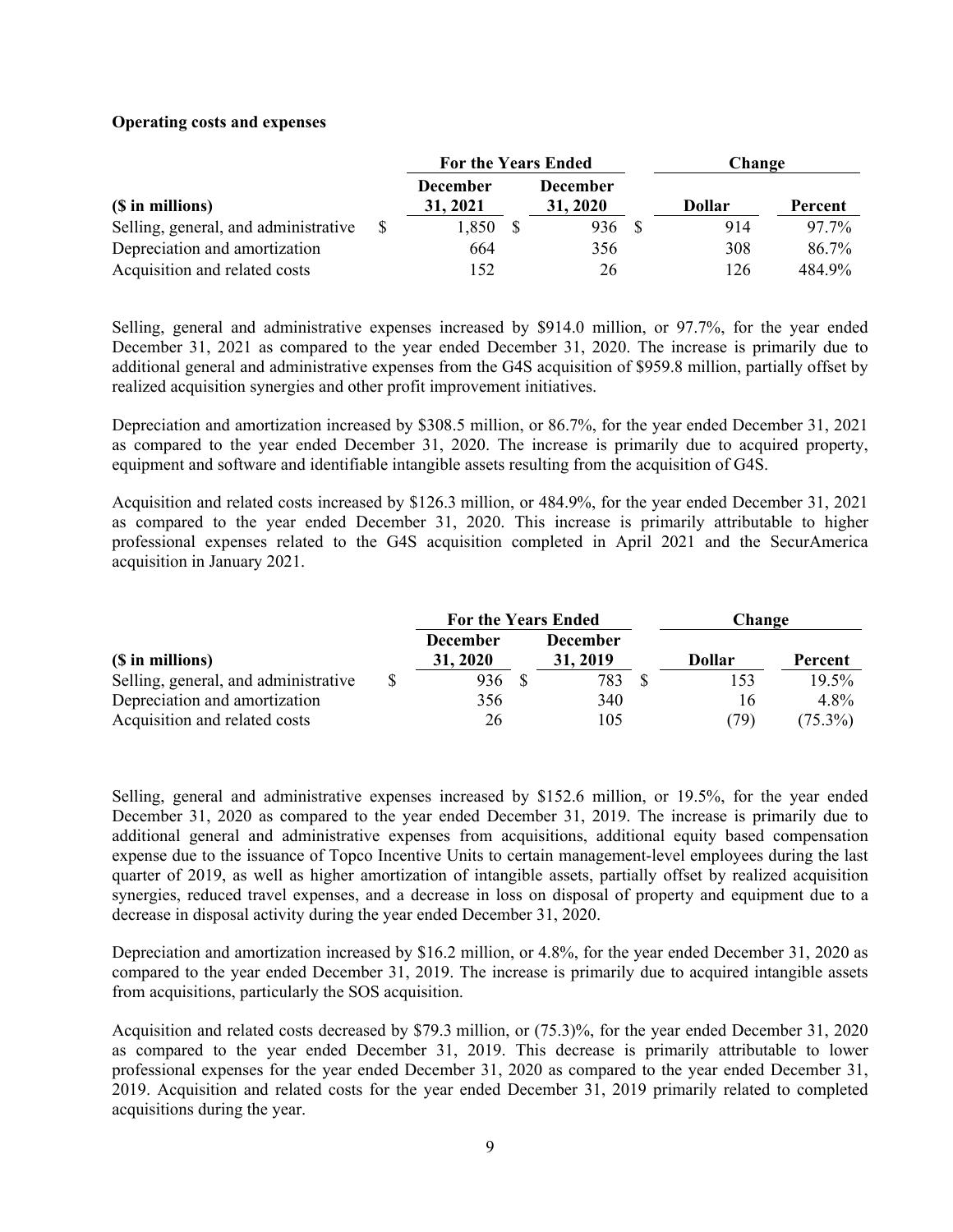# **Other expense (income)**

|                                                         | <b>For the Years Ended</b>  |  |                             |  | Change        |              |  |
|---------------------------------------------------------|-----------------------------|--|-----------------------------|--|---------------|--------------|--|
| (\$ in millions)                                        | <b>December</b><br>31, 2021 |  | <b>December</b><br>31, 2020 |  | <b>Dollar</b> | Percent      |  |
| Interest expense, net<br>Loss on extinguishment of debt | 597<br>277                  |  | 346                         |  | 251<br>277    | 72.4%<br>N/M |  |
| Other income                                            | (100)                       |  | (15)                        |  | (85)          | 571.2%       |  |

Interest expense, net, increased by \$250.7 million, or 72.4%, for the year ended December 31, 2021 as compared to the year ended December 31, 2020. The increase in interest expense, net is primarily related to a higher outstanding balance related to the issuance of debt in connection with the acquisition of G4S . Refer to Liquidity and Capital Resources for additional information.

Loss on extinguishment of debt of \$277.3 million during the year ended December 31, 2021, includes: (i) the write-off of \$126.3 million of deferred financing fees, issue discounts, and third party costs incurred associated with the extinguishment of the Bridge Loan Credit Facilities and the April 2021 First Lien USD Term Loan Facility; (ii) \$60.3 million of market premiums paid and \$10.7 million in other charges related to the redemption of G4S's Euro Market Term Loans; (iii) \$80.0 million incurred for the prepayment of G4S's USD Private Placement Notes.

Other income increased by \$85.4 million, or by 571.2%, for the year ended December 31, 2021 as compared to the year ended December 31, 2020. The increase in other income is primarily the result of activity associated with foreign exchange derivatives and interest rate swaps, the net periodic benefit income of \$26 million from pension plans and gains from contingent consideration recognized during 2021.

|                                |                             | <b>For the Years Ended</b>  | Change        |             |  |
|--------------------------------|-----------------------------|-----------------------------|---------------|-------------|--|
| (\$ in millions)               | <b>December</b><br>31, 2020 | <b>December</b><br>31, 2019 | <b>Dollar</b> | Percent     |  |
| Interest expense, net          | 346                         | 335                         |               | $3.4\%$     |  |
| Loss on extinguishment of debt | -                           | 88                          | (88)          | $(100.0\%)$ |  |
| Other                          | (15)                        | (6)                         | (9)           | 170.6%      |  |

Interest expense, net, increased by \$11.4 million, or 3.4%, for the year ended December 31, 2020 as compared to the year ended December 31, 2019. The increase in interest expense, net is primarily related to the issuance of \$540.0 million and \$400.0 million of Secured Notes on February 3, 2020 and July 15, 2020, respectively, partially offset by a decrease of \$10.2 million related to lower amortization of deferred financing fees and lower interest rates resulting from the July 12, 2019 Refinancing.

In connection with the Refinancing on July 12, 2019, we recognized a loss on early extinguishment of debt of \$88.3 million during the year ended December 31, 2019, which includes the write-off of existing deferred financing fees that had a carrying value of \$62.4 million, \$17.7 million of un-accreted original issue discount and \$8.2 million of fees paid to noteholders under the former second lien note purchase agreement.

Other income increased by \$9.4 million, or by 170.6%, for the year ended December 31, 2020 as compared to the year ended December 31, 2019. The increase in other income is primarily the result of activity associated with foreign exchange derivatives.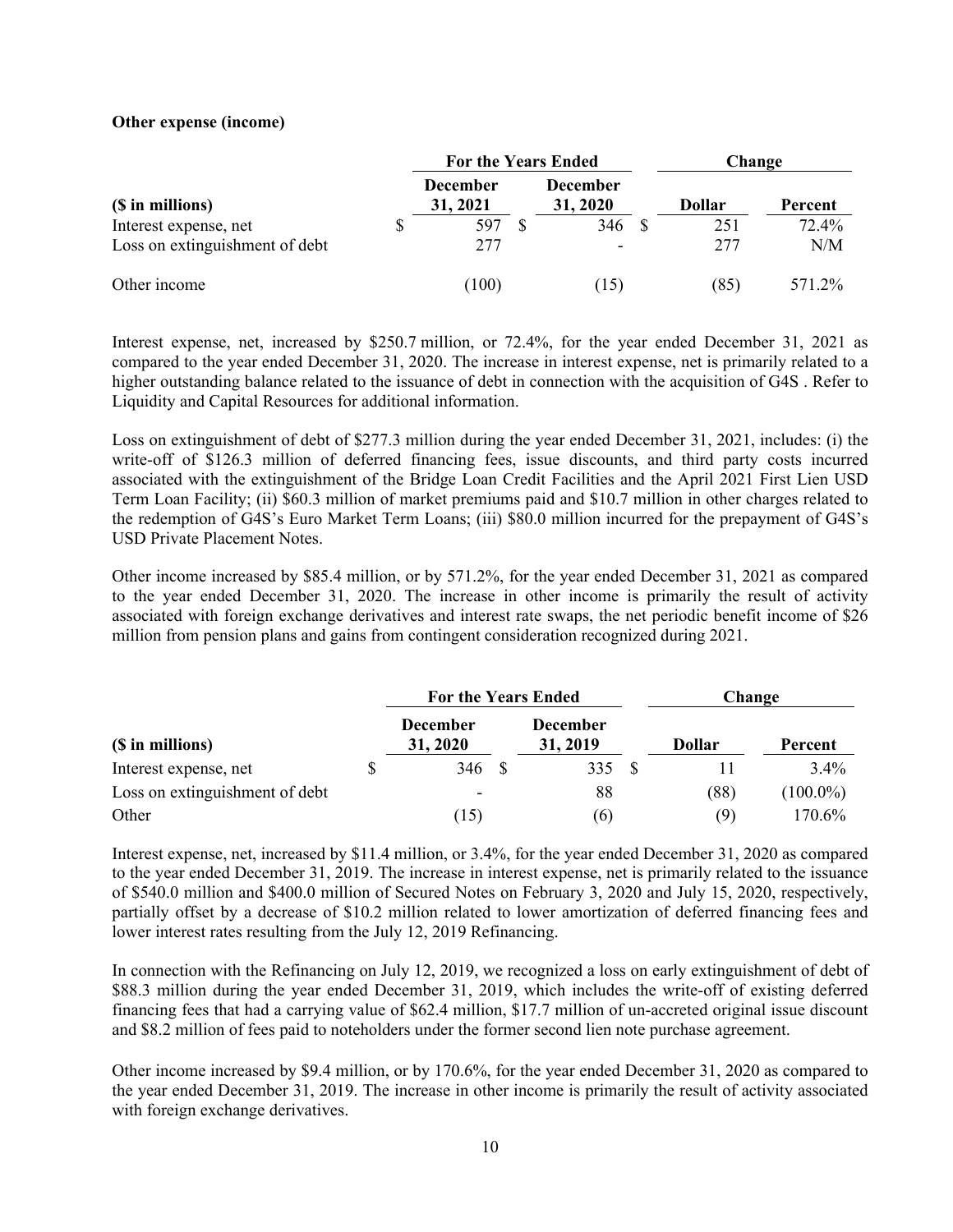#### **Income Tax Expense (Benefit)**

|                    | <b>For the Years Ended</b>  |  |                             |  |        | Change  |
|--------------------|-----------------------------|--|-----------------------------|--|--------|---------|
| (\$ in millions)   | <b>December</b><br>31, 2021 |  | <b>December</b><br>31, 2020 |  | Dollar | Percent |
| Income tax expense | 66                          |  | 20                          |  | 46     | 230.2%  |

Income tax expense increased by \$46 million, or 230.2%, for the year ended December 31, 2021 as compared to the year ended December 31, 2020. This increase in tax expense is primarily the result of increased taxable income and the inclusion of foreign earnings from the acquisition of G4S.

|                              | <b>For the Years Ended</b> | Change          |  |        |             |
|------------------------------|----------------------------|-----------------|--|--------|-------------|
|                              | <b>December</b>            | <b>December</b> |  |        |             |
| (\$ in millions)             | 31, 2020                   | 31, 2019        |  | Dollar | Percent     |
| Income tax expense (benefit) | 20                         |                 |  |        | $(641.5\%)$ |

Income tax expense increased by \$23.7 million, or 641.5%, for the year ended December 31, 2020 as compared to a benefit for the year ended December 31, 2019. This increase in tax expense is primarily the result of an increase in taxable income and a decrease in tax credits. The increase in taxable income in 2020 was due, in part, to the deferral of the payment of the employer share of social security taxes for the period beginning March 27, 2020 through December 31, 2020, as permitted under the CARES Act.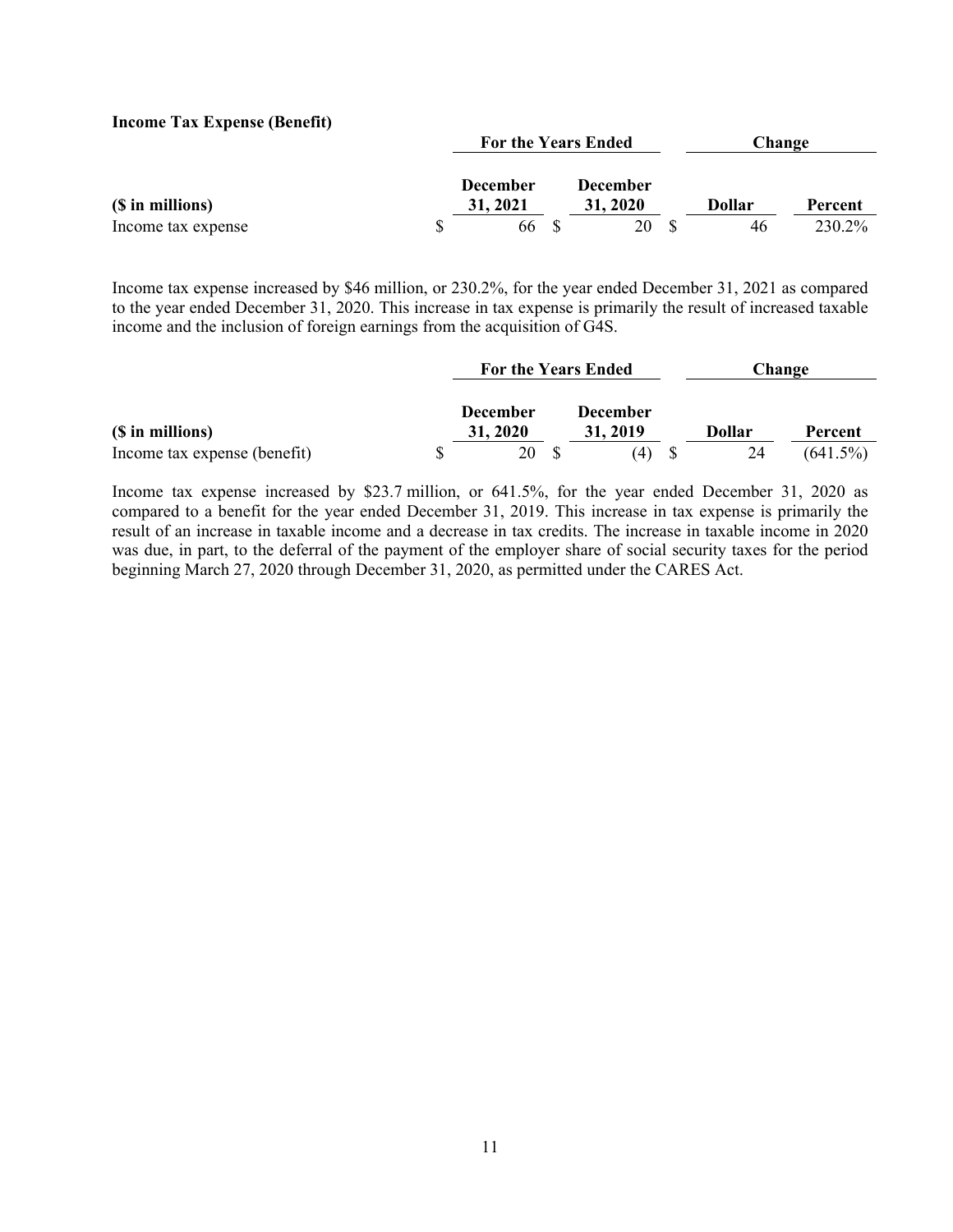#### **Critical Accounting Policies and Estimates**

Our discussion and analysis of our financial condition and results of operations are based upon our consolidated and combined financial statements, which have been prepared in accordance with GAAP. The preparation of the consolidated and combined financial statements requires management to make certain estimates, judgments and assumptions that affect the reported amounts of assets and liabilities and disclosure of contingent assets and liabilities at the date of the consolidated and combined financial statements and the reported amounts of revenues and expenses during the reporting period. We base these estimates, judgments and assumptions on historical experience and on other factors that are believed to be reasonable under the circumstances. Actual results may differ from these estimates under different assumptions or conditions. We believe the following critical policies affect our more significant estimates and assumptions used in the preparation of our consolidated and combined financial statements.

#### **Revenue Recognition**

In accordance with Accounting Standards Codification ("ASC") Topic 606, *Revenue from Contracts with Customers*, the Company accounts for a customer contract when both parties have approved the arrangement, the performance obligations can be identified, payment terms can be determined and it is probable the Company will collect substantially all of the consideration to which it is entitled. The Company recognizes revenue when its performance obligation is satisfied upon the transfer of control of the promised product or service to customers in an amount that reflects the consideration the Company expects to receive in exchange for those goods and services. Revenue is recognized over time in the period in which services are provided pursuant to the terms of the Company's contractual relationships with its clients. The Company recognizes revenue in an amount that corresponds directly with the value to the customer of the Company's performance completed to date and for which the Company has the right to invoice the customer.

#### **Segments**

Operating segments are defined as components of an enterprise for which separate financial information is evaluated regularly by the chief operating decision maker ("CODM"), who is the Company's chief executive officer.

The CODM evaluates the Company's financial information and assesses the performance of the North America and International segments of the business in order to determine how to allocate resources. The CODM reviews the Company's revenues and operating income for the North America and International operating segments, which also constitute the Company's reportable segments, and the CODM reviews assets and capital expenditures on a consolidated basis. Therefore, revenues and operating income are presented by reportable segment and assets and capital expenditures by operating segment are not presented.

#### **Long-lived Asset Impairment**

Long-lived assets include identifiable intangibles with finite lives, property and equipment and right-of-use assets. We review our long-lived asset groups for impairment whenever events or changes in circumstances indicate that the carrying amount of such asset groups may not be recoverable. Such events and circumstances include, among other factors:

• current period operating losses or negative cash flow combined with a history of similar losses or forecasts indicating continuing losses associated with the use of an asset group,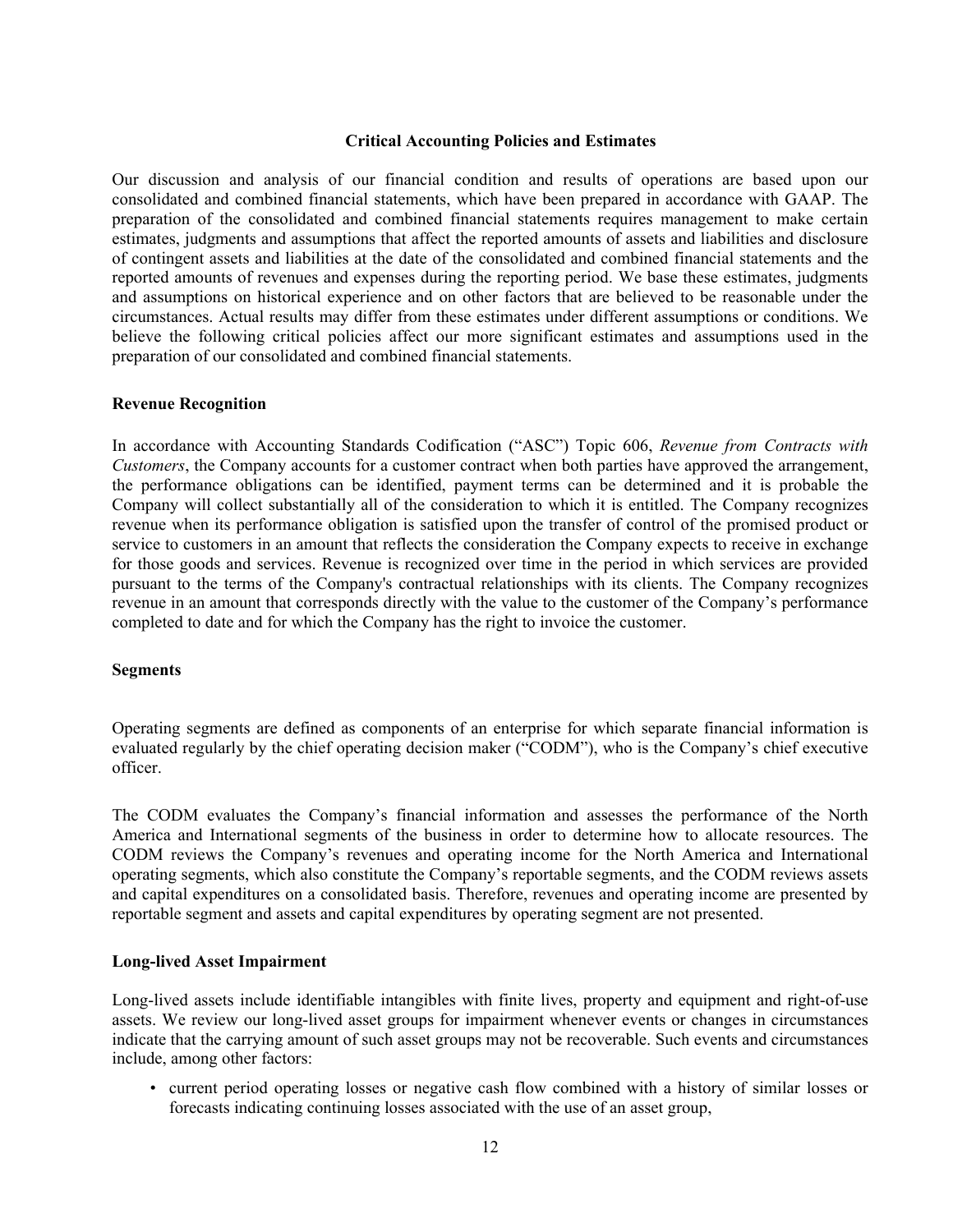- significant decreases in the market value of an asset group,
- technological developments resulting in obsolescence,
- significant changes in demand for our services in competition and competitive practices, or
- significant negative changes in the business climate, industry or economic conditions.

Recoverability of our long-lived asset groups is determined based upon the expected undiscounted future net cash flows from the operations to which the asset groups relate, utilizing our best estimates, appropriate assumptions, and projections at the time of review. If the carrying value is determined not to be recoverable from future operating cash flows, the asset group is deemed impaired, and an impairment loss would be recognized to the extent the carrying value exceeded the estimated fair market value of the asset group.

# **Goodwill and Indefinite-lived Intangible Asset Impairment**

Goodwill and intangible assets with indefinite lives are not amortized; rather, they are tested for impairment annually as of October 1. For goodwill, we may conduct an assessment of qualitative factors to determine whether it is more likely than not that the fair value of a reporting unit is less than its carrying amount. In a qualitative assessment, we would consider the macroeconomic conditions, including any deterioration of general conditions and industry and market conditions, including any deterioration in the environment where the reporting unit operates, increased competition, changes in the products/services and regulatory and political developments, cost of doing business, overall financial performance, including any declining cash flows and performance in relation to planned revenues and earnings in past periods, other relevant reporting unit specific facts, such as changes in management or key personnel or pending litigation, and events affecting the reporting unit, including changes in the carrying value of net assets. If we determine that it is more likely than not that the fair value of the reporting unit is less than its carrying value, then we would perform the quantitative goodwill impairment test as required. If we determine that it is not more likely than not that the fair value of the reporting unit is less than the carrying value, then no further testing is required. If the carrying amount exceeds the fair value then we would record an impairment loss in an amount equal to that excess, limited to the total amount of goodwill allocated to the reporting unit. We estimate the fair value of our reporting unit based on a combination of significant observable and unobservable inputs, including estimates of future operating performance. Changes in market conditions, among other factors, may have an impact on these estimates.

For our indefinite-lived trade names, we may also conduct an assessment of qualitative factors to determine whether or not it is more likely than not that the fair value of the assets is less than their carrying value. If we determine that it is more likely than not that the fair value of the trade names is less than their carrying value, we estimate the fair value of our indefinite-lived trade names using the relief from royalty method. The relief from royalty method measures the discounted cash flow savings realized from owning such intangible assets and not having to pay a royalty for their use. Impairment would then be recognized for the difference between the determined fair value and their carrying value, if applicable.

#### **Self-Insurance and Other Reserves**

We self-insure for certain obligations related to our employee health care benefit programs. We also maintain self-insured retentions and deductibles under our general liability, automobile liability and workers' compensation liability insurance programs. Our reserves are estimated through actuarial methods, with the assistance of third-party actuaries, using loss development assumptions based on our claims history and related factors. The accounting estimates related to our self-insurance reserves are critical accounting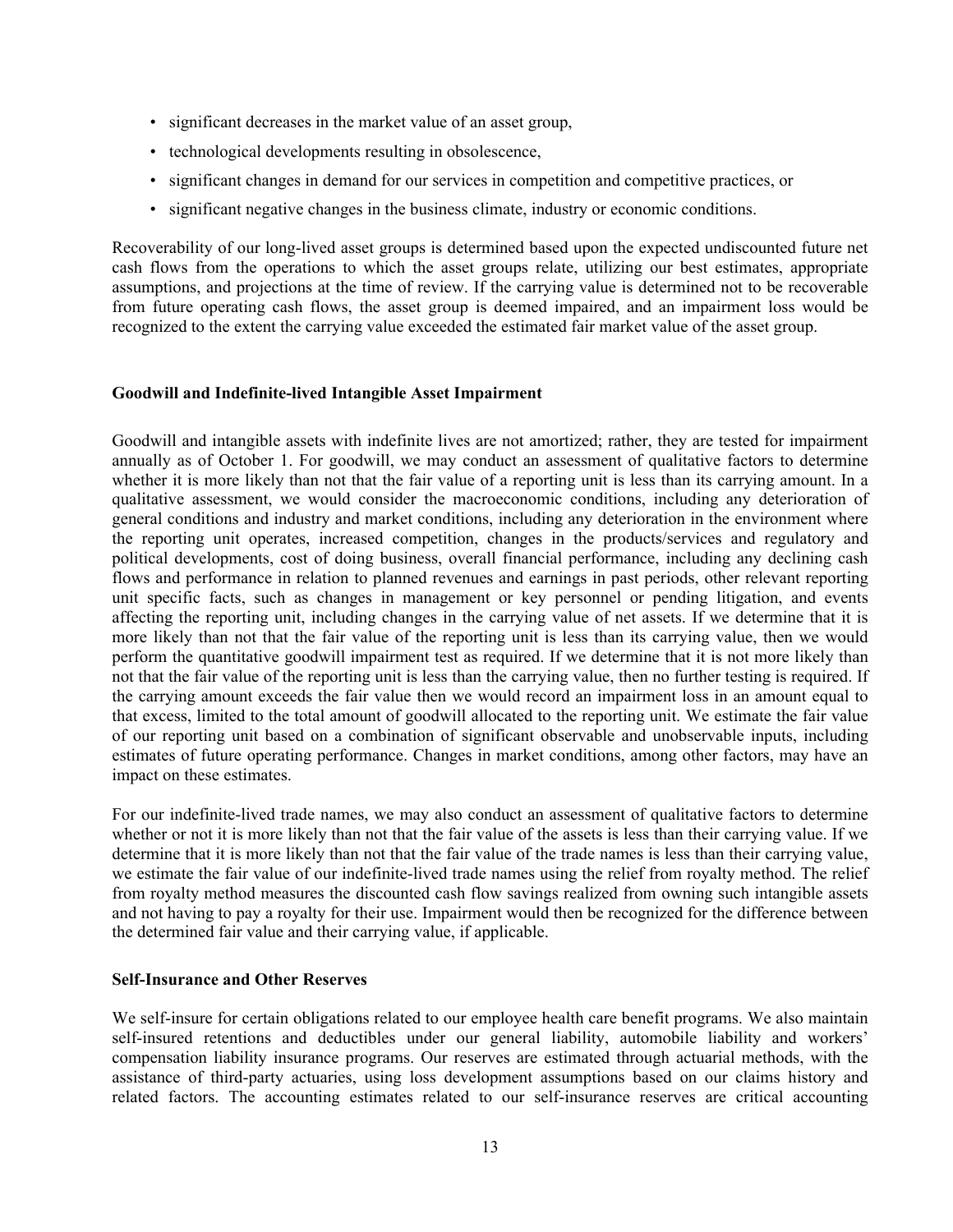estimates because changes in our claim experience, our ability to settle claims or other estimates and judgments we use could potentially have a material impact on our results of operations.

In the normal course of operations, various legal claims are filed against the Company for which we maintain insurance coverage. We have reserved for these claims based on insurance coverage, the risk of loss retained by the Company and estimated by our external actuary and management's judgment. We do not expect the ultimate outcome of any of these actions to have a material adverse effect on our consolidated and combined financial position, results of operations, or cash flows.

#### **Business Combinations**

The cost of an acquired business is assigned to the tangible and intangible assets purchased and liabilities assumed on the basis of their fair values at the date of acquisition. The determination of fair values of assets acquired and liabilities assumed requires us to make estimates and use valuation techniques when a market value is not readily available. Any excess of purchase price over the fair value of tangible and intangible assets acquired and obligations assumed is allocated to goodwill. Goodwill typically represents the value paid for the assembled workforce and enhancement of our service offerings.

As part of certain completed acquisitions, we may agree to pay cash to the sellers based upon achievement of certain targets after the acquisition date. The fair values of these contingent consideration arrangements are estimated using a probability weighted income approach. We evaluate the fair value of the contingent consideration throughout the year and every reporting period. Changes in the fair value during the measurement period that pertain to facts and circumstances that existed as of the acquisition date are recorded as measurement period adjustments to goodwill. Changes in the fair value resulting from events that occurred after the acquisition date are recorded as a gain or loss on changes in fair value of the contingent purchase consideration in the consolidated and combined statements of operations.

#### **Defined Benefit Plans**

The Company has several funded and unfunded defined retirement benefit plans in various jurisdictions around the world. The valuation of pension plan liabilities requires estimation in determining appropriate assumptions such as salary increases, mortality rates, discount rates and inflation levels. Movement in these assumptions can have a material impact on the determination of the liability. Management uses external actuaries to assist in determining these assumptions and are reviewed by management on an annual basis. If management determines that there are changes in the assumptions or market conditions that would result in a material change to the pension plan liability, an external actuary will be used to reevaluate the assumptions and calculate the pension plan liability.

The actuary determines the fair value of the pension plan liabilities using the projected unit credit method and values the plan assets based on fair market value. The projected unit credit method involves projecting future salaries and benefits to which an employee will be entitled at the expected date of employment termination. The obligation for these estimated future payments is then discounted to determine the present value of the defined benefit obligation and allocated to remaining service periods to determine the current service cost recorded within other expenses in the consolidated and combined statement of operations.

The Company's pension plans create a number of risk exposures. Annual increases in benefits are, to a varying extent from scheme to scheme, dependent on inflation so the main uncertainties affecting the level of benefits payable are future inflation levels (including the impact of inflation on future salary increases) and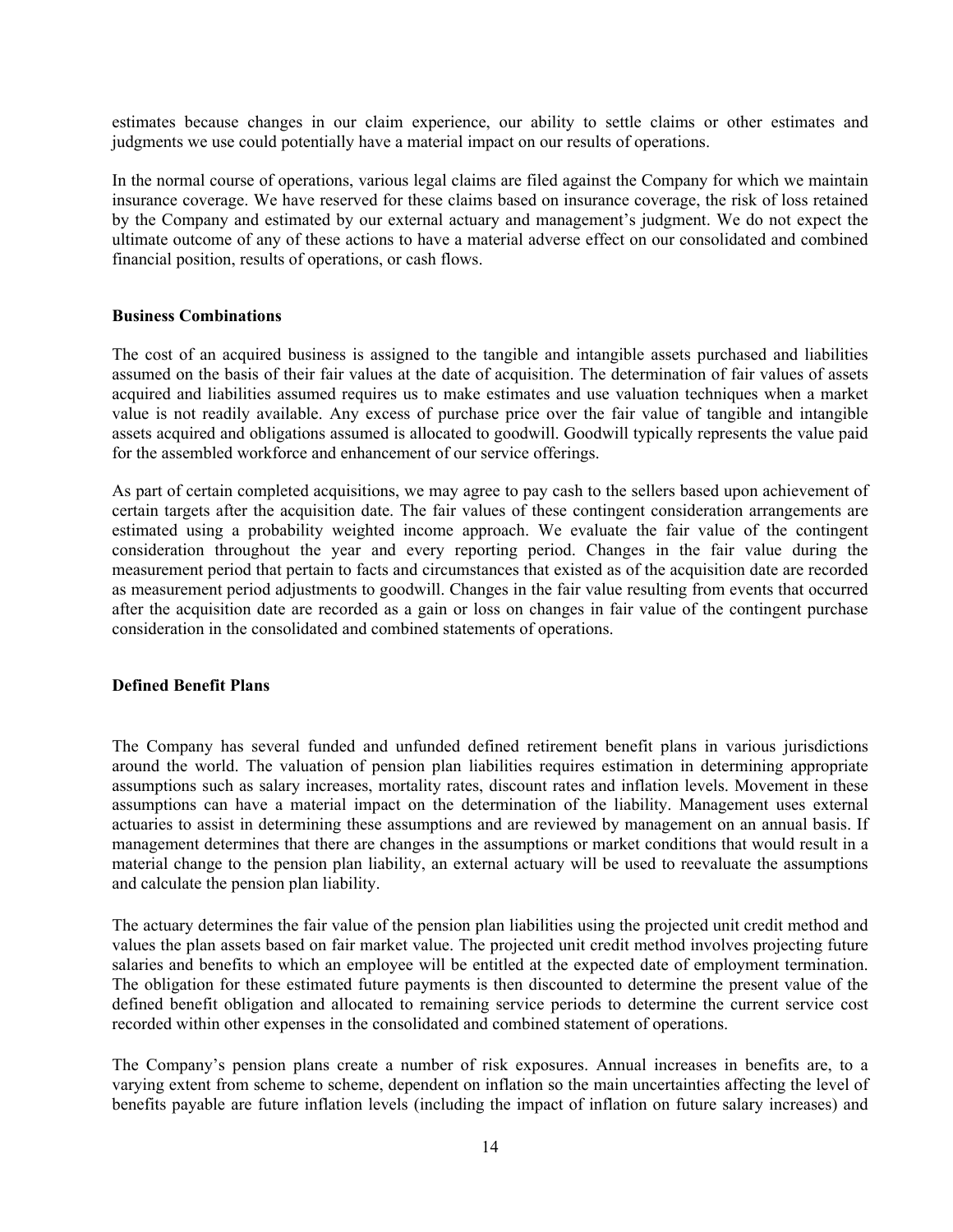the actual longevity of the membership. Benefits payable will also be influenced by a range of other factors including member decisions on matters such as when to retire and the possibility to draw benefits in different forms.

## **Equity-Based Compensation**

Equity-based compensation costs are measured at the grant date based on the fair value of the equity award using an appropriate option-pricing method and are recognized in the statements of operations over the period during which an employee is required to provide service in exchange for the award.

We use an independent valuation advisor to assist with determining the fair value of the equity awards used for calculating equity unit-based compensation. We consider both the historical volatility of our peer group's stock prices, as well as implied volatilities from exchange-traded options on our peer group's equity units, as applicable. The expected term used represents the period that the equity units are expected to be outstanding and is determined using a combination of the vesting period and management's judgment on when an expected liquidity event will occur. The assumptions used in calculating the fair value of equity unit-based awards represent management's best estimates, but these estimates involve inherent uncertainties and the application of management's judgment. As a result, if factors change and different assumptions were used, equity unit-based compensation could materially differ in the future.

# **Income Taxes and Other Tax Contingencies**

We account for income taxes using the asset and liability method, under which we recognize the amount of taxes payable or refundable for the current year and deferred tax assets and liabilities for the future tax consequences of events that have been recognized in our financial statements or tax returns. We measure current and deferred tax assets and liabilities based on provisions of enacted tax law. We evaluate the realization of our deferred tax assets based on all available evidence and establishes a valuation allowance to reduce deferred tax assets when it is more likely than not that they will not be realized.

Income tax provision includes U.S. (federal and state) and foreign income taxes. Certain foreign subsidiary earnings and losses are subject to current U.S. taxation and the subsequent repatriation of those earnings is not subject to tax in the U.S. We do not indefinitely invest substantially all its foreign subsidiary earnings, as well as its capital, in its foreign subsidiaries outside of the U.S. We provide for accruals in those jurisdictions in which it would incur significant, additional costs upon repatriation of such amounts.

We recognize the financial statement effects of a tax position when it is more likely than not that, based on technical merits, the position will be sustained upon examination. The tax benefits of the position recognized in the consolidated and combined financial statements are then measured based on the largest amount of benefit that is greater than 50% likely to be realized upon settlement with a taxing authority. In addition, we recognize interest and penalties related to unrecognized tax benefits as a component of the income tax provision.

We are also currently subject to tax controversies in various jurisdictions, and these jurisdictions may assess additional income tax liabilities against us. Developments in an audit, investigation, or other tax controversy could have a material effect on our operating results or cash flows in the period or periods for which that development occurs, as well as for prior and subsequent periods. We regularly assess the likelihood of an adverse outcome resulting from these proceedings to determine the adequacy of our tax accruals. Although we believe our tax estimates are reasonable, the final outcome of audits, investigations, and any other tax controversies could be materially different from our historical income tax provisions and accruals.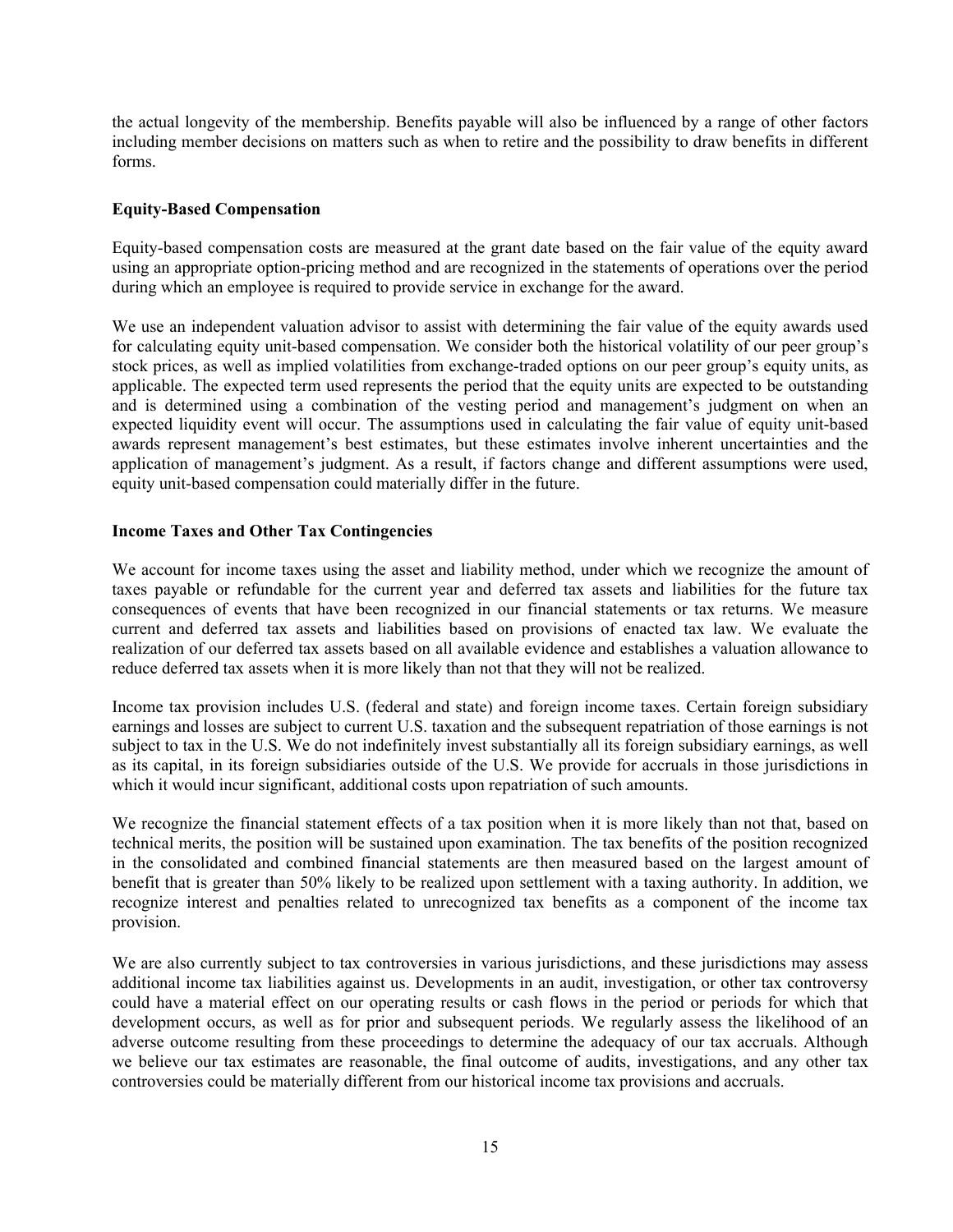#### **Liquidity and Capital Resources**

As of December 31, 2021, we had \$1,149.0 million in cash and \$1,526.0 million in working capital. Our liquidity requirements are principally for debt service, working capital, and potential acquisitions. Our primary source of liquidity is cash provided by operating and financing activities. As of December 31, 2021, the Company has \$61.3 million in bank overdrafts, which represent temporary financing from the bank for issued checks that have not yet been presented to the bank for payment. Bank overdrafts reduce our available liquidity. However, we also had \$300.0 million, \$288.3 million and \$905.6 million available for borrowing under our July 2024 Revolving Credit Facility, May 2026 Revolving Credit Facility and May 2026 ABL Credit Facility, respectively, as of December 31, 2021, that provide additional liquidity to the Company as needed. Purchases under other financing arrangements were \$255.0 million, \$52.9 million, and \$54.8 million during the years ended December 31, 2021, 2020, and 2019, respectively.

## **Credit Agreements**

On July 12, 2019, the Company refinanced its debt (the "2019 Refinancing") and entered into new senior secured credit facilities (the "July 2026 Senior Secured Credit Facilities"), which consisted of (i) a \$2,020.0 million seven year senior secured term loan facility (the "July 2026 First Lien Term Loan Facility") and a delayed draw term loan facility providing borrowings of up to \$200.0 million (the "July 2026 Delayed Draw Term Loan Facility" and, together with the July 2026 First Lien Term Loan Facility, the "July 2026 Term Loan Facility"), (ii) a \$300.0 million five year senior secured revolving credit facility (the "July 2024 Revolving Credit Facility") and (iii) a \$750.0 million five year asset based lending credit facility (the "May 2026 ABL Credit Facility"). The July 2026 First Lien Term Loan Facility was fully drawn on July 12, 2019. Contemporaneously with the entry into the July 2026 Senior Secured Credit Facilities, the Company issued (i) \$1,000.0 million aggregate principal amount of 6.625% senior secured notes due 2026 (the "July 2026 Secured Notes") under an indenture dated July 12, 2019 (the "Secured Indenture") and (ii) \$1,050.0 million aggregate principal amount of 9.750% senior notes due 2027 (the "July 2027 Unsecured Notes") under an indenture dated July 12, 2019 (the "Unsecured Indenture"). The Secured Notes and Unsecured Notes were issued in a private transaction that was not subject to the registration requirements of the Securities Act of 1933, as amended (the "Securities Act"). Holders of the Secured Notes and Unsecured Notes are not entitled to any registration rights and the Secured Indenture and Unsecured Indenture are not qualified under the Trust Indenture Act.

The proceeds from the July 2026 Senior Secured Credit Facilities and the July 2026 Secured Notes and July 2026 Unsecured Notes were used to (i) repay in full all outstanding borrowings under the then existing 2015 facility, (ii) redeem in full all borrowings under the then existing second lien note purchase agreement, (iii) pay related fees, costs, premiums and expenses in connection with these transactions, (iv) cash collateralize, replace or provide credit support for certain existing letters of credit ("LoCs")outstanding and (v) provide working capital and funds for other general corporate purposes (and certain fees and expenses related thereto) of the Company. The July 2026 Delayed Draw Term Loan Facility was fully drawn on December 30, 2019 in connection with the acquisition of SOS Security LLC ("SOS").

On February 3, 2020, we issued an additional \$540.0 million aggregate principal amount of Secured Notes under the Secured Indenture. The additional Secured Notes were issued in a private transaction that was not subject to the registration requirements of the Securities Act. Holders of the additional Secured Notes are not entitled to any registration rights. In connection with the issuance, we capitalized \$25.7 million of original issue premium. The proceeds from the additional Secured Notes were used to repay the outstanding borrowings under the May 2026 ABL Credit Facility and provide working capital and funds for other general corporate purposes of the Company.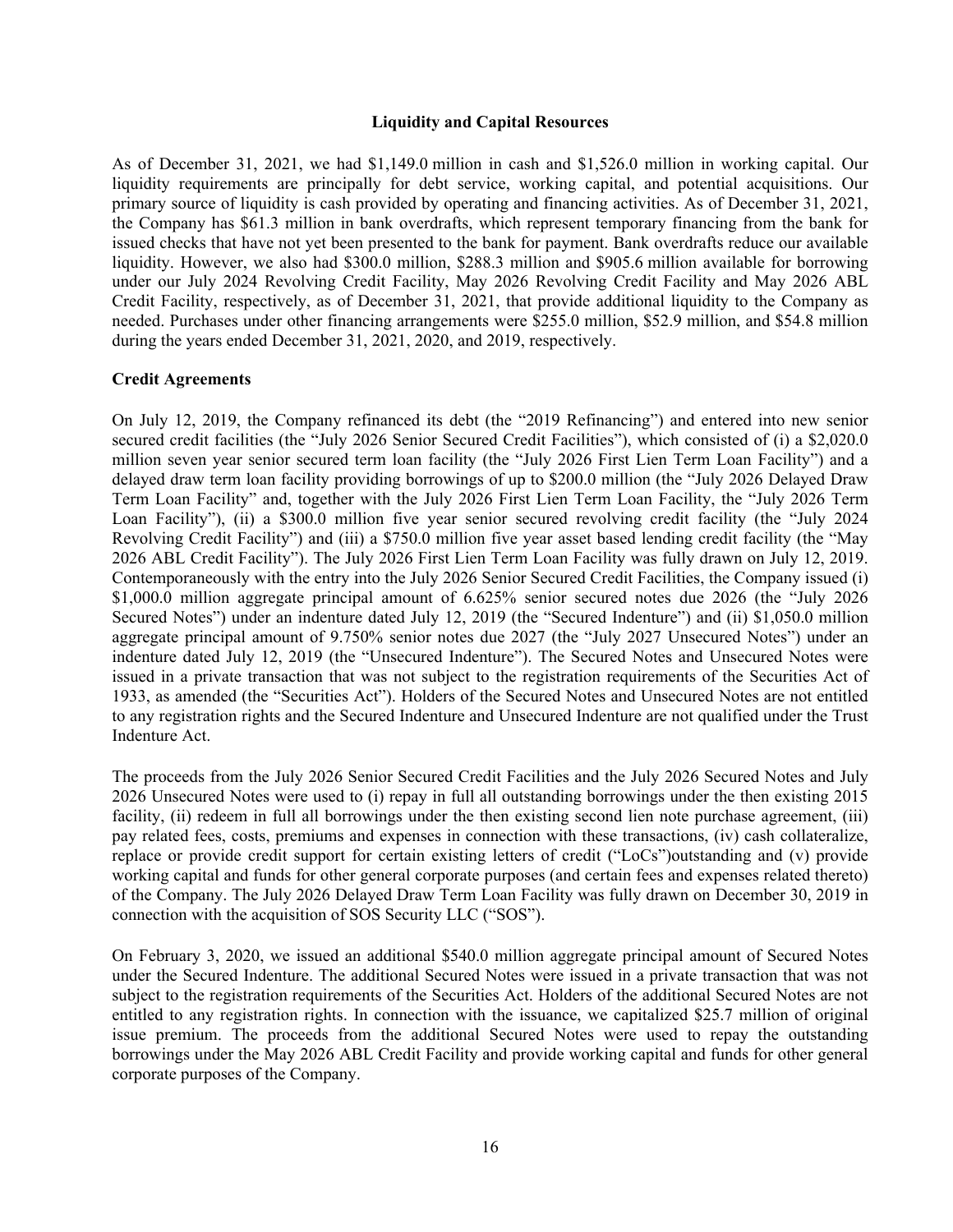On July 15, 2020, we issued an additional \$400.0 million aggregate principal amount of Secured Notes under the Secured Indenture. The additional Secured Notes were issued in a private transaction that was not subject to the registration requirements of the Securities Act. Holders of the additional Secured Notes are not entitled to any registration rights. In connection with the issuance, we capitalized \$12.0 million of original issue premium. The proceeds from the additional Secured Notes were used to provide working capital and funds for other general corporate purposes of the Company.

In connection with the G4S Acquisition, during April 2021, we, along with our consolidated subsidiary, Atlas LuxCo 4 S.à r.l., a private limited liability company incorporated in Luxembourg, entered into new senior secured credit facilities (the "May 2028 Senior Secured Credit Facilities"), which consist of (i) a \$950.0 million seven year senior secured U.S. dollar term loan facility bearing interest of 4.25% plus an applicable margin per annum (the "May 2028 First Lien USD Term Loan Facility") and a €715.5 million seven year senior secured euro term loan facility bearing interest of 4.25% plus an applicable margin per annum (the "May 2028 First Lien Euro Term Loan Facility" and, together with the May 2028 First Lien USD Term Loan Facility, the "May 2028 First Lien Term Loan Facilities") and (ii) a €300.0 million five year senior secured euro revolving credit facility bearing interest of a variable rate based on our leverage ratio plus an applicable margin per annum (the "April 2026 Euro Revolving Credit Facility"). During April 2021, the May 2028 First Lien USD Term Loan Facility was fully drawn and €96.8 million of the May 2028 First Lien Euro Term Loan Facility was drawn. In addition, we entered into (i) a new senior secured bridge loan credit facility, pursuant to which secured bridge loans in the amounts of \$900.0 million bearing interest of 5.00% plus an applicable margin per annum, \$775.0 million bearing interest of 5.00% plus an applicable margin per annum, €813.0 million bearing interest of 4.25% plus an applicable margin per annum and £367.6 million bearing interest of 5.75% plus an applicable margin per annum were made available to us for borrowing (the "Secured Bridge Loan Credit Facility") and (ii) a new senior unsecured bridge loan credit facility, pursuant to which unsecured bridge loans in the amount of \$1,285.0 million bearing interest of 7.25% plus an applicable margin per annum were made available to us for borrowing (together with the Secured Bridge Loan Credit Facility, the "Bridge Credit Facilities"). On April 8, 2021, we issued secured bridge loans in the amounts of \$900.0 million, \$775.0 million and £367.6 million and unsecured bridge loans in the amount of \$1,285.0 million.

The amounts borrowed under the May 2028 Senior Secured Credit Facilities and the Bridge Credit Facilities, together with cash on hand and certain equity contributions, were used to (i) pay the acquisition consideration in connection with the G4S Acquisition and (ii) pay related fees, costs, premiums and expenses in connection therewith. Such net proceeds were additionally used to repay for the voluntary redemption by us in full of certain existing third-party indebtedness of G4S.

During April 2021, we also increased the total availability under the May 2026 ABL Credit Facility from \$750.0 million to \$1,000.0 million with other terms remaining unchanged, and on May 25, 2021, we further increased the total availability under the ABL Credit Facility to \$1,500.0 million subject to certain limitations, extended the maturity date to May 25, 2026 and made certain other modifications thereto.

On May 14, 2021, we issued (i) \$1,225.0 million aggregate principal amount of 4.625% senior secured notes due 2028 (the "June 2028 USD I Secured Notes"), (ii) \$775.0 million aggregate principal amount of 4.625% senior secured notes due 2028 (the "June 2028 USD II Secured Notes"), (iii) €813.0 million aggregate principal amount of 3.625% senior secured notes due 2028 (the "June 2028 Euro Notes") and (iv) £367.7 million aggregate principal amount of 4.875% senior secured notes due 2028 (the "June 2028 GBP Notes") (collectively, the "June 2028 Secured Notes") under an indenture dated May 14, 2021 (the "June 2028 Secured Indenture") and (v) \$960.0 million aggregate principal amount of 6.000% senior notes due 2029 (the "June 2029 Unsecured Notes") under an indenture dated May 14, 2021 (the "June 2029 Unsecured Indenture"). The June 2028 Secured Notes and June 2029 Unsecured Notes were issued in a private transaction that was not subject to the registration requirements of the Securities Act. Holders of the June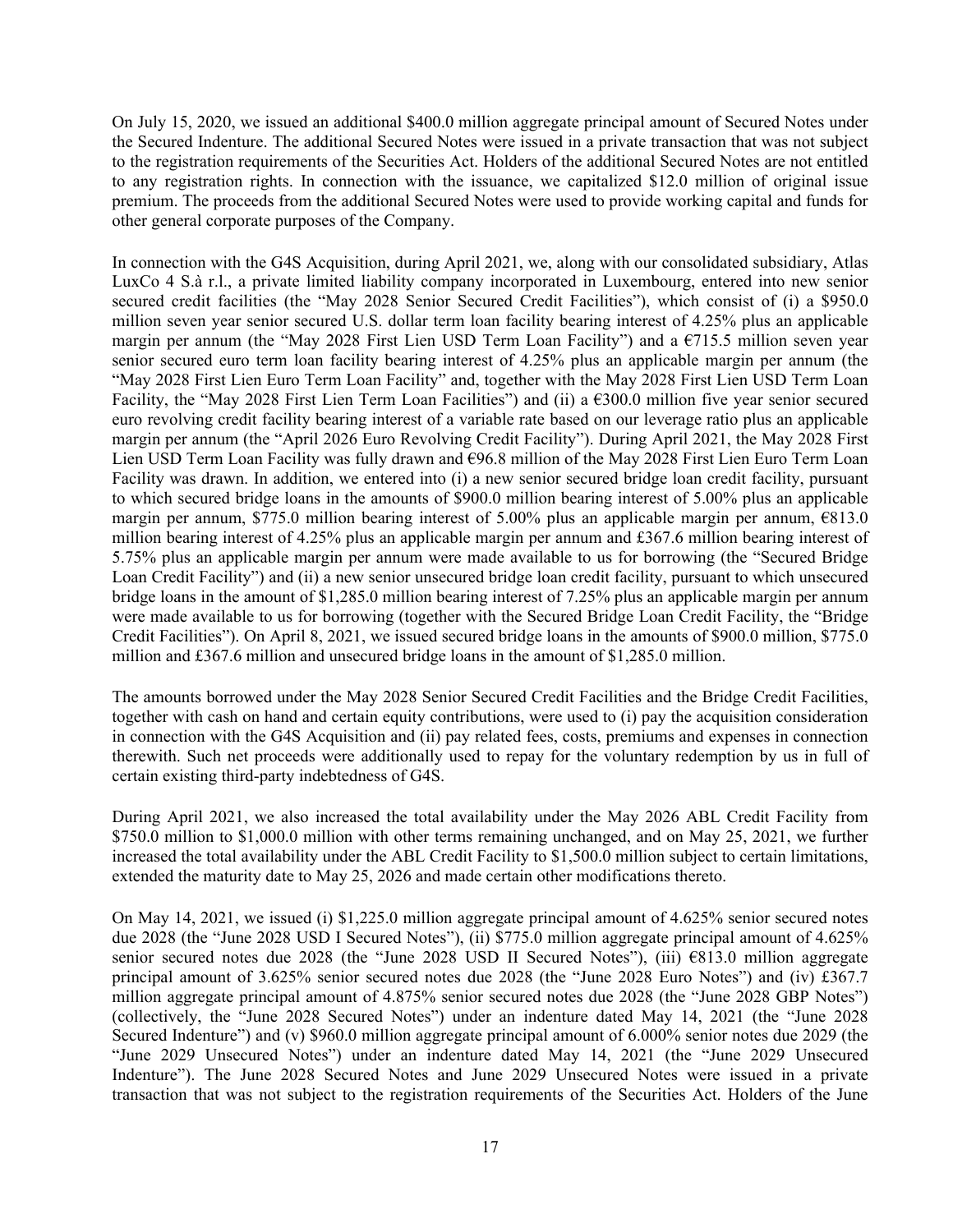2028 Secured Notes and June 2029 Unsecured Notes are not entitled to any registration rights and the June 2028 Secured Indenture and June 2029 Unsecured Indenture are not qualified under the Trust Indenture Act.

The proceeds from the June 2028 Secured Notes and June 2029 Unsecured Notes were used to (i) repay in full borrowings outstanding under the Bridge Credit Facilities and terminate all available borrowings thereunder, (ii) pay related fees, costs, premiums and expenses, and (iii) to repay assumed debt from the acquisition of G4S.

On May 14, 2021, we also entered into amended and restated new senior secured credit facilities (the "Amended and Restated May 2028 Senior Secured Credit Facilities"), which consist of (i) a \$3,142.3 million seven year senior secured U.S. dollar term loan facility (the "Amended May 2028 First Lien USD Term Loan Facility"), (ii) the May 2028 First Lien Euro Term Loan Facility and (iii) the April 2026 Euro Revolving Credit Facility. The Amended and Restated May 2028 Senior Secured Credit Facilities modified the May 2028 First Lien USD Term Loan Facility, the May 2028 First Lien Euro Term Loan Facility and the April 2026 Euro Revolving Credit Facility. The Amended and Restated May 2028 Senior Secured Credit Facilities extinguished the July 2026 First Lien Term Loan Facility. The July 2024 Revolving Credit Facility was not modified and remains pursuant to the terms of the July 2026 Senior Secured Credit Facilities associated with the 2019 Refinancing.

In connection with the modification of the May 2028 First Lien Term Loan Facilities, on May 14, 2021, an additional €618.7 million was drawn under the May 2028 First Lien Euro Term Loan Facility. As of June 30, 2021, the outstanding notes assumed from the acquisition of G4S were redeemed and extinguished in exchange for cash, except for G4S's US Private Placement Notes which had an outstanding balance of \$455.0 million as of such date, and which were subsequently redeemed in full for \$535.0 million on July 23, 2021, inclusive of an \$80.0 million make-whole premium.

On November 23, 2021, we amended our Amended May 2028 First Lien USD Term Loan Facility to increase the total amount outstanding by \$1,000.0 million. There were no changes in the terms of the Amended May 2028 First Lien USD Term Loan Facility as a result of the amendment. The other proceeds from the additional borrowings under the Amended May 2028 First Lien USD Term Loan Facility were used to repay the outstanding borrowings under the May 2026 ABL Credit Facility, repay the outstanding borrowings under the July 2024 Revolving Credit Facility, and for other corporate purposes.

Outstanding balances under the Amended May 2028 First Lien USD Term Loan Facility and the May 2028 First Lien Euro Term Loan Facility accrue interest equal to, at the Company's option: (a) LIBOR plus 3.75% or (b) an alternative base rate plus 2.75%, in each case, subject to certain pricing step-downs as set forth therein. Outstanding balances under the April 2026 Euro Revolving Credit Facility accrue interest equal to, at the Company's option: (a) LIBOR plus 3.75% or (b) an alternative base rate plus 2.75%, in each case, subject to certain pricing step-downs as set forth therein. Amounts drawn on the July 2024 Revolving Credit Facility accrue interest equal to, at the Company's option: (a) LIBOR plus 4.25% or (b) an alternative base rate plus 3.25%, in each case, subject to certain pricing step-downs as set forth therein. Amounts drawn on the May 2026 ABL Credit Facility accrue interest equal to, at the Company's option: (a) LIBOR plus between 1.25% and 1.75% or (b) an alternative base rate plus between 0.25% and 0.75%.

Outstanding balances under the July 2026 Secured Notes and the July 2027 Unsecured Notes accrue interest at an annual rate of 6.625% and 9.750%, respectively. Outstanding balances under the June 2028 USD I Secured Notes, the June 2028 USD II Secured Notes, the June 2028 Euro Notes, the June 2028 GBP Notes and the May 2029 Unsecured Notes accrue interest at an annual rate of 4.625%, 4.625%, 3.625%, 4.875% and 6.000%, respectively. Accrued interest as of December 31, 2021 and 2020 was \$130.1 million and \$107.5 million, respectively.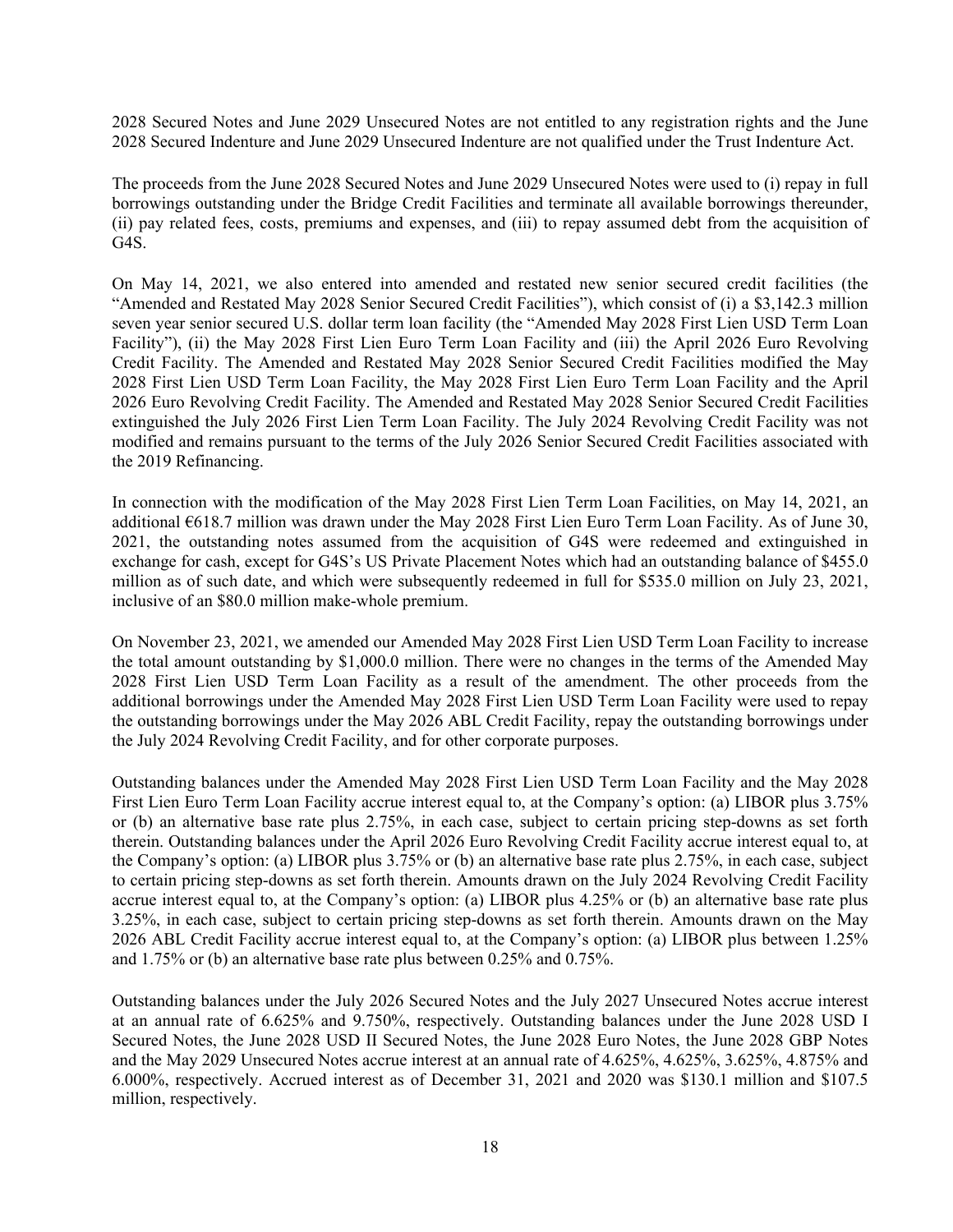Principal on the Amended May 2028 First Lien USD Term Loan Facility and the June 2028 First Lien Euro Term Loan Facility are payable in equal quarterly installments of 0.25% of the original aggregate principal amounts of such facilities, beginning in December 2021, with the remaining unpaid balances due on May 14, 2028, the maturity date. All unpaid balances of the July 2024 Revolving Credit Facility, the April 2026 Euro Revolving Credit Facility and May 2026 ABL Credit Facility are due and payable on July 12, 2024, April 8, 2026 and May 25, 2026, respectively, the maturity dates. The July 2026 Secured Notes are due and payable on July 15, 2026, the maturity date. The July 2027 Unsecured Notes are due and payable on July 15, 2027, the maturity date. The June 2028 Secured Notes are due and payable on June 1, 2028, the maturity date. The June 2029 Unsecured Notes are due and payable on June 1, 2029, the maturity date.

The May 2028 Senior Secured Credit Facilities contain provisions for potential additional principal payments based on excess cash flow for years commencing with the year ending December 31, 2022. Based on the provisions of the May 2028 Senior Secured Credit Facilities agreement, a potential additional principal payment based on excess cash flow is not applicable for the year ended December 31, 2021. The Company determined that an additional principal payment based on excess cash flow was not required for the year ended December 31, 2020. Voluntary prepayments of amounts outstanding under the May 2028 Term Loan Facility, and optional redemptions of all or a portion of the July 2026 Secured Notes, the July 2027 Unsecured Notes, the May 2028 Secured Notes and the May 2029 Unsecured Notes are permitted under certain circumstances.

Borrowings under the July 2024 Revolving Credit Facility, the May 2026 ABL Credit Facility, the Amended and Restated May 2028 Senior Secured Credit Facilities, the July 2026 Secured Notes and the June 2028 Secured Indenture are secured by substantially all of the assets of the Company and certain of its subsidiaries (subject to certain exceptions and limitations for each such facility) and the foregoing facilities each include certain restrictive covenants (subject to certain exceptions and limitations for each such facility). As of December 31, 2021, the Company was in compliance with all financial debt covenants.

The Company may issue up to \$100.0 million in LoCs against the July 2024 Revolving Credit Facility, €100.0 million in LoCs against the April 2026 Euro Revolving Credit Facility and another \$750.0 million against the May 2026 ABL Credit Facility. Availability under each of the foregoing facilities is reduced by pledged LoCs under such facility, which serve primarily as collateral for the Company's workers' compensation and general liability insurance policies and as collateral for the defined benefit plan assumed from the G4S Transaction. Furthermore, availability under the May 2026 ABL Credit Facility is subject to limitation based on the amount of the borrowing base, as defined pursuant to the terms of the May 2026 ABL Credit Facility agreement. As of December 31, 2021, the total amount of LoCs pledged against the July 2024 Revolving Credit Facility, the April 2026 Euro Revolving Credit Facility, and May 2026 ABL Credit Facility was \$0, \$0, and \$294.4 million, respectively. As of December 31, 2020, the total amount of LoCs pledged against the July 2024 Revolving Credit Facility and May 2026 ABL Credit Facility was \$0 and \$142.9 million, respectively.

The Company recognized a loss on extinguishment of debt of \$277.3 million during the year ended December 31, 2021, which includes: (i) the write-off of \$126.3 million of deferred financing fees, issue discounts, and third party costs incurred associated with the extinguishment of the Bridge Loan Credit Facilities and the July 2026 First Lien Term Loan Facility; (ii) \$60.3 million of market premiums paid and \$10.7 million in other charges related to the redemption of G4S's Euro Market Term Loans; and (iii) \$80.0 million incurred for the prepayment of G4S's USD Private Placement Notes in July 2021.

The amount available for borrowing under the July 2024 Revolving Credit Facility, the April 2026 Euro Revolving Credit Facility, and May 2026 ABL Credit Facility as of December 31, 2021 was \$300.0 million, \$288.3 million and \$905.6 million, respectively. The amount available for borrowing under the July 2024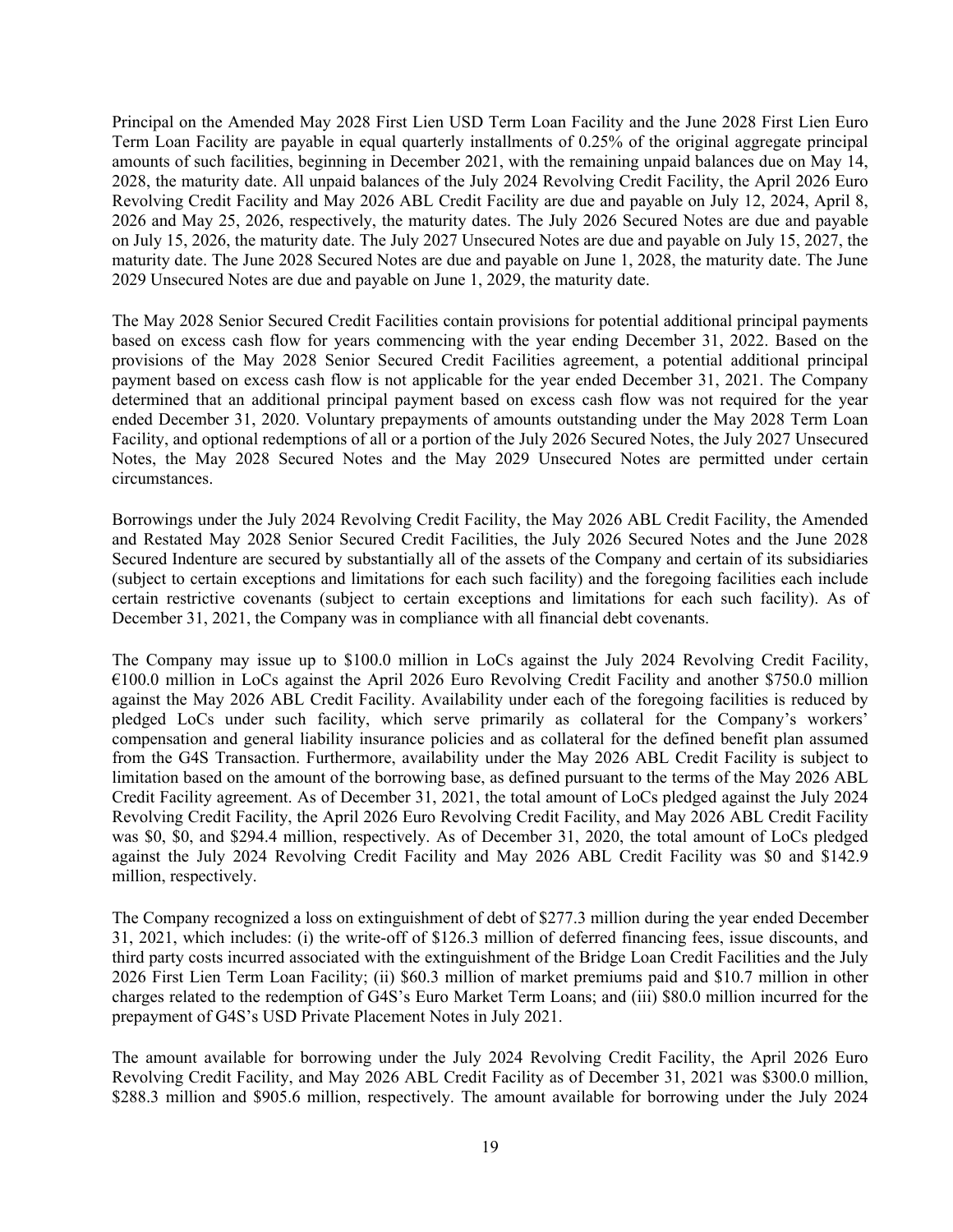Revolving Credit Facility and May 2026 ABL Credit Facility as of December 31, 2020 was \$300.0 million and \$607.1 million, respectively. As of December 31, 2021, the weighted average interest rate on our outstanding revolving credit facility borrowings was 3.1%. There were no borrowings on our outstanding revolving credit facilities as of December 31, 2020.

The Company recognized a loss on extinguishment of debt of \$277.3 million during the year ended December 31, 2021, which included: (i) the write-off of \$126.3 million of deferred financing fees, issue discounts, and third party costs incurred associated with the extinguishment of the Bridge Loan Credit Facilities and the July 2026 First Lien Term Loan Facility; (ii) \$60.3 million of market premiums paid and \$10.7 million in other charges related to the redemption of G4S's Euro Market Term Loans; and (iii) \$80.0 million incurred for the prepayment of G4S's USD Private Placement Notes in July 2021.

As of December 31, 2021 and 2020, \$13.6 million and \$8.0 million, respectively, of unamortized deferred financing fees related to revolving credit facilities were included in other assets on the accompany consolidated and combined balance sheets.

#### **Contractual Obligations**

The following table summarizes our contractual obligations by year as of December 31, 2021:

|                                     |              |         |      |       |   |       | Payments Due by Year as of December 31, |              |         |                   |
|-------------------------------------|--------------|---------|------|-------|---|-------|-----------------------------------------|--------------|---------|-------------------|
|                                     | <b>Total</b> | 2022    | 2023 |       |   | 2024  | 2025                                    |              | 2026    | <b>Thereafter</b> |
|                                     |              |         |      |       |   |       |                                         |              |         |                   |
| <b>Contractual Obligations (1):</b> |              |         |      |       |   |       |                                         |              |         |                   |
| Debt obligations (2)                | \$12,692     | \$419   | S    | 54    | S | 50    | \$50                                    | <sup>S</sup> | 1,989   | \$10,130          |
| Interest on debt $(3)$              | 3,809        | 610     |      | 679   |   | 640   | 638                                     |              | 578     | 667               |
| Non-cancelable<br>operating leases  | 350          | 107     |      | 76    |   | 58    | 38                                      |              | 28      | 43                |
| Non-cancelable finance              |              |         |      |       |   |       |                                         |              |         |                   |
| leases                              | 198          | 73      |      | 57    |   | 33    | 10                                      |              |         | 23                |
| Total                               | \$17,049     | \$1,209 |      | \$863 |   | \$781 | \$736                                   |              | \$2,597 | \$10,863          |

 (1) The contractual obligations table does not include (a) liabilities for our defined contribution plans and other deferred compensation plans which amounted to \$71.2 million and \$60.0 million as of December 31, 2021 and December 31, 2020, respectively, or (b) contingent purchase price payable for business combinations which amounts to \$15.7 million and \$16.3 million as of December 31, 2021 and December 31, 2020, respectively.

(2) Amounts are gross of loan costs.

(3) Debt interest was calculated using the December 31, 2021 interest rates of 4.25% for the \$4,142.3 million Amended May 2028 First Lien USD Term Loan Facility, 4.625% for the \$1,225.0 million June 2028 USD I Secured Notes, 6.00% for the \$960.0 million June 2029 Unsecured Notes, 4.625% for the \$775.0 million June 2028 USD II Secured Notes, 4.875% for the £367.7 million June 2028 GBP Notes, 3.750% for the €715.5 million May 2028 First Lien Euro Term Loan Facility, 6.63% for the \$1,940 million July 2026 Senior Secured Credit Facilities, 9.75% for the \$1,050 million July 2027 Unsecured Notes, and 3.625% for the  $\epsilon$ 813.0 million June 2028 Euro Notes; assuming required pay downs were made in accordance with the related agreements and the term loans are outstanding until maturity date. Interest related to the July 2024 Revolving Credit Facility, April 2026 Euro Revolving Credit Facility, and May 2026 ABL Credit Facility is not included within this table.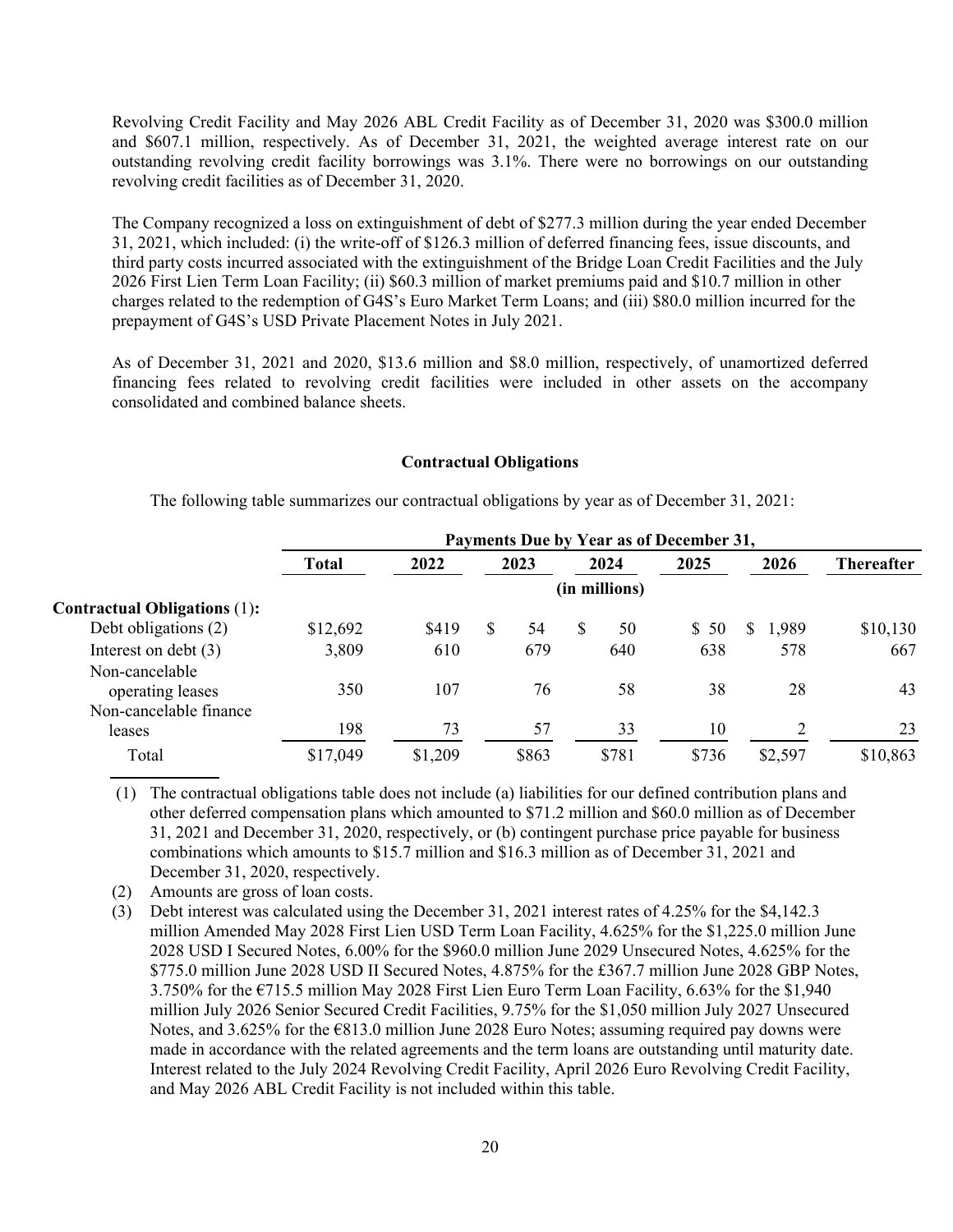#### **Cash Flows**

Below is a summary of our cash flows for the years ended December 31, 2021, 2020 and 2019:

|                                                     |         | For the Years Ended December 31, |       |  |  |  |  |
|-----------------------------------------------------|---------|----------------------------------|-------|--|--|--|--|
|                                                     | 2021    | 2020                             | 2019  |  |  |  |  |
|                                                     |         | (in millions)                    |       |  |  |  |  |
| Net cash (used in) provided by operating activities | (229)   | \$589                            | (19)  |  |  |  |  |
| Net cash used in investing activities               | (4,636) | (148)                            | (790) |  |  |  |  |
| Net cash provided by financing activities           | 5,145   | 457                              | 756   |  |  |  |  |
| Effect of exchange rate changes                     |         |                                  |       |  |  |  |  |
| Net increase (decrease) in cash and restricted cash | 293     | 898                              |       |  |  |  |  |

## **Operating Activities**

Cash used in operating activities for the year ended December 31, 2021 was \$229.0 million, cash provided by operating activities for the year ended December 31, 2020 was \$589.0 million, and cash used in operating activities for the year ended December 31, 2019 was \$19.0 million. For the year ended December 31, 2021, cash provided by operating activities was generated from net losses of \$668.8 million adjusted for non-cash expenses of \$1,004.3 million as well as changes in working capital of \$(564.4) million. Changes in working capital during the year ended December 31, 2021 included the repayment of COVID-19 related deferrals of \$226.0 million and employer pension plan contributions of \$90.0 million. For the year ended December 31, 2020, cash provided by operating activities was generated from net losses of \$80.7 million adjusted for noncash expenses of \$392.0 million as well as changes in working capital of \$278.0 million, which is inclusive of \$282.0 million of qualified payroll tax payment deferrals from the CARES Act. CARES Act payroll tax deferrals are due to be repaid by December 31, 2023. For the year ended December 31, 2019, cash used in operating activities was generated from net losses of \$381.4 million adjusted for non-cash expenses of \$476.0 million as well as changes in working capital of \$(113.6) million. Cash paid for interest for the years ended December 31, 2021, 2020 and 2019 was \$572.0 million, \$312.4 million, and \$229.4 million, respectively.

#### **Investing Activities**

Cash used in investing activities for the years ended December 31, 2021, 2020, and 2019 was \$4,636.0 million, \$148.4 million, and \$790.2 million, respectively. For the years ended December 31, 2021, 2020 and 2019, we paid \$141.4 million, \$46.7 million, and \$38.8 million, respectively, for purchases of property and equipment and paid \$14.2 million, \$9.2 million, and \$2.2 million, respectively, for purchases of marketable securities. During the year ended December 31, 2021, we paid approximately \$4,485.2 million (net of cash acquired) for the acquisitions of SecurAmerica, G4S, and six other acquisitions and an equity method investment. Cash used for acquisitions was partially offset by the settlement of foreign currency and interest rate swap derivatives and other items. During the year ended December 31, 2020, we paid approximately \$95.4 million (net of cash acquired) for six acquisitions. Additionally, we received a \$1.6 million refund from escrow and recorded a measurement period adjustment of \$1.6 million to cash and restricted cash acquired as part of the acquisition of SOS. During the year ended December 31, 2019, we paid approximately \$750.9 million (net of cash acquired) for the acquisitions of SOS and seven other acquisitions, received a \$10.0 million refund from escrow related to a USSA acquisition working capital adjustment and received a \$1.7 million refund from escrow related to the settlement of certain other acquisition earn out provisions.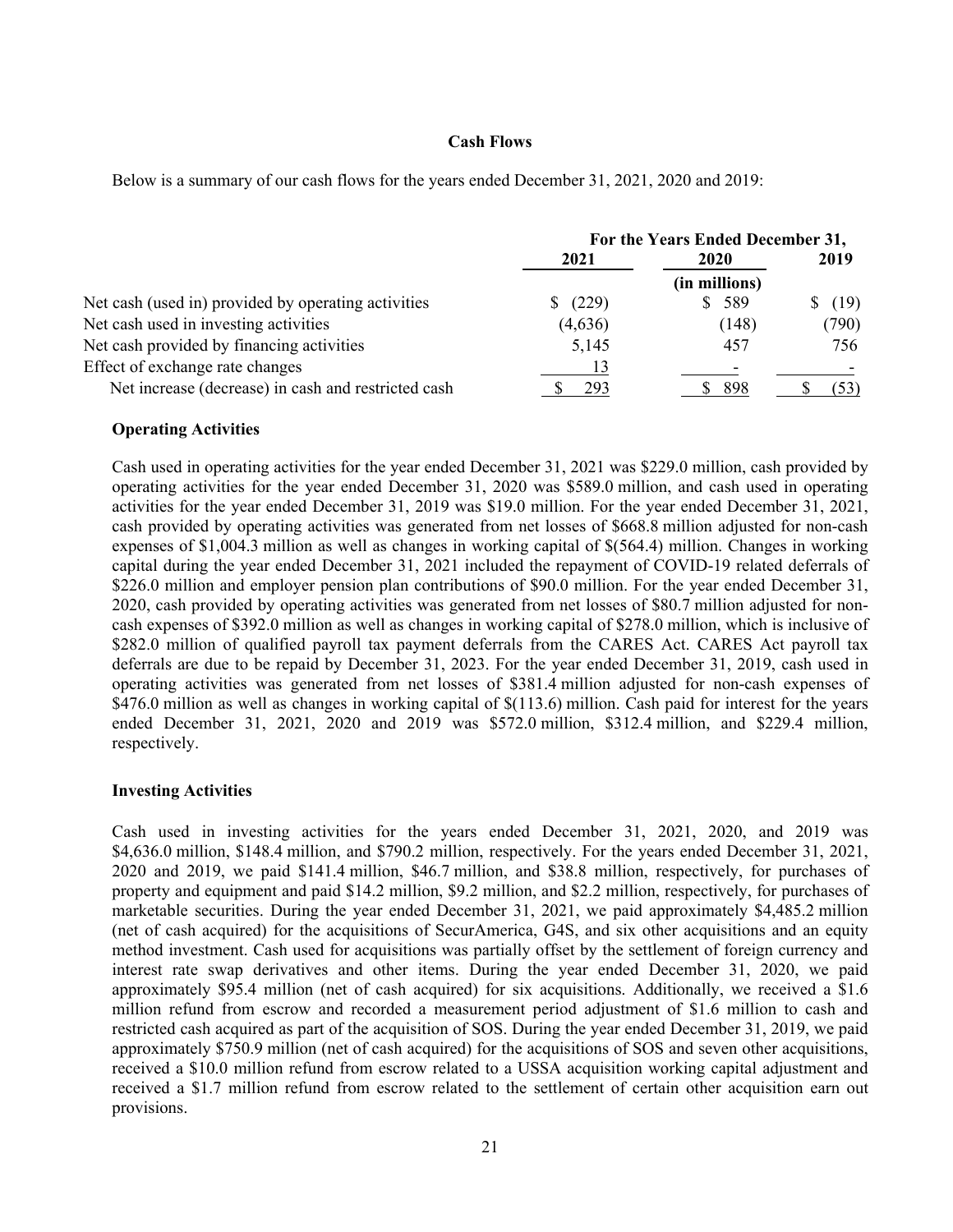### **Financing Activities**

Financing activities have consisted primarily of borrowings and repayments on long-term debt associated with acquisitions of businesses. Cash provided by financing activities for the years ended December 31, 2021, 2020, and 2019 was \$5,145.0 million, \$456.8 million, and \$756.4 million respectively.

During the year ended December 31, 2021, we received proceeds from credit facilities of \$11,591.2 million, net of financing fees of \$148.0 million, borrowings on the revolving credit facilities of \$1,776.7 million, bank overdrafts of \$58.3 million, and received equity contributions of \$1,068.3 million, which were used to redeem credit facilities in the amount of \$1,415.0 million and pay market premiums and inducement offers on the extinguishment of G4S's debt of \$140.0 million. In addition, we made finance lease and other financing payments of \$81 million, made distributions to members and noncontrolling interests of \$29.8 million, made principal payments and fully repaid certain term loan facilities of \$7,531.4 million, and made contingent purchase price payments of \$3.9 million.

During the year ended December 31, 2020, we received proceeds from the issuance of additional senior secured notes of \$975.5 million, inclusive of issue premiums of \$37.7 million and net of financing fees paid of \$2.2 million, had net repayments on our ABL Credit Facility of \$405.0 million, made capital lease and other financing payments of \$53.2 million, made contingent purchase price payments of \$26.7 million, made principal payments on our existing term loan facilities of \$22.2 million, made distributions to members of \$12.0 million and received an equity contribution of \$0.4 million.

During the year ended December 31, 2019, we refinanced our debt on July 12, 2019 and received proceeds from a new first lien term loan of \$2,020.0 million, new senior secured notes of \$1,000.0 million and new senior unsecured notes of \$1,050.0 million, repaid in full the then existing first lien term loan of \$2,981.4 million, second lien term loan of \$245.0 million and second lien notes of \$710.0 million and paid \$91.4 million of financing fees. Additionally, during the year ended December 31, 2019, we received proceeds from a new delayed draw term loan of \$200.0 million, had net borrowings on our ABL Credit Facility of \$405.0 million and net repayments of our revolving credit loan of \$29.0 million, received equity contributions including \$208.0 million, made capital lease and other financing payments of \$50.0 million, made principal payments on our then existing term loan facilities of \$15.3 million, made distributions to members of \$3.6 million, and made contingent purchase price payments of \$0.9 million.

Based upon our current level of operations, we believe that our existing cash balances and our cash from operating activities, together with available borrowings under our Senior Secured Credit Facilities, will be adequate to meet our anticipated requirements for working capital, capital expenditures, income tax payments and distributions, commitments and interest payments for the next 12 months. There can be no assurance, however, that our business will continue to generate cash flow at our current level of operations or that anticipated improvements in our current level of operations will be achieved. If we are unable to generate sufficient cash flow from operations to service our debt, we may be required to sell assets, reduce capital expenditures, refinance all or a portion of our indebtedness or obtain additional financing. Our ability to make scheduled principal payments or to pay interest on or to refinance our indebtedness depends on our future performance and financial results, which, to a certain extent, are subject to general conditions in or affecting our industry and to general conditions and factors that are beyond our control. There can be no assurance that sufficient funds will be available to enable us to service our indebtedness or to make capital expenditures. As of December 31, 2021, we do not have any material commitments related to capital expenditures.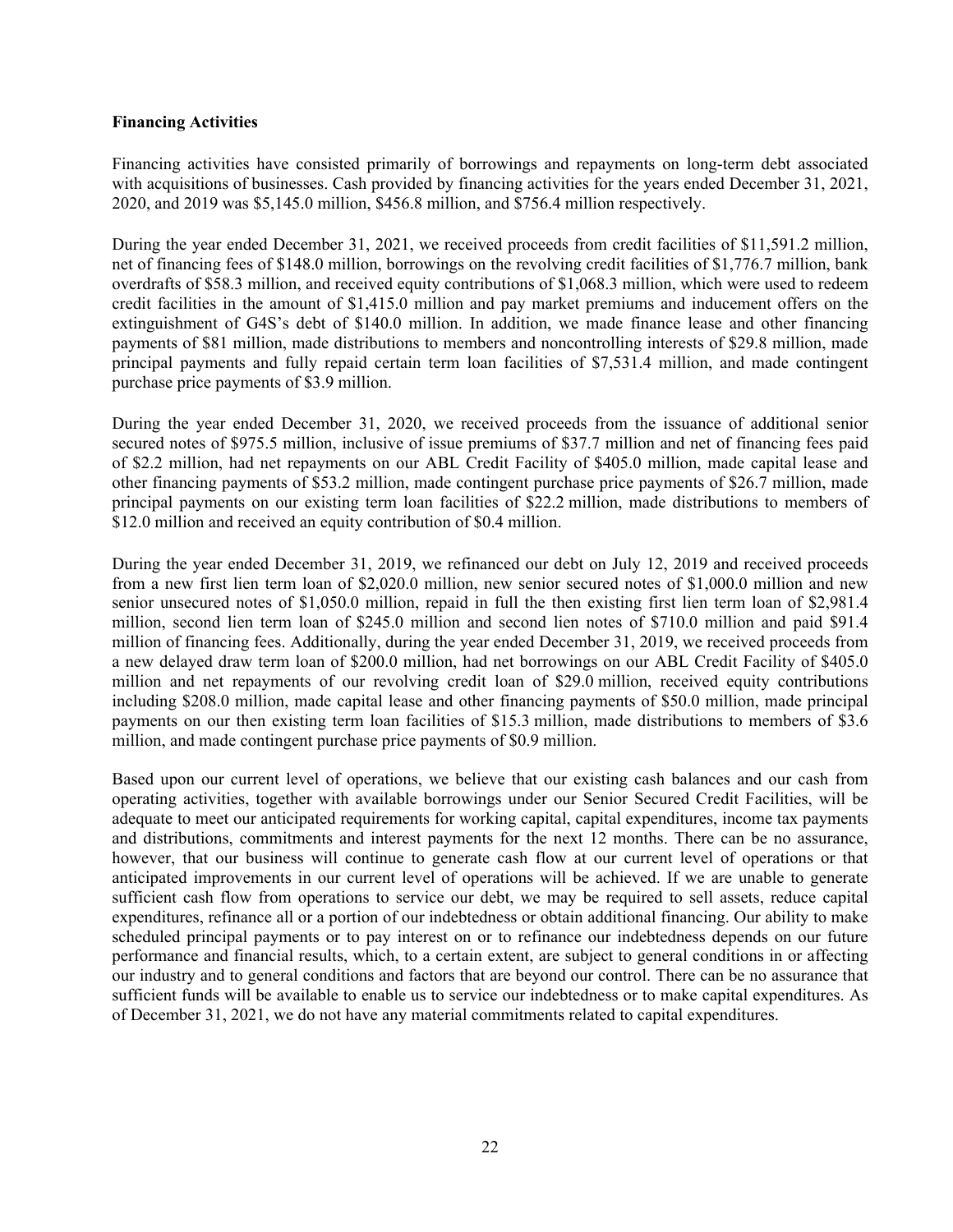#### **Off-Balance Sheet Arrangements**

In contemplation of the G4S Acquisition, the Company entered into a memorandum of understanding with the trustee of the Company's United Kingdom defined benefit plan (the "UK Plan") in which the Company has agreed to pay a one-time lump sum payment of £50 million (or approximately \$67.7 million based on the December 31, 2021 foreign exchange rate) and quarterly contributions of £20 million (or approximately \$27.1) million) for the calendar years 2021 to 2026 inclusive. The quarterly contributions will increase by 3% every year until the last payment in 2026. In addition, the Company pledged to share the proceeds arising from the sale of any material dispositions of the Company, with material for these purposes defined as being in excess of 10% of the G4S's consolidated net assets.

#### **Inflation**

In general, our costs are affected by inflation and we may experience the effects of inflation in future periods. Management believes, however, that such effects have not been material to us during the past three years. Additionally, the impact of foreign currency transactions from operations in hyperinflationary countries were immaterial during each period.

The Company's defined pension plans create a number of risk exposures. Annual increases in benefits are, to a varying extent from plan to plan, dependent on inflation so the main uncertainties affecting the level of benefits payable are future inflation levels (including the impact of inflation on future salary increases) and the actual longevity of the membership. Benefits payable will also be influenced by a range of other factors including member decisions on matters such as when to retire and the possibility to draw benefits in different forms.

#### **Related Party Transactions**

Prior to 2021, the Company was party to an Investor Management Agreement with certain funds and vehicles affiliated with Warburg Pincus LLC pursuant to which we receive certain administrative and management services. In exchange for these services, we incurred management fee expense of \$0, \$6.8 million, and \$5.6 million during the years ended December 31, 2021, 2020, and 2019, respectively.

Related party sales to BCI, an affiliated entity, for security services totaled \$13.6 million, \$0, and \$0 during the years ended December 31, 2021, 2020, and 2019, respectively.

Our consolidated and combined statements of operations include sales to some of our joint venture partners. Sales agreements with related parties include terms that are consistent with those that we believe would have been negotiated at an arm's length with an independent party. Related party sales to our joint venture partners totaled \$89.6 million, \$0, and \$0, for the years ended December 31, 2021, 2020, and 2019, respectively. Accounts receivable from our joint venture partners totaled \$2.8 million and \$0 as of December 31, 2021 and 2020, respectively. The total investment in our joint venture partners was \$10.9 million and \$0 at December 31, 2021 and 2020, respectively, which is included in other assets on the consolidated and combined balance sheets.